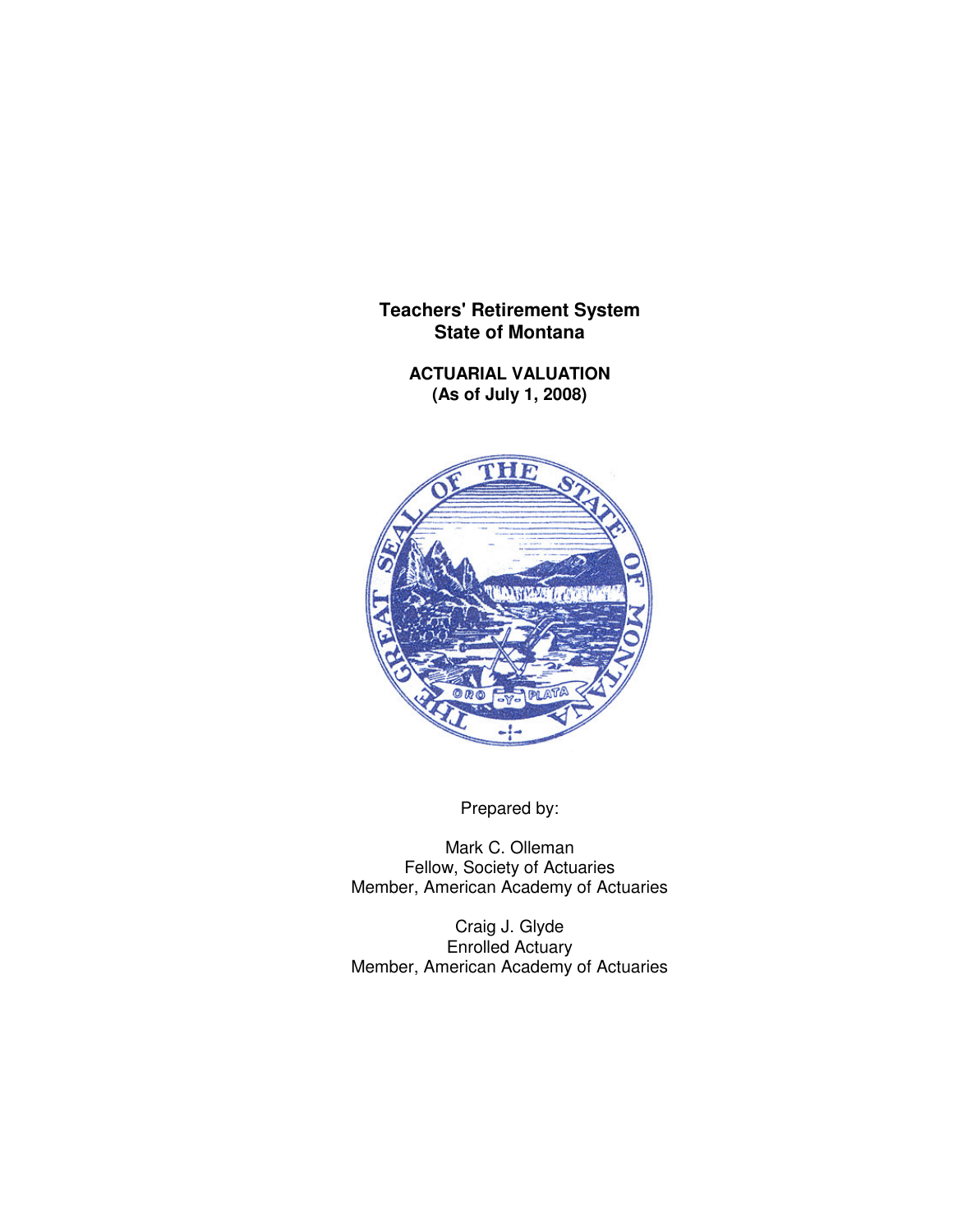

1301 Fifth Avenue Suite 3800 Seattle, WA 98101-2605 USA Tel +1 206 624 7940 Fax +1 206 623 3485

milliman.com

September 30, 2008

Teachers' Retirement Board State of Montana 1500 Sixth Avenue Helena, MT 59620-0139

Dear Members of the Board:

As requested, we have made an actuarial valuation of the Teachers' Retirement System of the State of Montana. The major findings of the valuation are contained in this report. They are summarized in Section 1. This report reflects the benefit provisions and contribution rates in effect as of July 1, 2008.

In preparing this report, we relied, without audit, on information (some oral and some in writing) supplied by the System's staff. This information includes, but is not limited to, statutory provisions, employee data, and financial information. In our examination of these data, we have found them to be reasonably consistent and comparable with data used for other purposes. Since the valuation results are dependent on the integrity of the data supplied, the results can be expected to differ if the underlying data is incomplete or missing. It should be noted that if any data or other information is inaccurate or incomplete, our calculations may need to be revised.

On the basis of the foregoing, we hereby certify that, to the best of our knowledge and belief, this report is complete and accurate and has been prepared in accordance with generally recognized and accepted actuarial principles and practices which are consistent with the Actuarial Standards of Practice promulgated by the Actuarial Standards Board and the applicable Guides to Professional Conduct, amplifying Opinions, and supporting Recommendations of the American Academy of Actuaries.

We further certify that all costs, liabilities, rates of interest, and other factors for the System have been determined on the basis of actuarial assumptions and methods which are individually reasonable (taking into account the experience of the System and reasonable expectations); and which, in combination, offer our best estimate of anticipated experience affecting the System. We further certify that, in our opinion, each actuarial assumption used is reasonably related to the experience of the Plan and to reasonable expectations which, in combination, represent our best estimate of anticipated experience under the System.

Nevertheless, the emerging costs will vary from those presented in this report to the extent actual experience differs from that projected by the actuarial assumptions. The Board of Trustees has the final decision regarding the appropriateness of the assumptions and adopted them as indicated in Appendix A.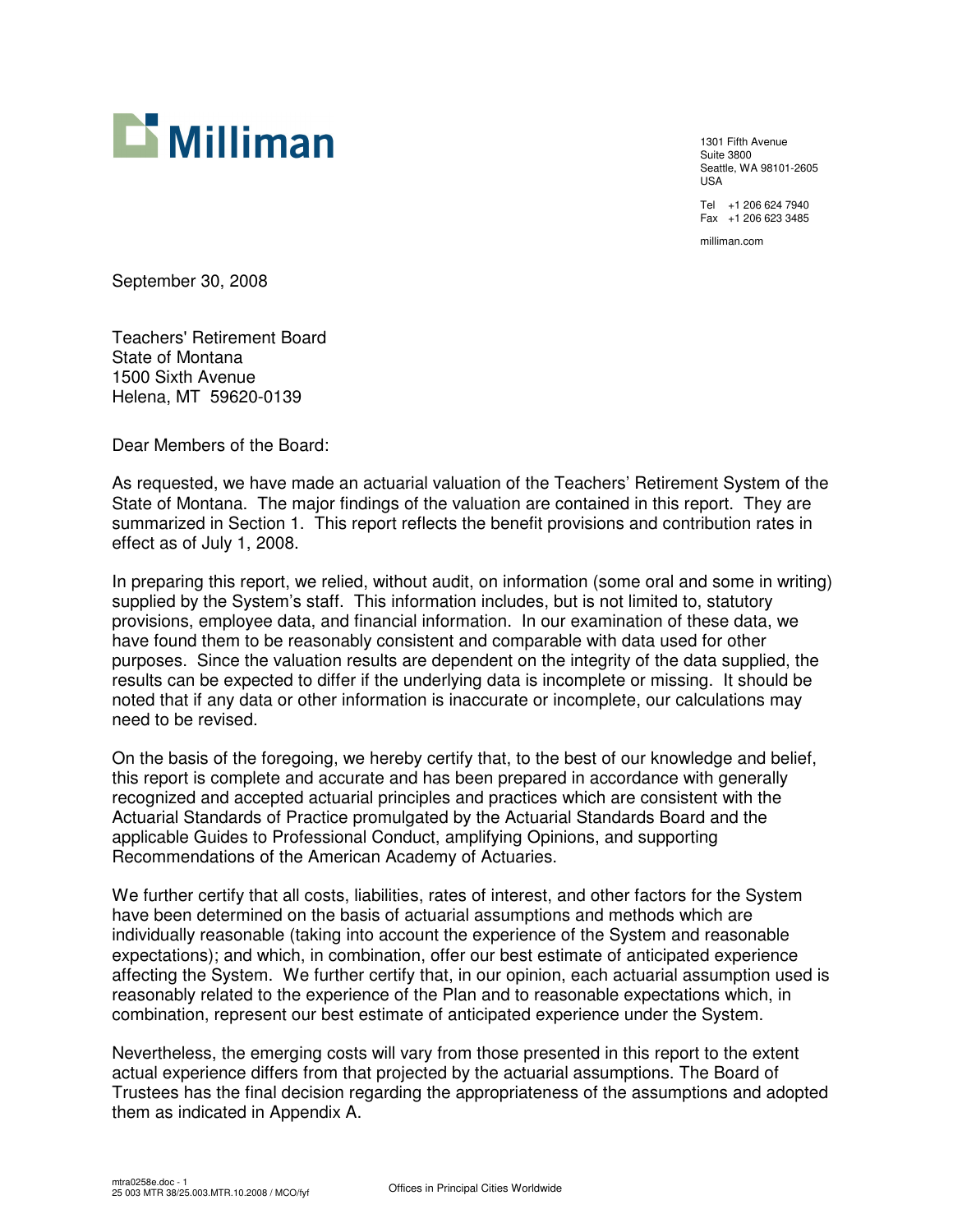

Future actuarial measurements may differ significantly from the current measurements presented in this report due to such factors as the following: system experience differing from that anticipated by the economic or demographic assumptions; changes in economic or demographic assumptions; increases or decreases expected as part of the natural operation of the methodology used for these measurements (such as the end of an amortization period or additional cost or contribution requirements based on the system's funded status); and changes in the system's provisions or applicable law. Due to the limited scope of our assignment, we did not perform an analysis of the potential range of future measurements.

Actuarial computations presented in this report are for purposes of determining the recommended funding amounts for the System. The calculations in the enclosed report have been made on a basis consistent with our understanding of the System's funding requirements and goals. Determinations for purposes other than meeting these requirements may be significantly different from the results contained in this report. Accordingly, additional determinations may be needed for other purposes.

Milliman's work product was prepared exclusively for the System for a specific and limited purpose. It is a complex, technical analysis that assumes a high level of knowledge concerning the System's operations, and uses the System's data, which Milliman has not audited. It is not for the use or benefit of any third party for any purpose. Any third party recipient of Milliman's work product who desires professional guidance should not rely upon Milliman's work product, but should engage qualified professionals for advice appropriate to its own specific needs.

We would like to express our appreciation to Mr. David L. Senn, Executive Director of the System, and to members of his staff, who gave substantial assistance in supplying the data on which this report is based.

I, Mark C. Olleman, am a member of the American Academy of Actuaries and a Fellow of the Society of Actuaries, and meet the Qualification Standards of the American Academy of Actuaries to render the actuarial opinion contained herein.

I, Craig J. Glyde, am a member of the American Academy of Actuaries, and meet the Qualification Standards of the American Academy of Actuaries to render the actuarial opinion contained herein.

We respectfully submit the following report, and we look forward to discussing it with you.

Respectfully submitted,

Mark C. Olleman, FSA, EA, MAAA Craig J. Glyde, EA, MAAA Consulting Actuary<br>
Joint Board Enrollment # 08-05636 Associate Actuary<br>
Joint Board Enrollment # 08-07186 Joint Board Enrollment # 08-05636

MCO/fyf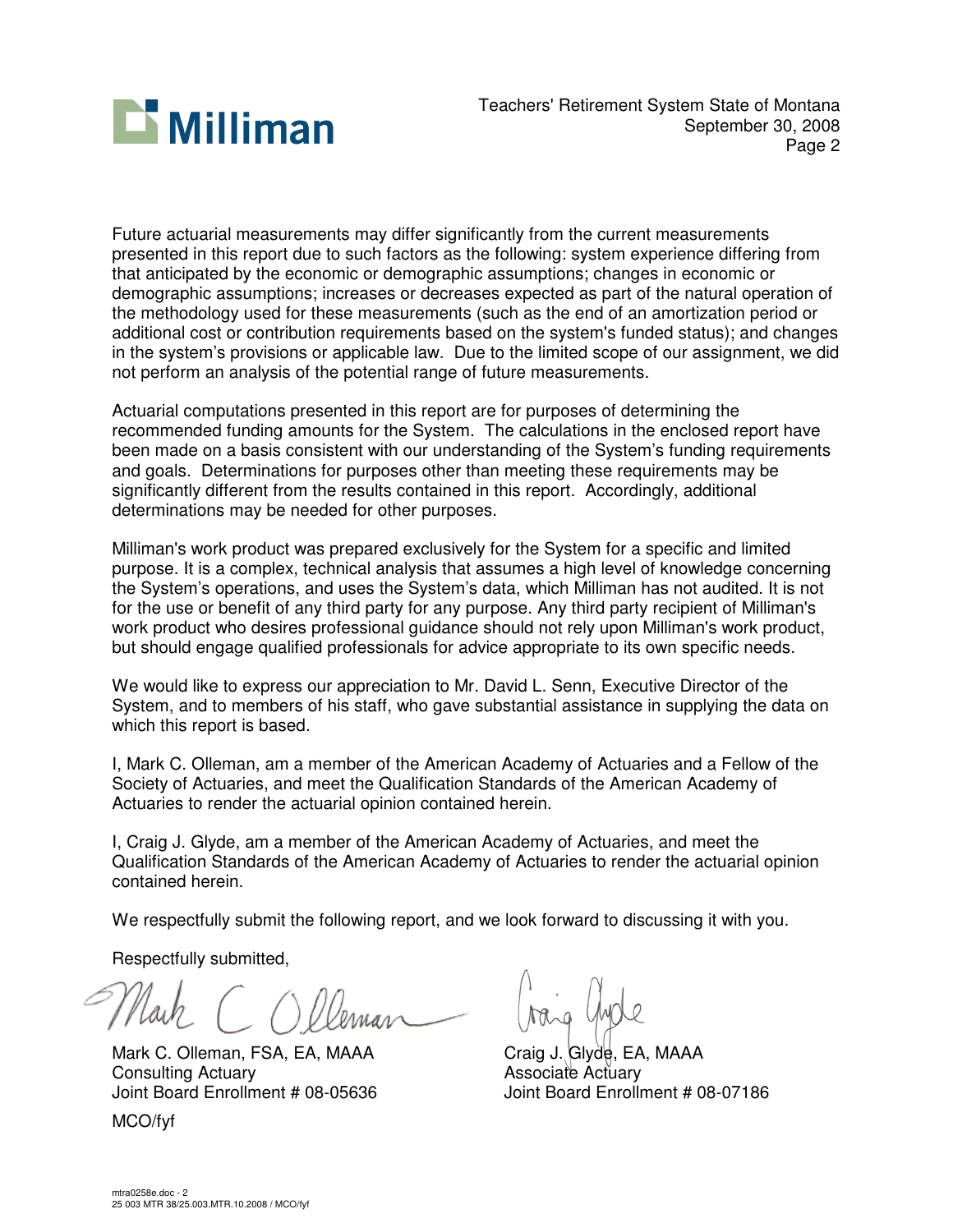## **Table of Contents**

## **Page**

| Table 4 Schedule of Investment Gain/(Loss) Recognition (in Millions)  14              |  |
|---------------------------------------------------------------------------------------|--|
|                                                                                       |  |
|                                                                                       |  |
| Table 6 Actuarial Present Value of Future Benefits for Contributing Members,          |  |
|                                                                                       |  |
|                                                                                       |  |
|                                                                                       |  |
|                                                                                       |  |
|                                                                                       |  |
|                                                                                       |  |
|                                                                                       |  |
|                                                                                       |  |
|                                                                                       |  |
|                                                                                       |  |
|                                                                                       |  |
|                                                                                       |  |
|                                                                                       |  |
|                                                                                       |  |
|                                                                                       |  |
|                                                                                       |  |
| Table A-6 Other Terminations of Employment Among Members Not Eligible to Retire  37   |  |
| Table A-7 Probability of Retaining Membership in the System Upon Vested Termination38 |  |
|                                                                                       |  |
|                                                                                       |  |
| Table C-1 Active Members Distribution of Full-Time Employees and Salaries  43         |  |
| Table C-1 Active Members Distribution of Full-Time Employees and Salaries  44         |  |
| Table C-1 Active Members Distribution of Full-Time Employees and Salaries  45         |  |
|                                                                                       |  |
| Table C-2 Distribution of Inactive Lives                                              |  |
|                                                                                       |  |
|                                                                                       |  |
|                                                                                       |  |
|                                                                                       |  |
|                                                                                       |  |
|                                                                                       |  |
|                                                                                       |  |
|                                                                                       |  |



This work product was prepared solely for the Montana Teachers' Retirement System. It may not be appropriate to use for other purposes. Milliman does not intend to benefit and assumes no duty or liability to other parties who receive this work.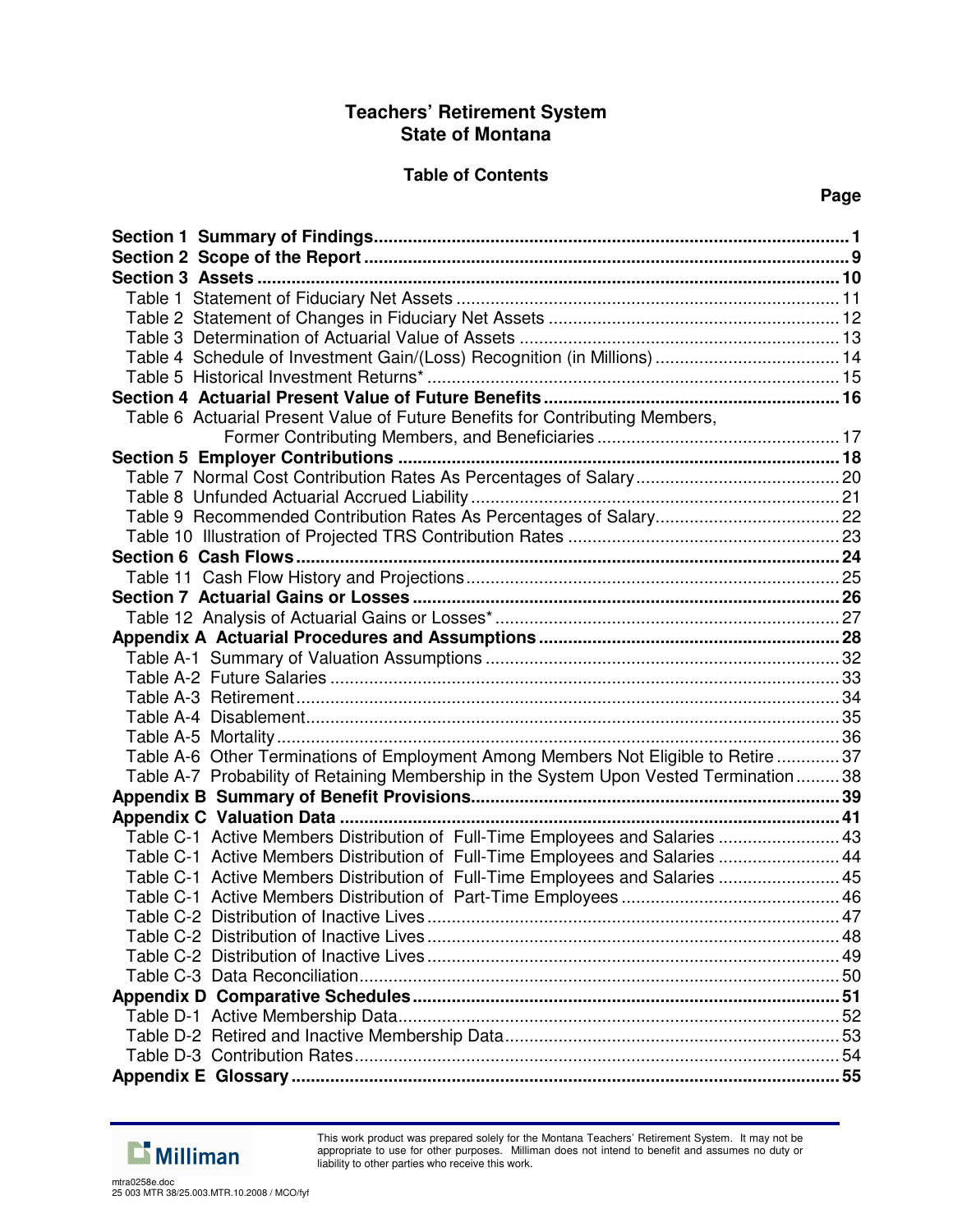## **Section 1**

## **Summary of Findings**

As a result of this actuarial valuation of the benefits in effect under the Montana Teachers' Retirement System as of July 1, 2008, we find the current schedule of contributions (shown in the "History of Legislated Contributions" below) to be sufficient to amortize the Unfunded Actuarial Accrued Liability (UAAL) of the Retirement System over 31.3 years. The net Funded Ratio is 79.9%. A 30-year amortization period is the maximum acceptable amortization period specified in Statements No. 25 and 27 of the Governmental Accounting Standards Board (GASB). Therefore, when measured by that standard, the System is not actuarially sound.

#### History of Legislated Contributions (as a Percent of Pay)

|                               | <b>Members</b> | Participating<br><b>Employers</b> | State<br>General Fund | Total         |
|-------------------------------|----------------|-----------------------------------|-----------------------|---------------|
| Prior to July 1, 2007         | 7.15%          | 7.47%                             | $0.11\%$              | 14.73%        |
| July 1, 2007 to June 30, 2009 | 7.15%          | 7.47%                             | $2.11\%$              | 16.73%        |
| July 1, 2009 and after        | 7.15%          | 7.47%                             | 2.49%                 | <u>17.11%</u> |

### **Contribution Increases to Amortize UAAL Over 30 Years**

A contribution increase of 0.17% of pay (17.11% to 17.28%) as of July 1, 2009 is projected to maintain an amortization of the unfunded actuarial accrued liability (UAAL) over the 30 years beginning July 1, 2008. Alternatively, a contribution increase of 0.19% of pay (17.11% to 17.30%) starting two years later at July 1, 2011 is projected to maintain the same 30 year amortization. These increases could be made to the rate paid by either the participating employers or the State General Fund. Increases made to the employee contribution rates would need to be larger.

## **Calculations based on the Market Value of Assets**

MCA 19-20-201 requires this report to show how market performance is affecting the actuarial funding of the Retirement System. The July 1, 2008 market value of assets is \$166 million less than the actuarial value of assets due to a negative 4.88% market return in the year ended June 30, 2008. If the market value of assets was used, the amortization period would be 44.7 years, and the net Funded Ratio would be 75.7%.

Based on market assets, a contribution increase of 1.57% of pay (17.11% to 18.68%) as of July 1, 2009 is projected to maintain an amortization of the unfunded actuarial accrued liability over the 30 years beginning July 1, 2008. Alternatively, a contribution increase of 1.75% of pay (17.11% to 18.86%) starting two years later at July 1, 2011 is projected to maintain the same 30 year amortization. Again these increases could be made to the rate paid by either the participating employers or the State General Fund.



1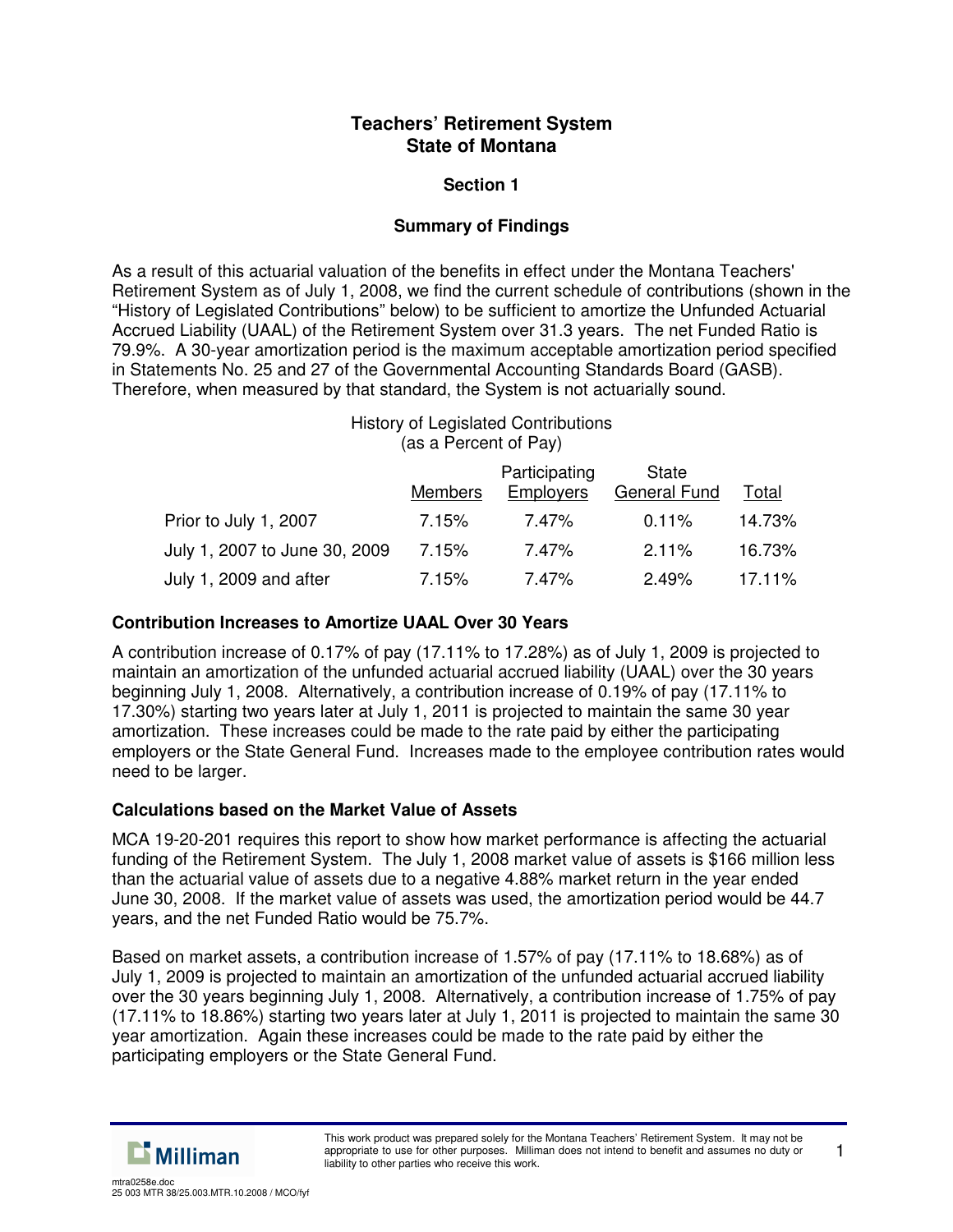## **Additional Details**

MCA 19-20-604 states that the contribution from the State General Fund will be reduced by 0.11% when the amortization period of the System's unfunded actuarial accrued liability is 10 years or less according to the System's latest actuarial valuation.

The actuarial costs are calculated using the entry age actuarial cost method. This is the method used by most public plans. It is designed to provide a stable contribution rate as a percent of member pay. This actuarial valuation measures the adequacy of the contribution rates set in Montana State Law.

#### **Investment Experience**

The market assets earned negative 4.88% net of investment and operating expenses. The actuarial assets earned 7.18% which is 0.57% less than the actuarial assumption of 7.75%. The return on the actuarial assets differs from the return on market assets because the actuarial value of assets spreads gains and losses over four years. The following chart compares the annual returns for the past eight years.

| Year                  | <b>Market</b><br><b>Return</b> | <b>Actuarial</b><br><b>Return</b> | <b>Market Return over</b><br>Assumption* | <b>Actuarial Return over</b><br>Assumption* |
|-----------------------|--------------------------------|-----------------------------------|------------------------------------------|---------------------------------------------|
| 7/1/2000 to 6/30/2001 | (5.09)%                        | 9.19%                             | $(13.09)\%$                              | 1.19%                                       |
| 7/1/2001 to 6/30/2002 | $(7.26)\%$                     | 3.83%                             | $(15.26)\%$                              | $(4.17)\%$                                  |
| 7/1/2002 to 6/30/2003 | 6.16%                          | $1.60\%$                          | (1.84)%                                  | $(6.40)$ %                                  |
| 7/1/2003 to 6/30/2004 | 13.31%                         | 2.12%                             | 5.31%                                    | $(5.88)\%$                                  |
| 7/1/2004 to 6/30/2005 | 8.04%                          | 2.71%                             | 0.29%                                    | (5.04)%                                     |
| 7/1/2005 to 6/30/2006 | 8.91%                          | 8.46%                             | 1.16%                                    | 0.71%                                       |
| 7/1/2006 to 6/30/2007 | 17.64%                         | 10.22%                            | 9.89%                                    | 2.47%                                       |
| 7/1/2007 to 6/30/2008 | $(4.88)\%$                     | 7.18%                             | $(12.63)\%$                              | (0.57)%                                     |

*\* The actuarial assumption was 8.0% through 6/30/2004 and 7.75% thereafter.*

Asset gains or losses result when the return on the actuarial value of assets differs from the actuarial investment return assumption of 7.75% (8.0% before July 1, 2004). The chart above shows that the actuarial return on assets has under performed the assumption more than it has exceeded the assumption in the last eight years. These losses have led to the need for additional contributions.

On a market value basis the System earned \$271 million more than anticipated by the 7.75% assumption in the year ended June 30, 2007 and \$401 million less than anticipated by the 7.75% assumption in the year ended June 30, 2008. The net result as of July 1, 2008 is that the market value of assets is \$166 million less than the actuarial value of assets. This \$166 million in unrecognized asset losses, if not offset by future gains, will cause the contributions needed to amortize the UAAL in future valuations to increase even further. Therefore, to stay financially sound in the future, the System will need either (1) future gains such as asset returns over the new 7.75% assumption, or (2) an increase in contribution rates.



25 003 MTR 38/25.003.MTR.10.2008 / MCO/fyf

mtra0258e.doc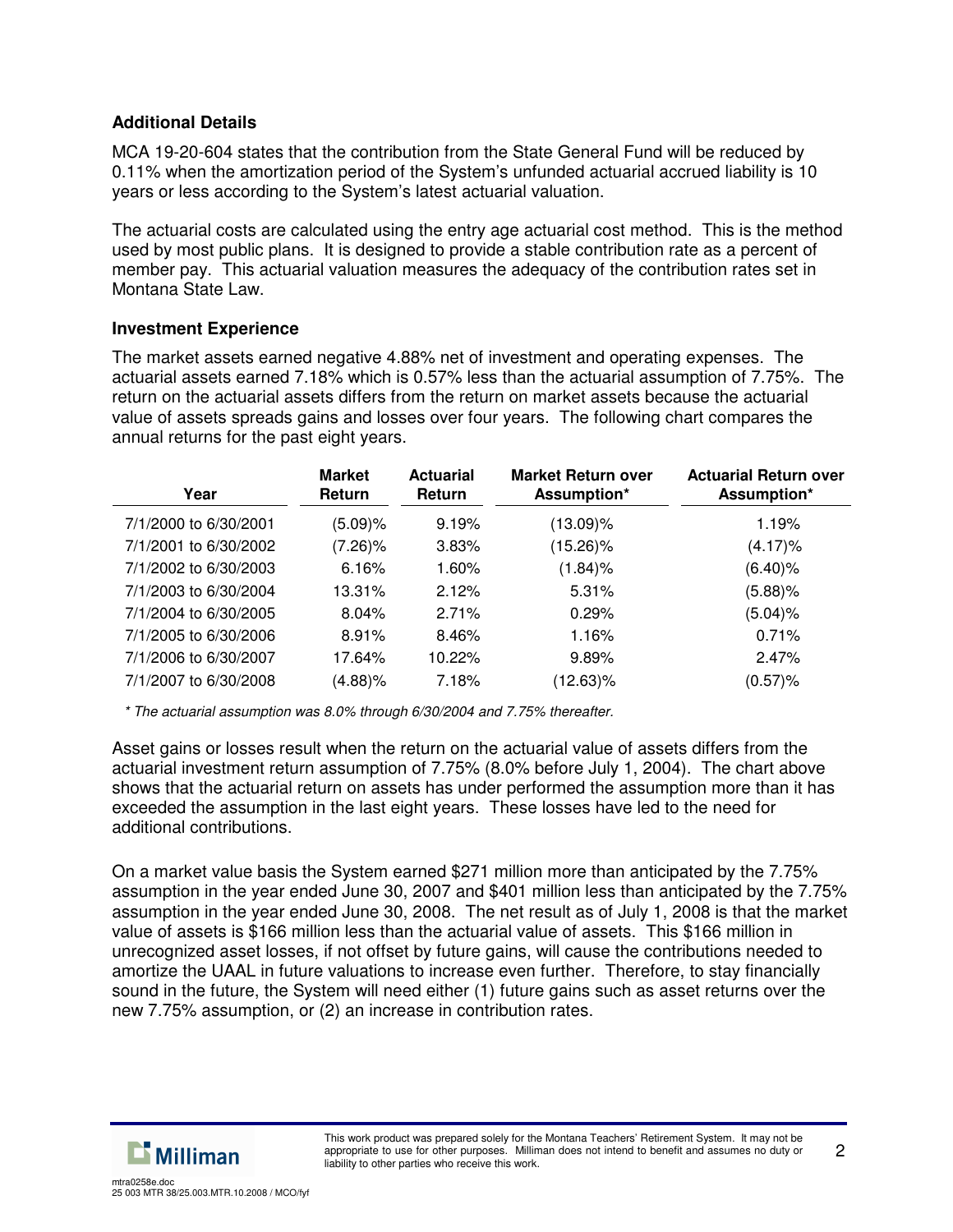## **Recent Contribution Increases**

As shown in the "History of Legislated Contributions" at the beginning of this section the employer contributions from the General Fund are scheduled to increase from 0.11% of pay prior to July 1, 2007 to 2.49% of pay at July 1, 2009. Additional one-time contributions of \$100 million and \$50 million were also made in the years ending June 30, 2006 and June 30, 2007 respectively. Finally, the supplemental contribution to ensure university member benefits are funded by university employers was increased from 4.04% to 4.72% of Optional Retirement Plan (ORP) member pay at July 1, 2007. These additional contributions helped bring the amortization period of the System's Unfunded Actuarial Accrued Liability (UAAL) under 30 years at July 1, 2007. Unfortunately the low market returns of the year ended June 30, 2008 now require more contributions to keep the amortization period within 30 years.

## **Amortization Period Changes**

The July 1, 2007 actuarial valuation calculated a 28.6 year amortization period for the Unfunded Actuarial Accrued Liability. If there were no assumption changes, or experience gains and losses, the amortization period would have been expected to decrease by 1.0 years to 27.6 at July 1, 2008. The new assumptions adopted in May 2008 increased the expected July 1, 2008 amortization period by 2.7 years to 30.3. The experience gains and losses from the year ending June 30, 2008 increased the amortization period by another 1.0 years. The resulting amortization period at July 1, 2008 is 31.3 years. Note that the 31.3 year amortization period is based on actuarial assets. If the market value of assets reflecting another \$166 million in unrecognized losses were used the amortization period would be 44.7 years.

## **Funding and Benefits Policy**

The Teachers' Retirement System has adopted a Funding and Benefits Policy to provide general guidelines to help ensure decisions are made based on sound, consistent, and thoroughly examined criteria. The Funding and Benefits Policy includes guidance on the following topics:

- 1) Additional Funding
	- a) The Funding and Benefits Policy states: "Whenever the amortization period of the unfunded liabilities for two consecutive valuations are projected to exceed 30 years based on the market value of assets, or the funded ratio is less than 85%, and the Board cannot reasonably anticipate that the amortization period would decline or the funded ratio improve without an increase in funding sources, it is the obligation of the Board to recommend to the legislature that funding be increased and/or liabilities be reduced."
	- b) Analysis: The amortization period at July 1, 2008 is 31.3 years based on actuarial assets and 44.7 years based on market assets. Assuming experience follows the actuarial assumptions, the amortization period is projected to remain above 30 years based on both measures for some time to come. The net funded ratio is currently 79.9%. Therefore, the guidance in the Board's Funding and Benefits Policy indicates the Board should "recommend to the legislature that funding be increased and/or liabilities be reduced."
- 2) Ultimate Goal
	- a) The Funding and Benefits Policy states: "It is the ultimate goal of the TRB to eliminate the current Unfunded Actuarial Accrued Liability and to establish a Stabilization Reserve equal to at least 10% of the Actuarial Accrued Liability. Once the system has achieved this goal, any surplus funds that become available may be applied toward the cost of benefit enhancements and/or contribution reductions, provided, sufficient reserves are retained to reasonably allow for adverse experience and the contribution rates remain at least 1 percent above the normal cost."

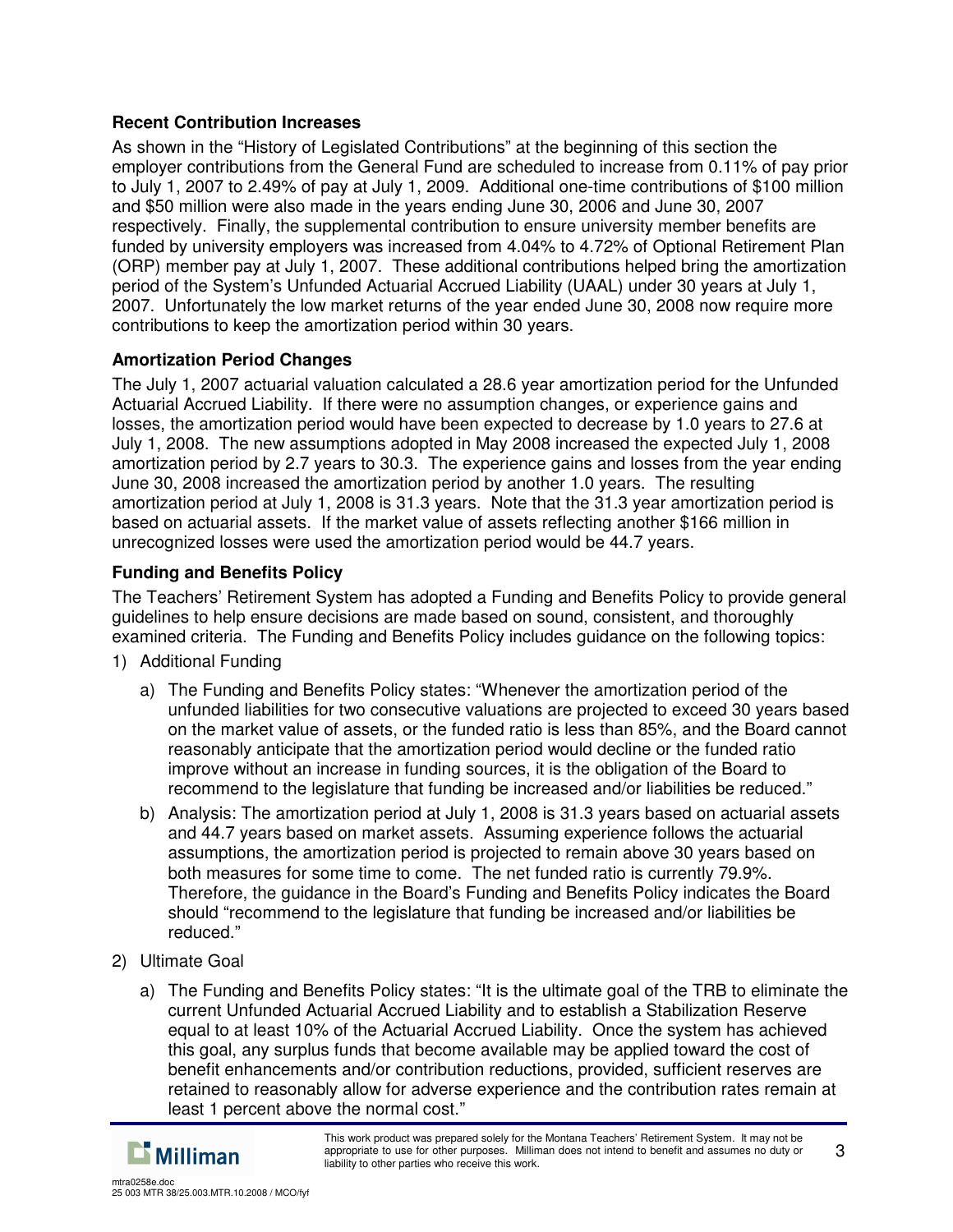- b) Analysis: This goal is currently a long way off. This is represented by amortization periods of 31.3 years using actuarial assets and 44.7 years using market assets. Discipline will be required by all parties concerned to reach this goal, and may include contribution increases to get the amortization period within 30 years.
- 3) Benefit Enhancements
	- a) The Funding and Benefits Policy states: "Proposed benefit enhancements must include additional funding sufficient to cover any increase in the normal cost and to amortize any increase in unfunded liabilities over a period not to exceed 25 years. In addition, as of the most recent actuarial valuation, the funded ratio must be 85% or greater before the Board will support legislation to enhance benefits."
	- b) Analysis: Since the net funded ratio at July 1, 2008 of 79.9% is below 85% the Board's Funding and Benefits policy does not currently support enhanced benefits, even if funding of increased unfunded liabilities over 25 years is included.

## **Sensitivity to Future Experience**

The valuation results are projections based on the actuarial assumptions. Actual experience will differ from these assumptions, either increasing or decreasing the ultimate cost. The following illustrations provide simple analyses on how the costs are affected by the various assumptions. We have amortized changes in the Unfunded Actuarial Accrued Liability (UAAL) over 25 years for the purpose of these illustrations.

Investment Return – The investment return assumption generally has the largest impact on the funding of the System.

|                                 | Impact of Assuming 0.5% Lower Investment Return |  |  |  |  |
|---------------------------------|-------------------------------------------------|--|--|--|--|
|                                 | <b>Funded Ratio</b>                             |  |  |  |  |
| <b>Current Assumption 7.75%</b> | 79.9%                                           |  |  |  |  |
| Lower Assumption 7.25%          | 75.6%                                           |  |  |  |  |
| Change                          | $-4.3%$                                         |  |  |  |  |
|                                 | Implied Contribution                            |  |  |  |  |
|                                 | Increase / (Decrease)                           |  |  |  |  |
| Normal Cost Rate<br>1.26%       |                                                 |  |  |  |  |
| 25 year amortization of UAAL    | 1.74%                                           |  |  |  |  |
| Total                           | 3.00%                                           |  |  |  |  |

| Impact of Assuming 0.5% Higher Investment Return |                       |  |  |  |
|--------------------------------------------------|-----------------------|--|--|--|
|                                                  | <b>Funded Ratio</b>   |  |  |  |
| <b>Current Assumption 7.75%</b>                  | 79.9%                 |  |  |  |
| Higher Assumption 8.25%                          | 84.3%                 |  |  |  |
| Change                                           | 4.4%                  |  |  |  |
|                                                  | Implied Contribution  |  |  |  |
|                                                  | Increase / (Decrease) |  |  |  |
| Normal Cost Rate                                 | $-1.10%$              |  |  |  |
| 25 year amortization of UAAL                     | $-1.75%$              |  |  |  |
| Total                                            | $-2.85%$              |  |  |  |



This work product was prepared solely for the Montana Teachers' Retirement System. It may not be appropriate to use for other purposes. Milliman does not intend to benefit and assumes no duty or liability to other parties who receive this work.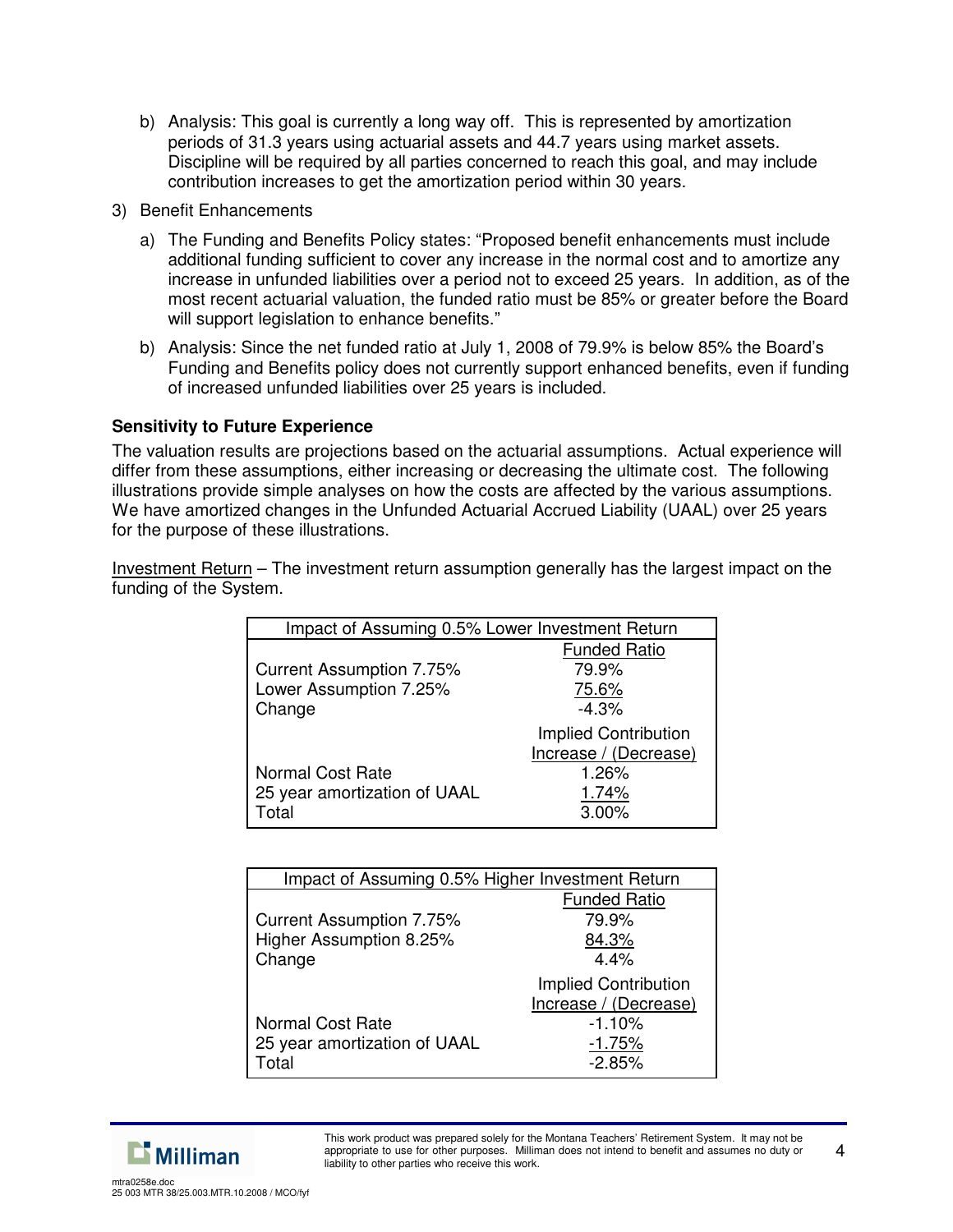Retirement – The age when members are expected to retire is another key actuarial assumption. This is particularly true for systems that have early provisions for unreduced retirement such as TRS' provision for full retirement after 25 years of service at any age. If members retire earlier than anticipated by the actuarial assumptions the System's funding may suffer. The illustration below represents the cost of benefits if all members retired as soon as they were eligible for a full benefit at 25 years of service or at age 60.

| Impact of Assuming All Members Retiring         |  |  |  |  |
|-------------------------------------------------|--|--|--|--|
| at the Earlier of 25 Years of Service or Age 60 |  |  |  |  |
| <b>Funded Ratio</b>                             |  |  |  |  |
| 79.9%                                           |  |  |  |  |
| 74.8%                                           |  |  |  |  |
| $-5.1%$                                         |  |  |  |  |
| Implied Contribution                            |  |  |  |  |
| Increase / (Decrease)                           |  |  |  |  |
| 1.27%                                           |  |  |  |  |
| 2.76%                                           |  |  |  |  |
| 4.03%                                           |  |  |  |  |
|                                                 |  |  |  |  |

The future funding status of the System will be determined by the System's experience. The System's actual asset returns and retirement rates, as well as member longevity, salary increases, withdrawal rates, disability rates and future legislation will all impact the funding status of the System. The entry age normal cost method and four year smoothing of asset gains and losses will help to provide a more orderly funding of the System's liabilities, but will not change the actual experience. The amortization period of the Unfunded Actuarial Accrued Liability is not likely to decrease by the expected 1.0 year with each passing actuarial valuation. Instead, the amortization period is expected to decrease more or less than 1.0 years each year, reflecting gains and losses due to experience different than the actuarial assumptions.

## **Assumption Changes**

Active member demographic experience was examined in our experience study dated April 29, 2008. The Retirement Board adopted the recommendations presented in the report.

Generally, we recommended lower assumed probabilities for retirement, disability, and other terminations of employment. Lower probabilities of retirement imply members are retiring later. This tends to decrease the unfunded actuarial accrued liability and normal costs because there is more time for contributions to accumulate with investment income and a shorter period over which benefits are paid. Lower probabilities of disability tend to have a similar effect. However, lower probabilities of terminating employment mean more members will ultimately retire from the System therefore increasing costs. The most pronounced impact of lowering the probabilities of terminating employment is on the normal cost rate which is spread over a member's entire career. Therefore, although there was a small reduction in the unfunded actuarial accrued liability due to the changes in the retirement and disability assumptions, there was a significant increase in the normal cost rate from the changes in the termination assumption and the net impact was an increase in the amortization period of the unfunded actuarial accrued liability as detailed below.



5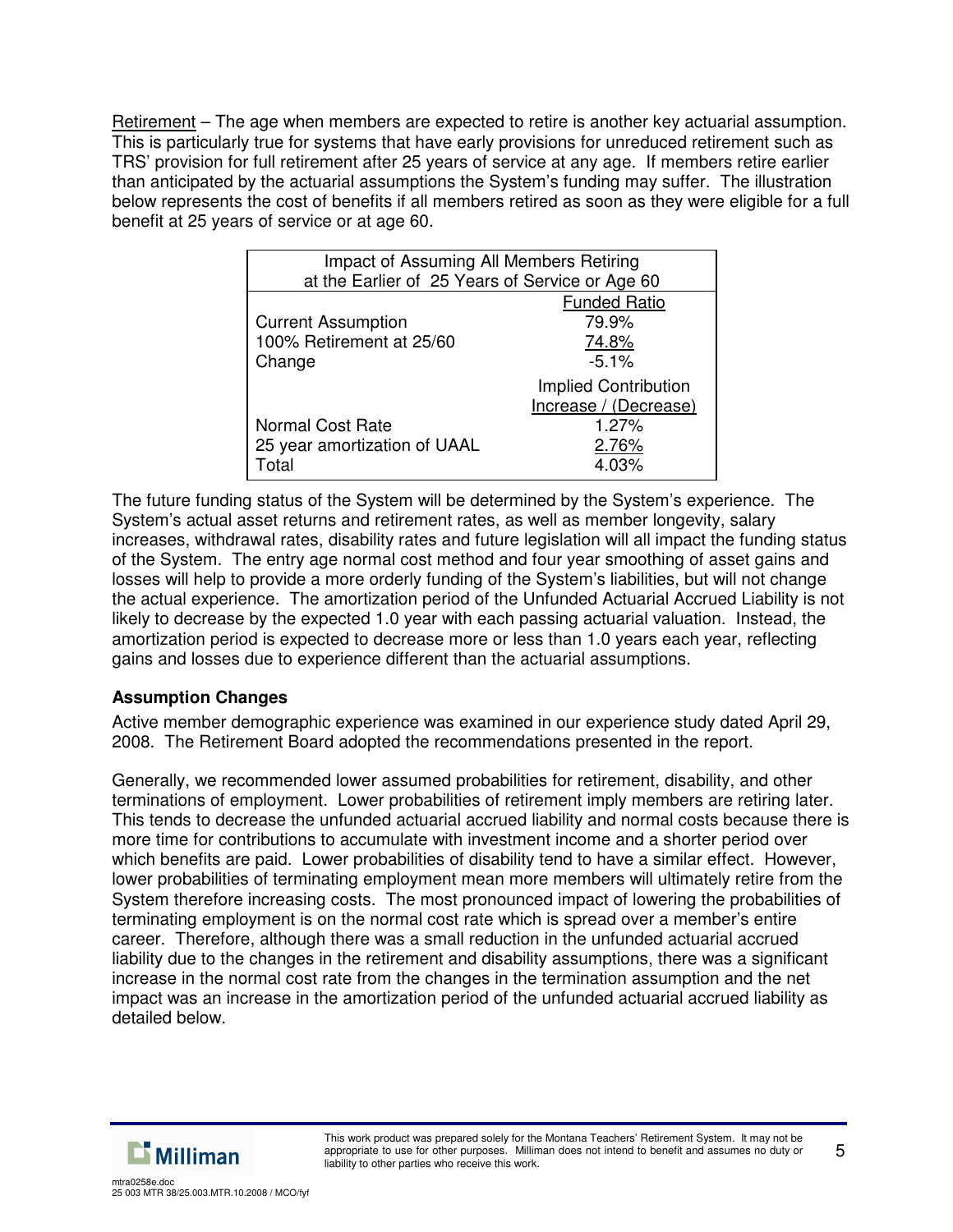The July 1, 2007 actuarial valuation had an amortization period of the unfunded actuarial accrued liability of 28.6 years, a normal cost rate of 10.40% of pay and an unfunded actuarial accrued liability funded by TRS contributions of \$768.9 million. The net impact of the assumptions recommended in the April 29, 2008 report on the measurements from the July 1, 2007 actuarial valuation would be to: increase the July 1, 2007 amortization period by 2.7 years, increase the normal cost rate from 10.40% to 10.87% of pay, and decrease the unfunded actuarial accrued liability funded by TRS contributions from \$768.9 million to \$756.1 million.

Our understanding is that the next experience study is currently planned to take place before the July 1, 2010 valuation and be a comprehensive experience study examining all assumptions.

## **Benefit Changes**

No benefit changes are reflected in this valuation.

#### **Contribution Changes**

The contribution rate changes are documented at the beginning of this summary.

#### **Method Changes**

The only method change in this valuation is that a limit has been added that actuarial assets can not be less than 80% or more than 120% of market assets. This is consistent with our April 29, 2008 experience study report and had no impact on the results of this valuation.

#### **Impact of Changes**

The following table summarizes how experience has changed the Unfunded Actuarial Accrued Liability (UAAL) since the July 1, 2007 Actuarial Valuation. Further detail can be found in Table 12.

| <b>Changes in the Unfunded Actuarial Accrued Liability (UAAL)</b> |        |         |  |  |
|-------------------------------------------------------------------|--------|---------|--|--|
| (In millions)                                                     |        |         |  |  |
| July 1, 2007 Valuation UAAL funded by TRS<br>contributions        |        | \$768.9 |  |  |
| <b>Expected Increase</b>                                          | 17.1   |         |  |  |
| <b>New Assumptions</b>                                            | (10.6) |         |  |  |
| <b>Total Expected Increase</b>                                    |        | 6.5     |  |  |
| Expected July 1, 2008 UAAL                                        |        | \$775.4 |  |  |
| <b>Experience Loss on Actuarial Liabilities</b>                   | 2.2    |         |  |  |
| <b>Experience Loss on Actuarial Assets</b>                        | 17.0   |         |  |  |
| <b>Total Experience Loss</b>                                      |        | 19.2    |  |  |
| July 1, 2008 Valuation UAAL funded by TRS<br>contributions        |        | \$794.6 |  |  |

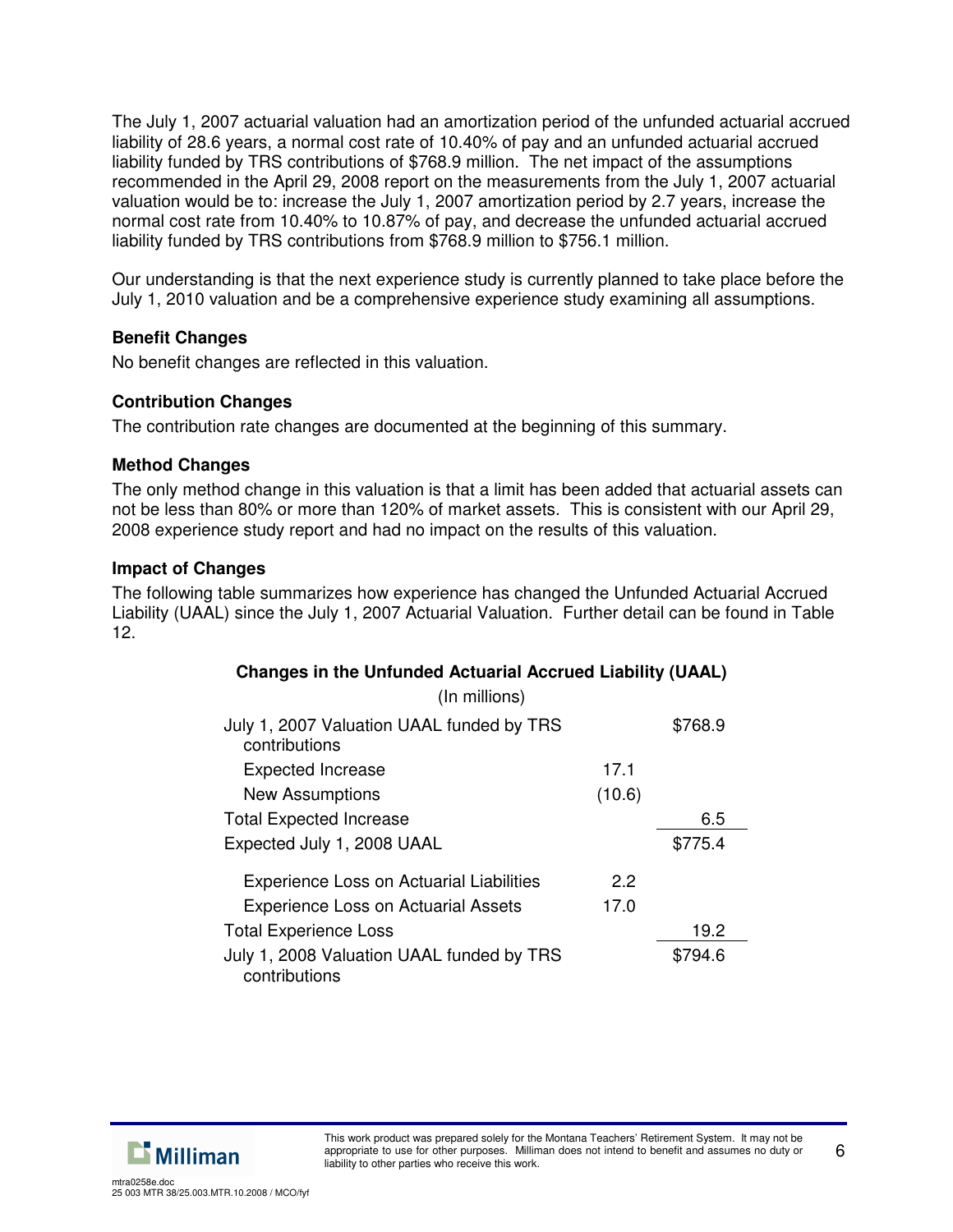#### **Summary**

- The System's market value investment return of -4.88% for the year ended June 30, 2008 is 12.63% less than the actuarial assumption of 7.75%. This represents an asset loss of \$401 million due to investment return less than anticipated. Only one fourth of this loss has been recognized in the July 1, 2008 actuarial assets. The July 1, 2008 market value of assets is \$166 million less than the actuarial value of assets. This \$166 million loss will be recognized in future actuarial valuations unless it is offset by returns larger than the 7.75% assumption.
- The amortization period of the Unfunded Actuarial Accrued Liability is 31.3 years. If market assets were used the amortization period would be 44.7 years. The guidance in the Board's Funding and Benefits Policy indicates the Board should "recommend to the legislature that funding be increased and/or liabilities be reduced." The Policy's ultimate goal is to increase the current net funded ratio of 79.9% above 110% to encourage stable contribution rates.
- The funding of the retirement system will be impacted by future experience which will sometimes be more favorable than the actuarial assumptions and sometimes less favorable. In particular, investment returns larger and smaller than the 7.75% assumption are expected to have significant impacts on the System's funding progress. In the long term, the favorable experience is needed to offset the less favorable experience This is the reason for using an actuarial value of assets that smoothes gains and losses over four years.

The table on the following page summarizes the key valuation results.



7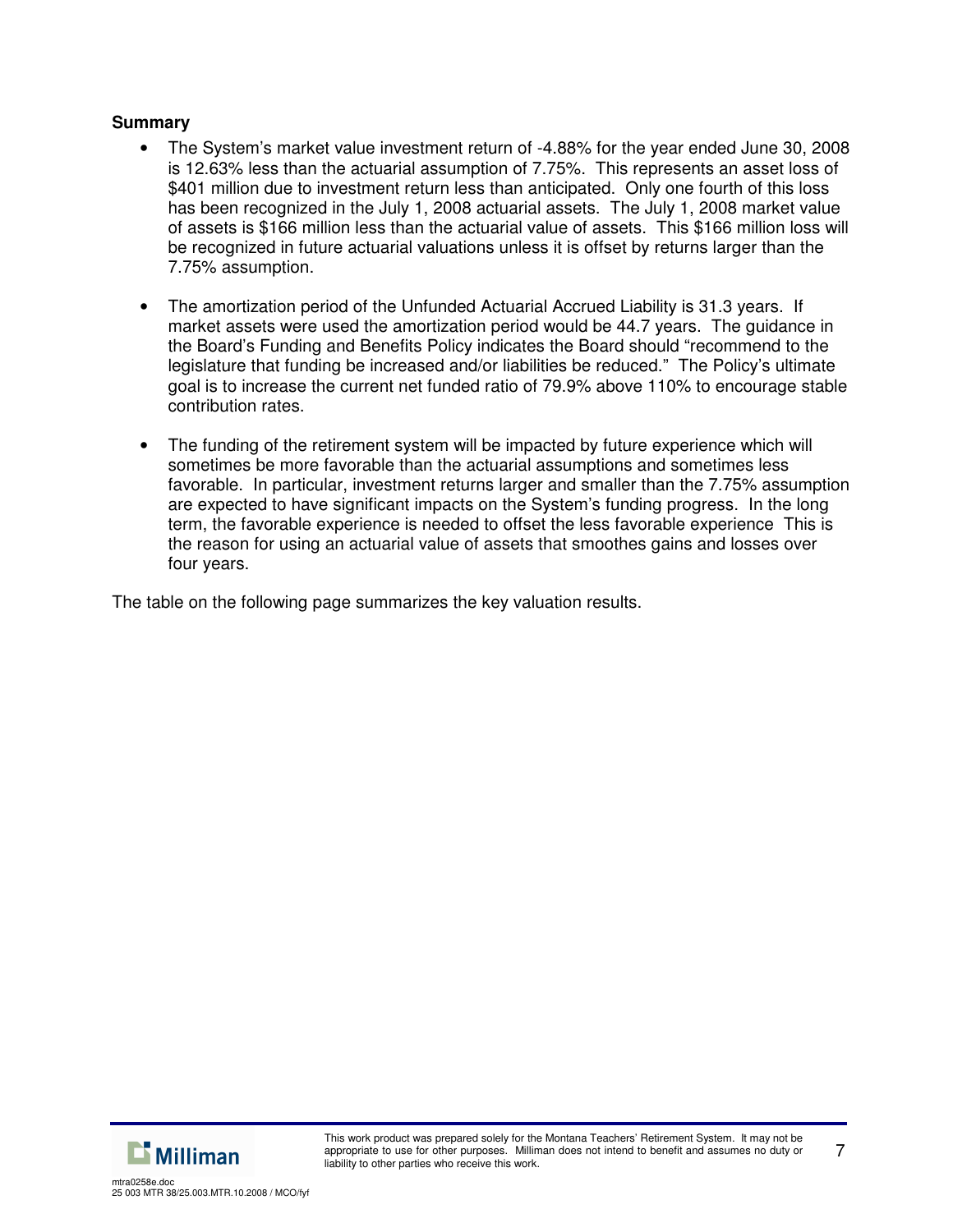## **Summary of Key Valuation Results**

|    |                                                                                 | 2008<br><b>Valuation</b> | 2007<br><b>Valuation</b> | Percentage<br>Change |
|----|---------------------------------------------------------------------------------|--------------------------|--------------------------|----------------------|
| 1. | <b>Total Membership</b>                                                         |                          |                          |                      |
|    | A. Active Members (Annual Pay \$1,000 or more)                                  | 17,771                   | 17,628                   | 0.8%                 |
|    | Active Members (Annual Pay under \$1,000)<br>В.                                 | 521                      | 548                      | (4.9%                |
|    | C. Vested Terminated Members                                                    | 1,649                    | 1,671                    | (1.3%)               |
|    | D. Non-vested Terminated Members                                                | 9,574                    | 8,963                    | 6.8%                 |
|    | E. Retired Members and Beneficiaries                                            | 11,788                   | 11,356                   | 3.8%                 |
|    | F. Total Membership                                                             | 41,303                   | 40,166                   | 2.8%                 |
|    | 2. Annual Salaries                                                              |                          |                          |                      |
|    | A. Annual Total (\$Thousands)                                                   | \$657,435                | \$629,501                | 4.4%                 |
|    | B. Annual Average per Active Member                                             | \$36,995                 | \$35,710                 | 3.6%                 |
| 3. | <b>Average Annual Allowance Payable</b>                                         |                          |                          |                      |
|    | A. Service Retirement                                                           | 18,816<br>\$             | 18,249<br>\$             | 3.1%                 |
|    | <b>Disability Retirement</b><br>В.                                              | \$<br>9,484              | 9,339<br>\$              | 1.6%                 |
|    | C. Survivors & Beneficiaries                                                    | 10,591<br>\$             | 10,236<br>\$             | 3.5%                 |
|    | D. All Payees                                                                   | 17,729<br>\$             | \$<br>17,192             | 3.1%                 |
| 4. | <b>Actuarial Accrued Liability (\$Millions)</b>                                 |                          |                          |                      |
|    | A. Active Members                                                               | \$1,724.1                | \$1,684.0                | 2.4%                 |
|    | <b>B.</b> Inactive Members                                                      | 73.7                     | 73.4                     | 0.4%                 |
|    | C. Retired Members and Beneficiaries                                            | 2,313.0                  | 2,171.1                  | 6.5%                 |
|    | D. Total AAL                                                                    | \$4,110.8                | \$3,928.5                | 4.6%                 |
|    | E. Less Present Value of Future University<br><b>Supplemental Contributions</b> | 157.1                    | 153.4                    | 2.4%                 |
|    | F. AAL Funded by TRS Contributions                                              | \$3,953.7                | \$3,775.1                | 4.7%                 |
| 5. | Value of System Assets (\$Millions)                                             |                          |                          |                      |
|    | A. Fair Value                                                                   | \$2,993.4                | \$3,209.3                | $(6.7\%)$            |
|    | B. Smoothing Unrecognized Loss / (Reserve)                                      | 165.7                    | (203.1)                  |                      |
|    | C.<br><b>Actuarial Value</b>                                                    | 3,159.1                  | 3,006.2                  | 5.1%                 |
|    | D. Ratio of Actuarial Value to Fair Value                                       | 105.5%                   | 93.7%                    |                      |
| 6. | <b>Funded Status (\$Millions)</b>                                               |                          |                          |                      |
|    | A. UAAL<br>Funded by TRS Contributions                                          | \$794.6                  | \$768.9                  | $3.3\%$              |
|    | B. Funded Ratio $(5C \div 4D)$                                                  | 76.8%                    | 76.5%                    |                      |
|    | C. Net Funded Ratio $(5C \div 4F)$                                              | 79.9%                    | 79.6%                    |                      |
| 7. | <b>Contribution Rates (Percent of Salaries)</b>                                 |                          |                          |                      |
|    | A. Statutory Funding Rate*                                                      | 17.11%                   | 17.11%                   | 0.0%                 |
|    | B. Normal Cost Rate                                                             | 10.87%                   | <u>10.40%</u>            | 4.5%                 |
|    | C. Available for Amortization of UAAL $(7A - 7B)$                               | 6.24%                    | 6.71%                    | $(7.0\%)$            |
|    | D.<br>Period to Amortize                                                        | 31.3                     | 28.6                     |                      |

*\* Statutory funding rate increases from 16.73% to 17.11% at July 1, 2009.*



mtra0258e.doc 25 003 MTR 38/25.003.MTR.10.2008 / MCO/fyf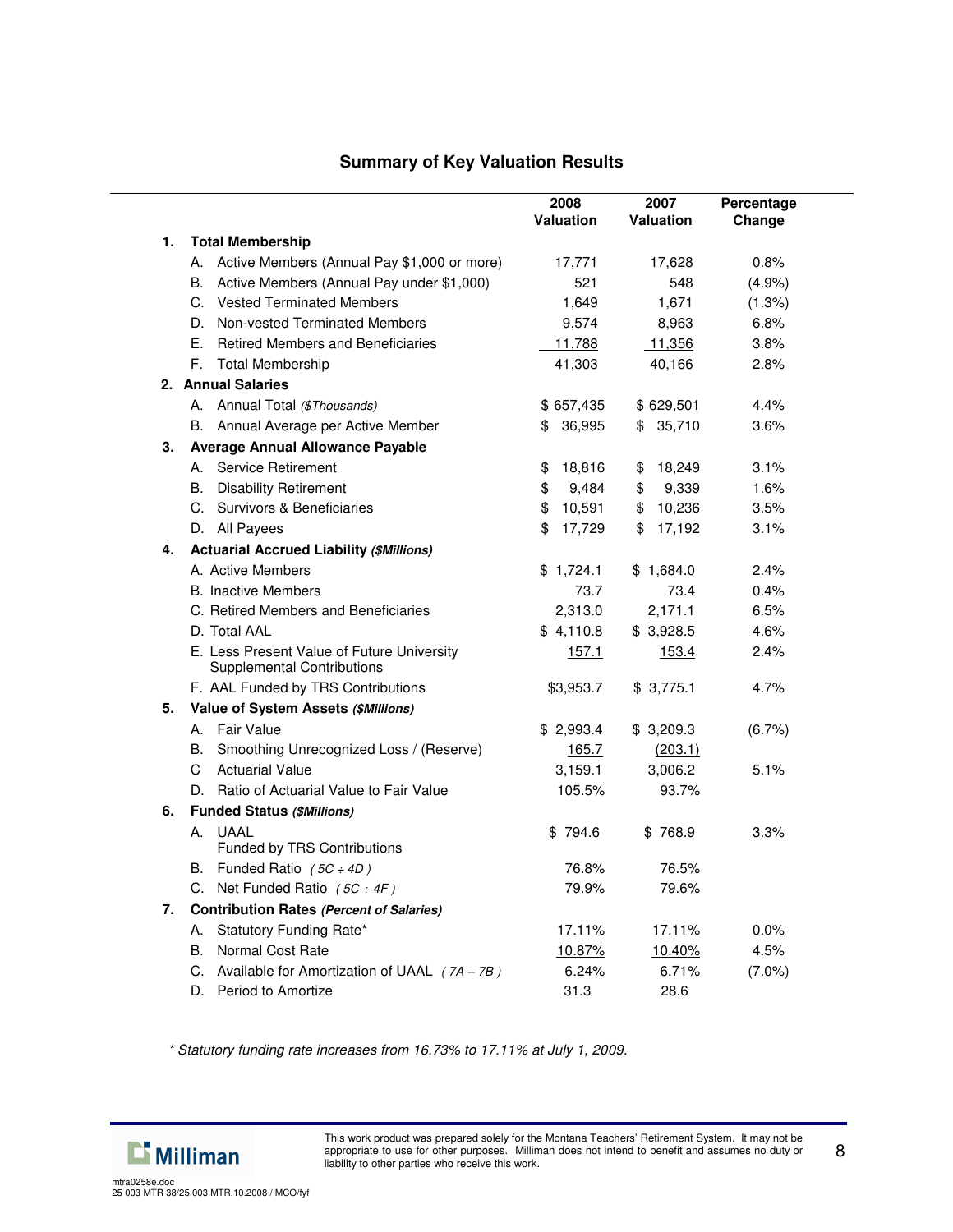## **Section 2**

## **Scope of the Report**

This report presents the actuarial valuation of the Montana Teachers' Retirement System as of July 1, 2008.

A summary of the findings resulting from this valuation is presented in the previous section. Section 3 describes the assets of the System. Sections 4 and 5 describe how the obligations of the System are to be met under the actuarial cost method in use.

The actuarial procedures and assumptions used in this valuation are described in Appendix A. The current benefit structure, as determined by the provisions of the governing law on July 1, 2008, is summarized in Appendix B. Schedules of valuation data classifying the data used in the valuation by various categories of contributing members, former contributing members, and beneficiaries make up Appendix C. Appendix D provides a brief summary of the System's recent experience. Comparative statistics are presented on the System's membership and contribution rates. Appendix E is a glossary of actuarial terms used in this report.

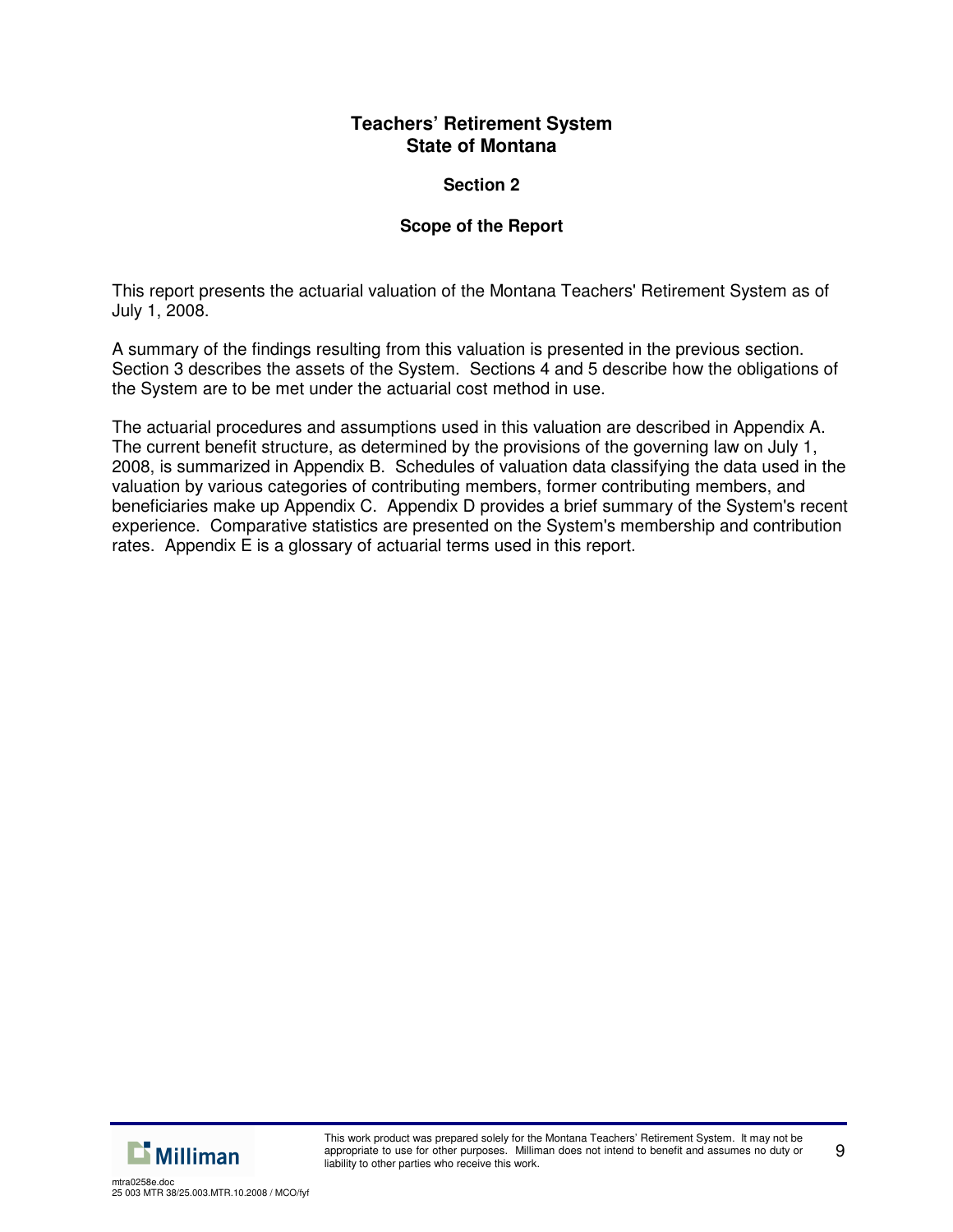### **Section 3**

#### **Assets**

In many respects, an actuarial valuation can be regarded as an inventory process. The inventory is taken as of the actuarial valuation date, which for this valuation is July 1, 2008. On that date, the assets available for the payment of benefits are appraised. These assets are compared with the actuarial liabilities. The actuarial process thus leads to a method of determining what contributions by members and their employers are needed to strike a balance.

The asset valuation method being used is a four-year smoothing method. The expected return is determined each year based on the beginning of year market value and actual cash flows during the year. Any difference between the expected market value return and the actual market value return is recognized evenly over a period of four years. The actuarial value of assets is not allowed to be greater than 120% or less than 80% of the market value of assets. The four-year smoothing method was adopted by the Board effective for the July 1, 2007 valuation. The actuarial value of assets was set equal to the market value of assets in the July 1, 2006 valuation.

Table 1 lists the assets held and their market value for the past two years. Table 2 summarizes the fund's activity during the past two years. Table 3 summarizes the determination of the actuarial value of assets. Table 4 shows when asset gains or losses will be recognized in the actuarial value of assets. Table 5 summarizes historical asset returns since July 1, 1994 including the amount recognized by the actuarial asset valuation method which was greater or lesser than the actuarial investment return assumption.

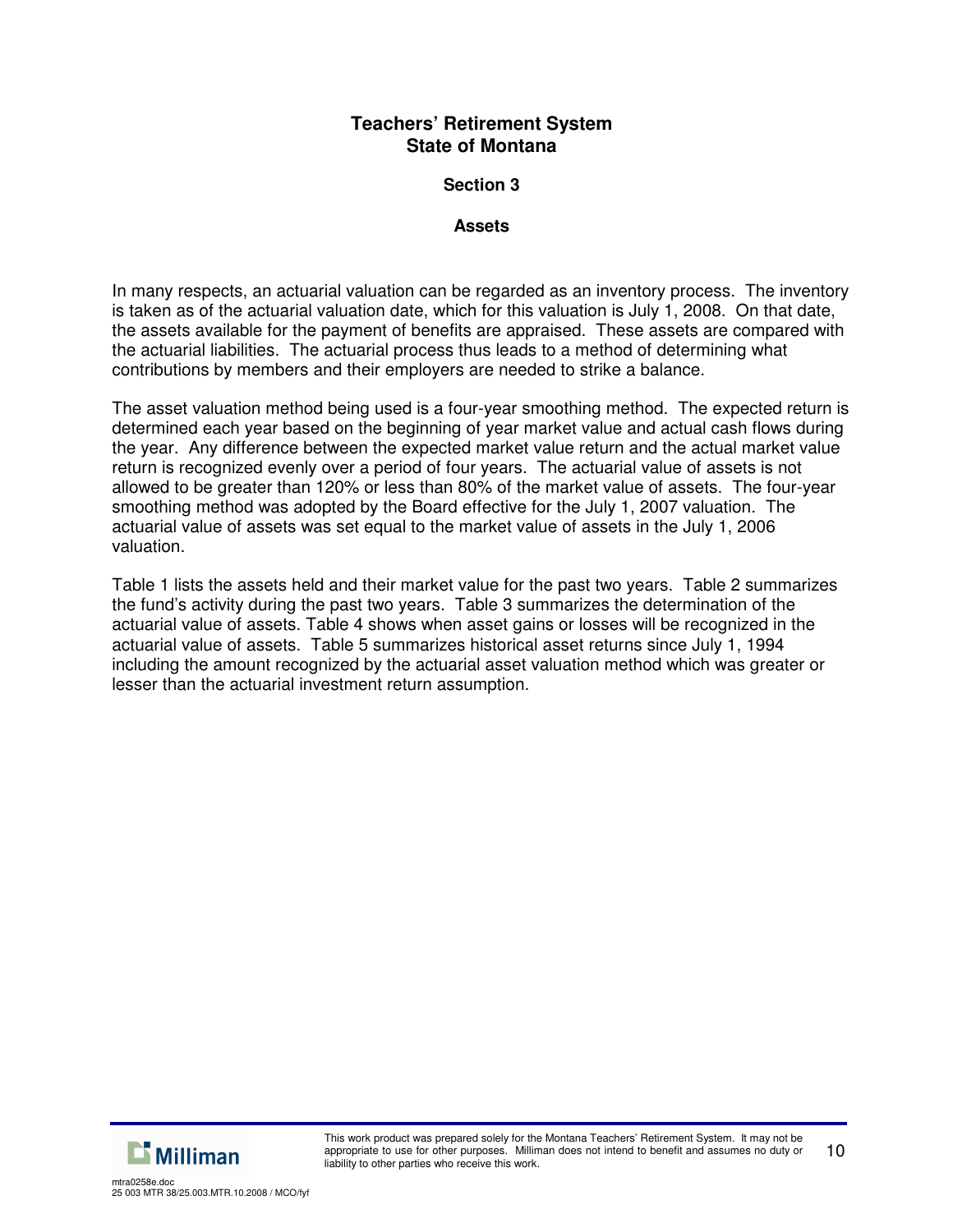#### **Table 1**

## **Statement of Fiduciary Net Assets June 30, 2008 and June 30, 2007**

|                                                 | <b>TOTAL</b><br><b>TRS 2008</b> | <b>TOTAL</b><br><b>TRS 2007</b> |
|-------------------------------------------------|---------------------------------|---------------------------------|
| <b>ASSETS</b>                                   |                                 |                                 |
| Cash/Cash Equivalents-Short Term                |                                 |                                 |
| Investment Pool (Note A)                        | \$<br>34,385,181<br>-\$         | 88,419,440                      |
| Receivables:                                    |                                 |                                 |
| <b>Accounts Receivable</b>                      | 19,361,764                      | 15,159,435                      |
| Interest Receivable                             | 7,292,299                       | 6,214,473                       |
| Due from Primary Government                     | 3,327,119                       | 170,489                         |
| <b>Total Receivables</b>                        | \$<br>29,981,182 \$             | 21,544,397                      |
| Investments, at fair value (Note A):            |                                 |                                 |
| Mortgages                                       | \$<br>27,120,606 \$             | 31,399,861                      |
| <b>Investment Pools</b>                         | 2,893,544,962                   | 3,059,618,387                   |
| Other Investments                               | 8,351,432                       | 8,236,796                       |
| Securities Lending Collateral (Note A)          | 180,987,059                     | 157,024,527                     |
| <b>Total Investments</b>                        | \$<br>3,110,004,059 \$          | 3,256,279,571                   |
| Assets Used in Plan Operations:                 |                                 |                                 |
| Land and Buildings                              | \$<br>193,844 \$                | 193,844                         |
| Less: Accumulated Depreciation                  | (143, 645)                      | (139, 880)                      |
| Equipment                                       | 63,662                          | 147,087                         |
| Less: Accumulated Depreciation                  | (48,999)                        | (131, 200)                      |
| <b>Prepaid Expense</b>                          | 647                             | 9,812                           |
| Intangible Assets, net of amortization (Note D) | 252,351                         | 246,113                         |
| <b>Total Other Assets</b>                       | \$<br>317,860 \$                | 325,776                         |
| <b>TOTAL ASSETS</b>                             | \$<br>3,174,688,282 \$          | 3,366,569,184                   |
| <b>LIABILITIES</b>                              |                                 |                                 |
| <b>Accounts Payable</b>                         | \$<br>83,835 \$                 | 110,922                         |
| Due to Primary Government                       | 18,603                          | 34,740                          |
| Securities Lending Liability (Note A)           | 180,987,059                     | 157,024,527                     |
| Compensated Absences (Note A)                   | 158,675                         | 139,888                         |
| <b>OPEB Implicit Rate Subsidy</b>               | 47,478                          | 0                               |
| <b>TOTAL LIABILITIES</b>                        | \$<br>181,295,650 \$            | 157,310,077                     |
| <b>NET ASSETS HELD IN TRUST</b>                 |                                 |                                 |
| <b>FOR PENSION BENEFITS</b>                     | \$<br>2,993,392,632 \$          | 3,209,259,107                   |

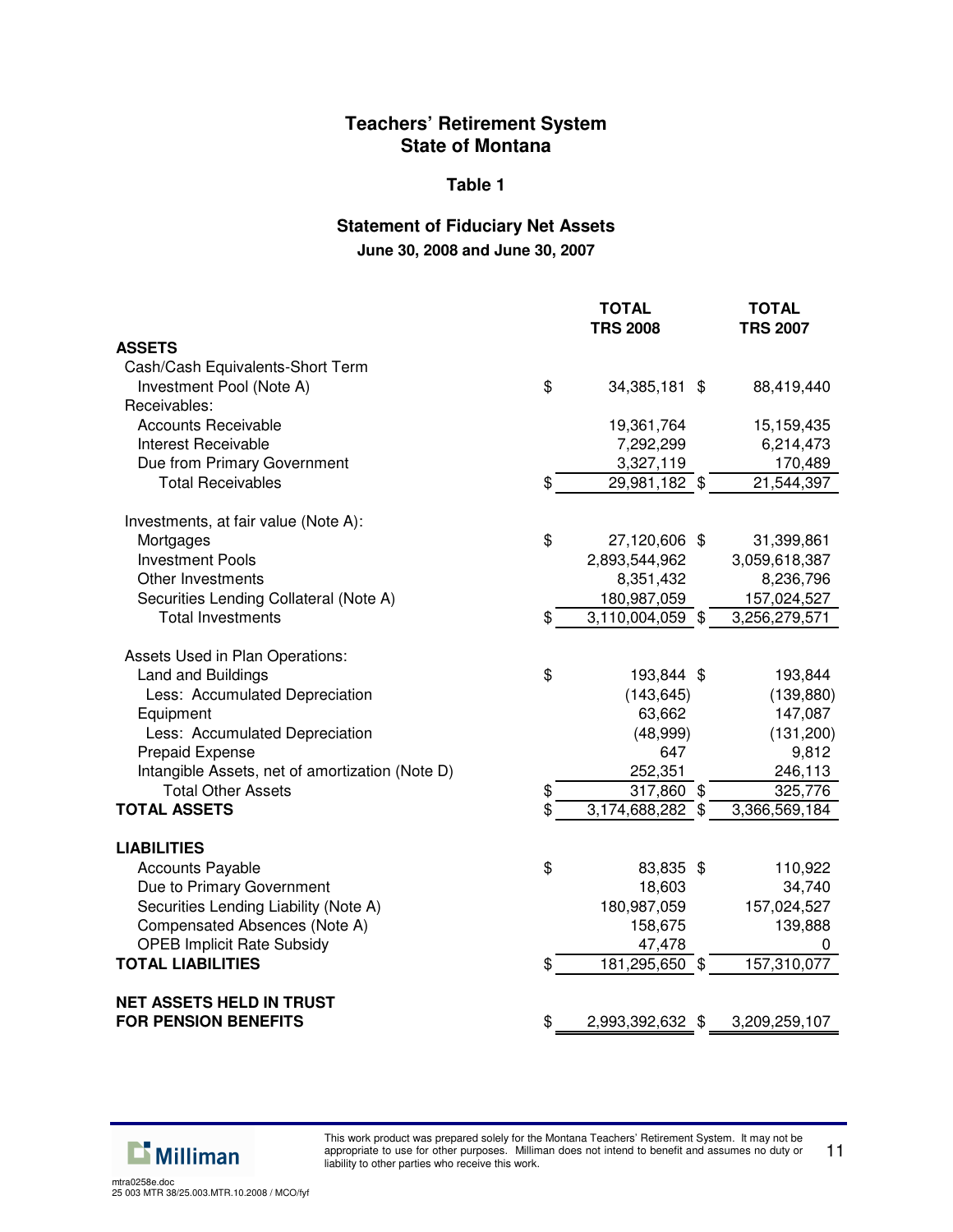#### **Table 2**

## **Statement of Changes in Fiduciary Net Assets Fiscal Year Ended June 30, 2008 and 2007**

|                                         | TOTAL<br><b>TRS 2008</b>   | TOTAL<br><b>TRS 2007</b> |
|-----------------------------------------|----------------------------|--------------------------|
| <b>ADDITIONS</b>                        |                            |                          |
| Contributions:                          |                            |                          |
| Employer                                | \$<br>67,930,235 \$        | 61,935,701               |
| Plan Member                             | 59,560,549                 | 56,500,655               |
| Other                                   | 13,492,375                 | 720,266                  |
| <b>Total Contributions</b>              | \$<br>140,983,159 \$       | 119,156,622              |
| Misc Income                             | \$<br>15,654 \$            | 15,633                   |
| <b>Payment from Primary Government</b>  | 0                          | 50,000,000               |
| Investment Income:                      |                            |                          |
| Net Appreciation/(Depreciation)         |                            |                          |
| in Fair Value of Investments            | \$<br>$(236, 359, 446)$ \$ | 354,302,356              |
| <b>Investment Earnings</b>              | 96,731,693                 | 137,540,095              |
| Security Lending Income (Note A)        | 9,544,163                  | 5,815,626                |
| Investment Income/(Loss)                | \$<br>$(130,083,590)$ \$   | 497,658,077              |
| Less: Investment Expense                | 15,425,847                 | 7,616,254                |
| Less: Security Lending Expense (Note A) | 7,802,791                  | 5,509,847                |
| Net Investment Income/(Loss)            | \$<br>$(153, 312, 228)$ \$ | 484,531,976              |
| <b>Total Additions</b>                  | \$<br>$(12,313,415)$ \$    | 653,704,231              |
| <b>DEDUCTIONS</b>                       |                            |                          |
| <b>Benefit Payments</b>                 | \$<br>196,060,216 \$       | 182,826,747              |
| Withdrawals                             | 5,694,601                  | 5,594,541                |
| Administrative Expense (Note D)         | 1,750,765                  | 1,434,103                |
| <b>OPEB Expenses</b>                    | 47,478                     | 0                        |
| Loss on Intangible Asset                | 0                          | 501,575                  |
| Transfer out                            | 0                          | 205                      |
| <b>Total Deductions</b>                 | \$<br>203,553,060 \$       | 190,357,171              |
| <b>NET INCREASE (DECREASE)</b>          |                            |                          |
| <b>IN PLAN NET ASSETS</b>               | \$<br>$(215,866,475)$ \$   | 463,347,060              |
| <b>NET ASSETS HELD IN TRUST</b>         |                            |                          |
| <b>FOR PENSION BENEFITS</b>             |                            |                          |
| <b>BEGINNING OF YEAR</b>                | 3,209,259,107              | 2,745,771,047            |
| <b>Prior Period Adjustment</b>          | 0                          | 141,000                  |
| <b>END OF YEAR</b>                      | \$<br>2,993,392,632 \$     | 3,209,259,107            |



This work product was prepared solely for the Montana Teachers' Retirement System. It may not be appropriate to use for other purposes. Milliman does not intend to benefit and assumes no duty or liability to other parties who receive this work. 12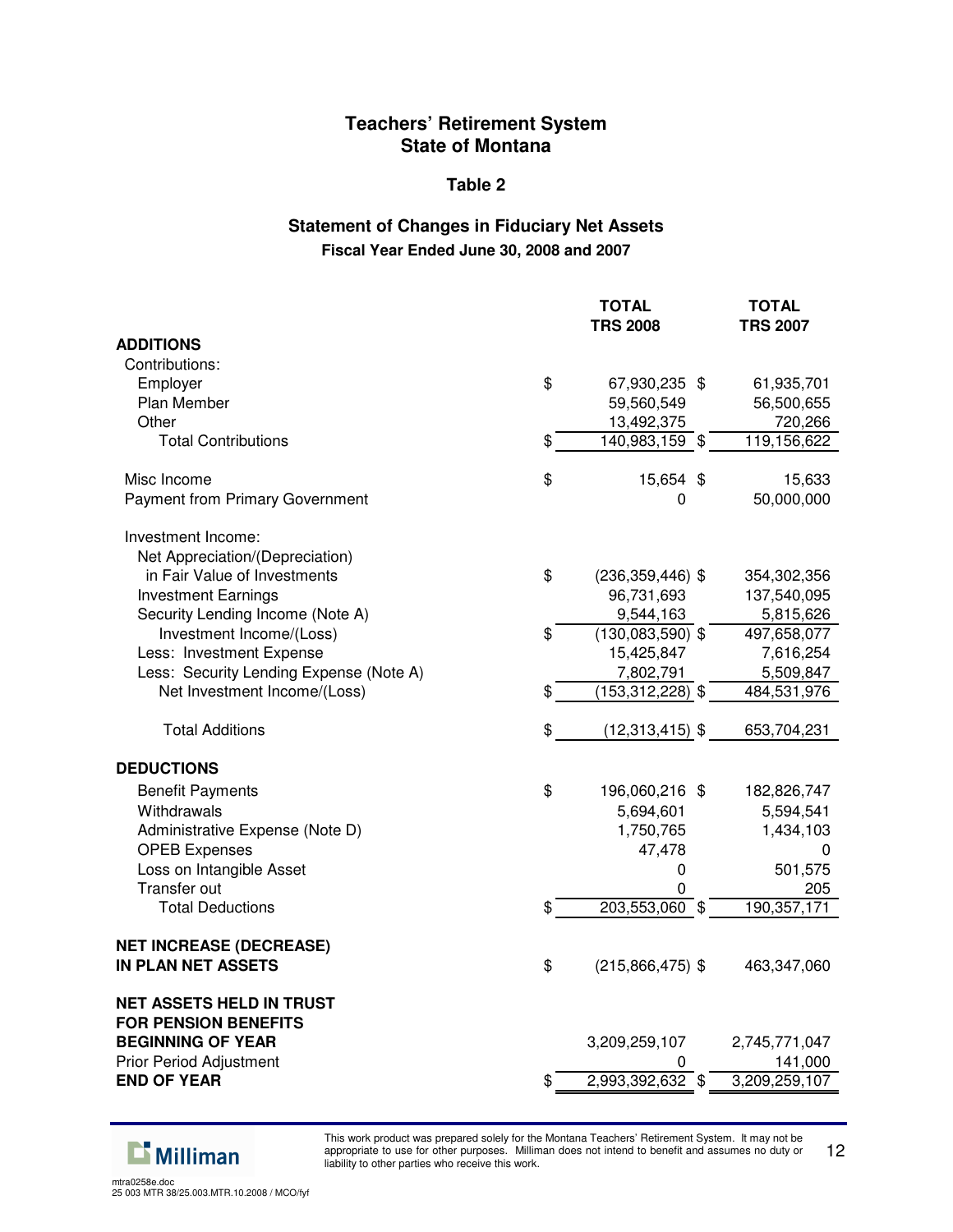## **Table 3**

## **Determination of Actuarial Value of Assets July 1, 2008**

| Determination of Recognized Investment Gains and Losses - Four-Year Smoothing                          |                                |                 |                    |  |  |  |
|--------------------------------------------------------------------------------------------------------|--------------------------------|-----------------|--------------------|--|--|--|
| A. Expected investment return - Year Ended 6/30/2008                                                   | \$                             | 246,362,679     |                    |  |  |  |
| B. Actual investment return - Year Ended 6/30/2008                                                     |                                | \$              | (155,094,817)      |  |  |  |
| C. Gains/(losses) $-2008$ [B-A]                                                                        |                                | \$              | (401, 457, 496)    |  |  |  |
| D. Gains/(losses) $-2007$                                                                              |                                | \$              | 270,701,976        |  |  |  |
| E. Gains/(losses) $-2006$                                                                              |                                |                 | N/A                |  |  |  |
| F. Gains/(losses) $-2005$                                                                              |                                |                 | N/A                |  |  |  |
| G. Gains/(losses) recognized at July 1, 2008*<br>$[1/4$ C + $1/4$ D + $1/4$ E + $1/4$ F                |                                | \$              | (32,688,880)       |  |  |  |
| <b>Determination of Actuarial Assets</b>                                                               |                                |                 |                    |  |  |  |
| Actuarial value of assets July 1, 2007<br>Contributions less benefits<br>Expected investment return    | \$ (60,771,658)<br>246,362,679 |                 | \$3,006,232,625    |  |  |  |
| Recognized investment gains/(losses)                                                                   | <u>(32,688,880)</u>            |                 | <u>152,902,141</u> |  |  |  |
| Actuarial value of assets July 1, 2008                                                                 |                                | 3,159,134,766   |                    |  |  |  |
| Unrecognized Gain/(Loss)                                                                               |                                | (165, 742, 134) |                    |  |  |  |
| Market Value of Assets July 1, 2008 (Actuarial<br>\$2,993,392,632<br>Value + Unrecognized Gain/(Loss)) |                                |                 |                    |  |  |  |

*\* Includes rounding adjustment, if necessary.*

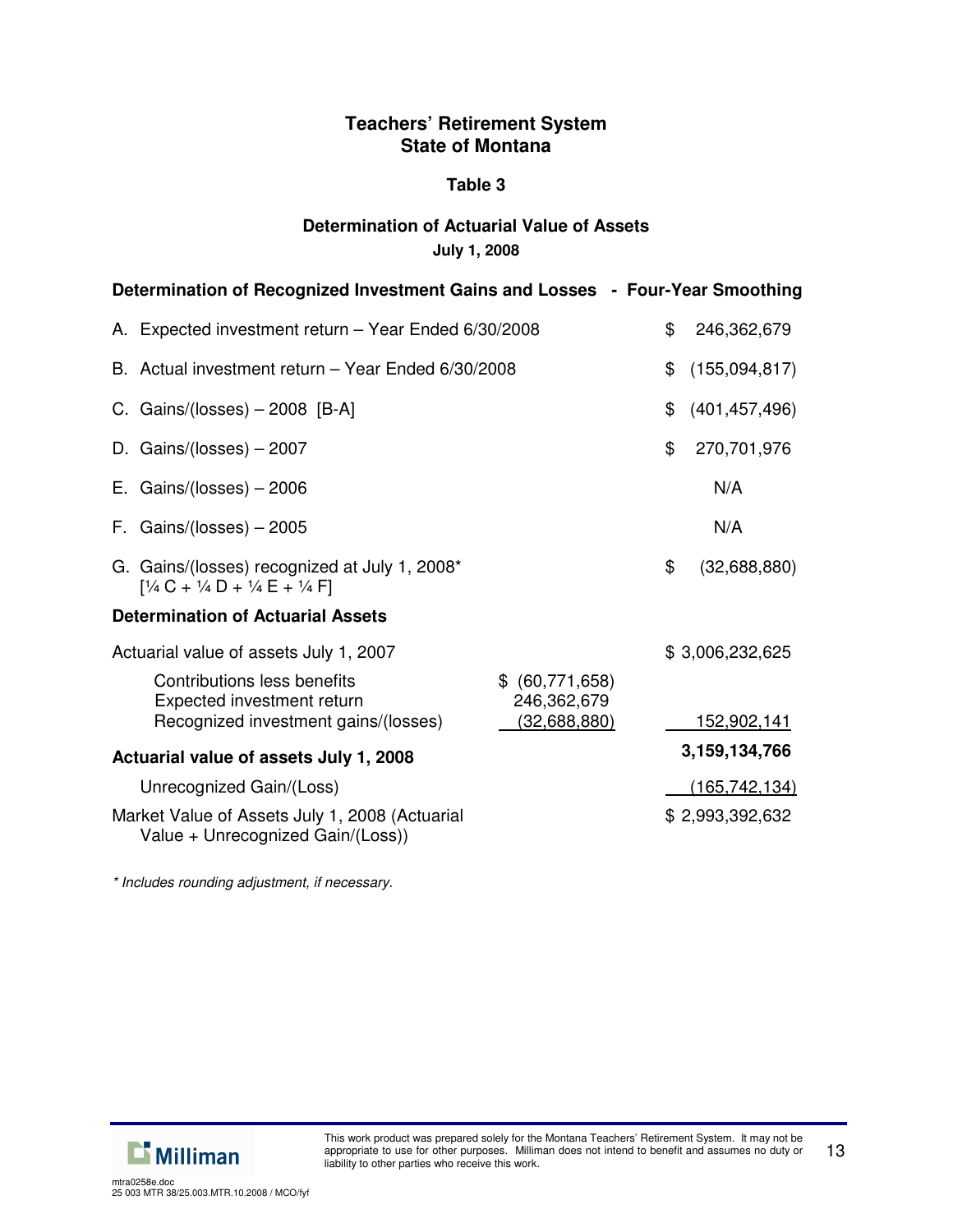#### **Table 4**

## **Schedule of Investment Gain/(Loss) Recognition (in Millions)**

| Year<br><b>Ending</b> | <b>Market Value</b><br>Investment<br>Gain/(Loss)<br>Over | <b>Investment Gain/(Loss)</b><br>Recognized in Past Years* |                | <b>Investment</b><br>Gain/(Loss)<br>Recognized in<br><b>Current Year</b> |                          | Investment Gain/(Loss) to be<br><b>Recognized in Future Years</b> |                |                         |
|-----------------------|----------------------------------------------------------|------------------------------------------------------------|----------------|--------------------------------------------------------------------------|--------------------------|-------------------------------------------------------------------|----------------|-------------------------|
| 06/30                 | <b>Expected</b>                                          | 2005                                                       | 2006           | 2007                                                                     | 2008                     | 2009                                                              | 2010           | 2011                    |
| 2005<br>2006<br>2007  | \$0.0<br>\$0.0<br>\$270.7                                | \$0.0                                                      | \$0.0<br>\$0.0 | \$0.0<br>\$0.0<br>\$67.7                                                 | \$0.0<br>\$0.0<br>\$67.7 | \$0.0<br>\$67.7                                                   | \$67.7         |                         |
| 2008                  | (\$401.5)                                                |                                                            |                |                                                                          | (\$100.4)                | (\$100.4)                                                         | (\$100.4)      | (\$100.4)               |
| 2009<br>2010<br>2011  | \$0.0<br>\$0.0<br>\$0.0                                  |                                                            |                |                                                                          |                          | \$0.0                                                             | \$0.0<br>\$0.0 | \$0.0<br>\$0.0<br>\$0.0 |

#### **Total Gain/(Loss) Recognized at Each Valuation Date**

| Recognized |       |       |        |           |                                           | Scheduled to be Recognized** |           |
|------------|-------|-------|--------|-----------|-------------------------------------------|------------------------------|-----------|
|            | \$0.0 | \$0.0 | \$67.7 | (\$32.7)∥ | (\$32.7)                                  | (\$32.7)                     | (\$100.4) |
|            |       |       |        |           | <b>Unrecognized Gain/(Loss) Remaining</b> |                              |           |
|            |       |       |        | (\$165.7) | (\$133.1)                                 | (\$100.4)                    | \$0.0     |

- \* The current actuarial asset method was adopted for the July 1, 2007 actuarial valuation. Gains and losses recognized by prior methods *are not shown in this exhibit.*
- \*\* The total gain/(loss) actually recognized in each future year will include additional amortizations of future gains and/or losses.



This work product was prepared solely for the Montana Teachers' Retirement System. It may not be appropriate to use for other purposes. Milliman does not This work product was prepared solety for the Montana Teachers Retirement System. It may not be appropriate to use for other purposes. Miniman does not  $14$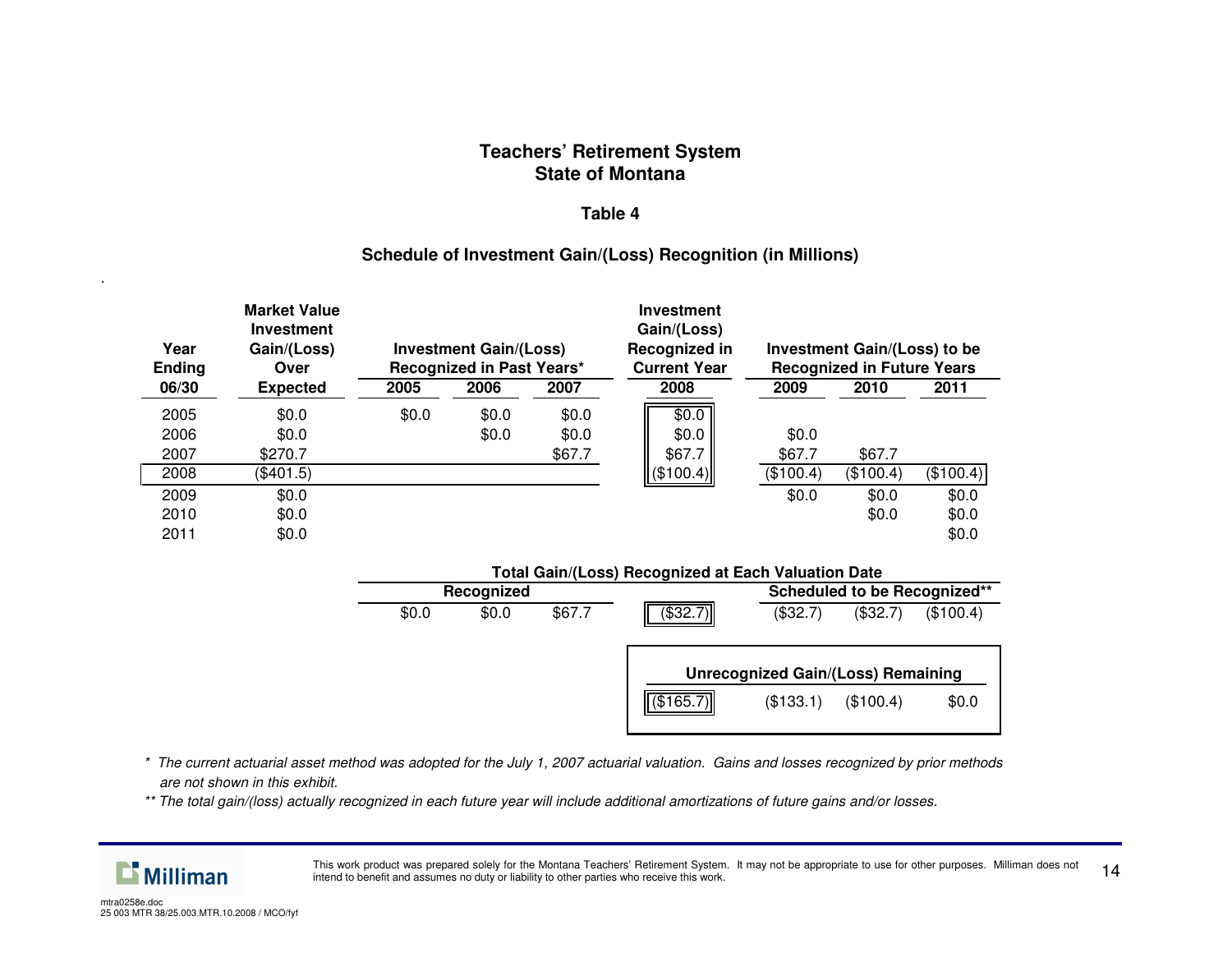#### **Table 5**

#### **Historical Investment Returns\***

| <b>Fiscal Year</b><br><b>Ending</b> | <b>Market Returns</b> | <b>Actuarial Return</b> | <b>Actuarial Return</b><br>Over 8.0% Assumption |
|-------------------------------------|-----------------------|-------------------------|-------------------------------------------------|
| June 30, 1995                       | 15.7%                 | 8.9%                    | 0.9%                                            |
| June 30, 1996                       | 12.4                  | 10.4                    | 2.4                                             |
| June 30, 1997                       | 19.4                  | 14.9                    | 6.9                                             |
| June 30, 1998                       | 16.6                  | 16.0                    | 8.0                                             |
| June 30, 1999                       | 11.9                  | 12.3                    | 4.3                                             |
| June 30, 2000                       | 7.8                   | 12.8                    | 4.8                                             |
| June 30, 2001                       | (5.1)                 | 9.2                     | 1.2                                             |
| June 30, 2002                       | (7.3)                 | 3.8                     | (4.2)                                           |
| June 30, 2003                       | 6.2                   | 1.6                     | (6.4)                                           |
| June 30, 2004                       | 13.3                  | 2.1                     | (5.9)                                           |

| <b>Fiscal Year</b><br><b>Ending</b> | <b>Market Returns</b> | <b>Actuarial Return</b> | <b>Actuarial Return</b><br><b>Over 7.75% Assumption</b> |
|-------------------------------------|-----------------------|-------------------------|---------------------------------------------------------|
| June 30, 2005                       | 8.04                  | 2.71                    | (5.04)                                                  |
| June 30, 2006                       | 8.91                  | 8.46                    | 0.71                                                    |
| June 30, 2007                       | 17.64                 | 10.22                   | 2.47                                                    |
| June 30, 2008                       | (4.88)                | 7.18                    | (0.57)                                                  |

*\* Returns reflect all investment returns, including investment income and realized and unrealized investment gains and losses, and are net of investment expenses and administrative expenses paid by the System.*

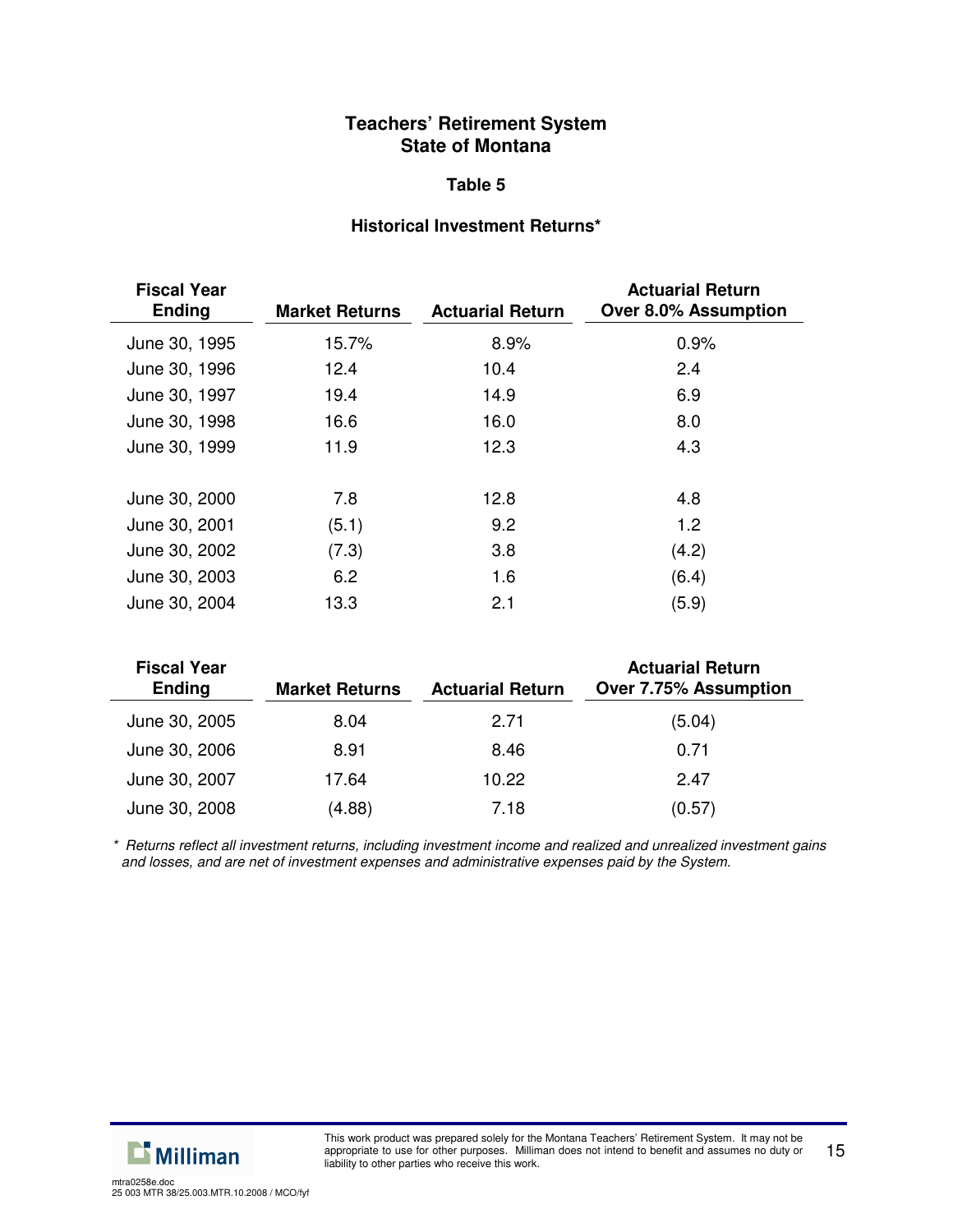## **Section 4**

## **Actuarial Present Value of Future Benefits**

In the previous section, an actuarial valuation was related to an inventory process, and an analysis was given of the inventory of assets of the System as of the valuation date. In this section, the discussion will focus on the commitments of the System, which will be referred to as its actuarial liabilities.

Table 6 contains an analysis of the actuarial present value of all future benefits for contributing members, for former contributing members, and for beneficiaries. The analysis is given by type of benefit.

The actuarial liabilities summarized in Table 6 include the actuarial present value of all future benefits expected to be paid with respect to each member covered as of the valuation date. For an active member, this value includes a measure of both benefits already earned and future benefits to be earned. Thus, for all members, active and retired, the value extends over benefits earnable and payable for the rest of their lives and, if an optional benefit is chosen, for the lives of their surviving beneficiaries.

The actuarial valuation does not recognize liabilities for employees who become members and participate in the System after the valuation date.

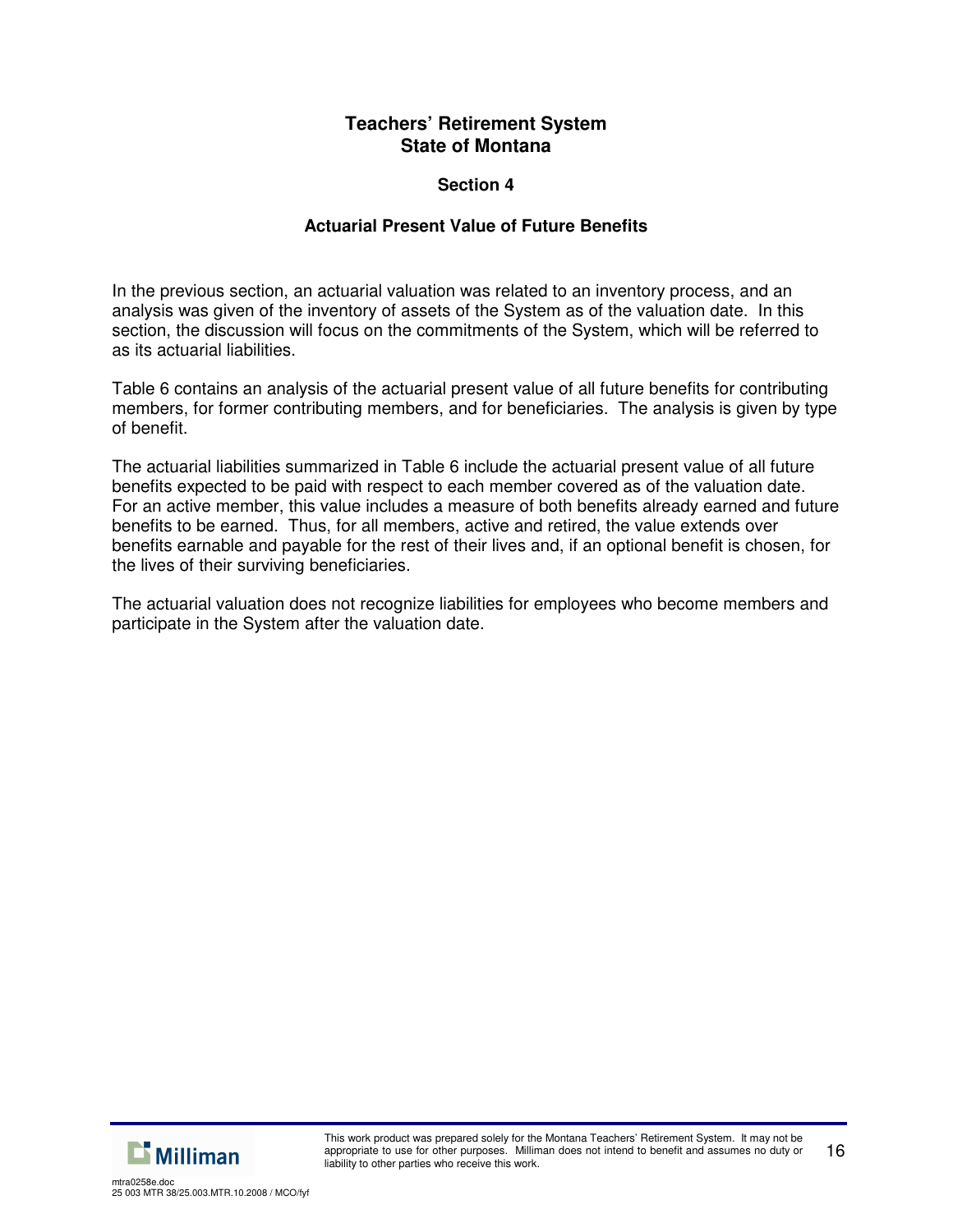#### **Table 6**

## **Actuarial Present Value of Future Benefits for Contributing Members, Former Contributing Members, and Beneficiaries**

#### **(All amounts are actuarial present values in millions)**

|    |                                                                                                                                         | <b>July 1, 2008</b><br><b>Total</b>       | <b>July 1, 2007</b><br><b>Total</b>       |
|----|-----------------------------------------------------------------------------------------------------------------------------------------|-------------------------------------------|-------------------------------------------|
|    | A. Active members                                                                                                                       |                                           |                                           |
|    | Service retirement<br>Disability retirement<br>Survivors' benefits<br><b>Vested Retirement</b><br><b>Refund of Member Contributions</b> | \$2,187.6<br>15.8<br>47.4<br>26.0<br>27.5 | \$2,031.8<br>24.6<br>40.2<br>34.9<br>34.0 |
|    | Total                                                                                                                                   | \$2,304.3                                 | \$2,165.5                                 |
| В. | Inactive members and annuitants                                                                                                         |                                           |                                           |
|    | Service retirement                                                                                                                      | \$2,161.3                                 | \$2,029.2                                 |
|    | Disability retirement<br>Beneficiaries*                                                                                                 | 18.8<br>132.9                             | 18.7<br>123.2                             |
|    | Vested terminated members                                                                                                               | 58.1                                      | 59.2                                      |
|    | Nonvested terminated members                                                                                                            | <u>15.6</u>                               | <u>14.2</u>                               |
|    | Total                                                                                                                                   | \$2,386.7                                 | \$2,244.5                                 |
|    | C. Grand Total                                                                                                                          | \$4,691.0                                 | \$4,410.0                                 |

*\* Includes survivors of active and retired members, and children's benefits.*

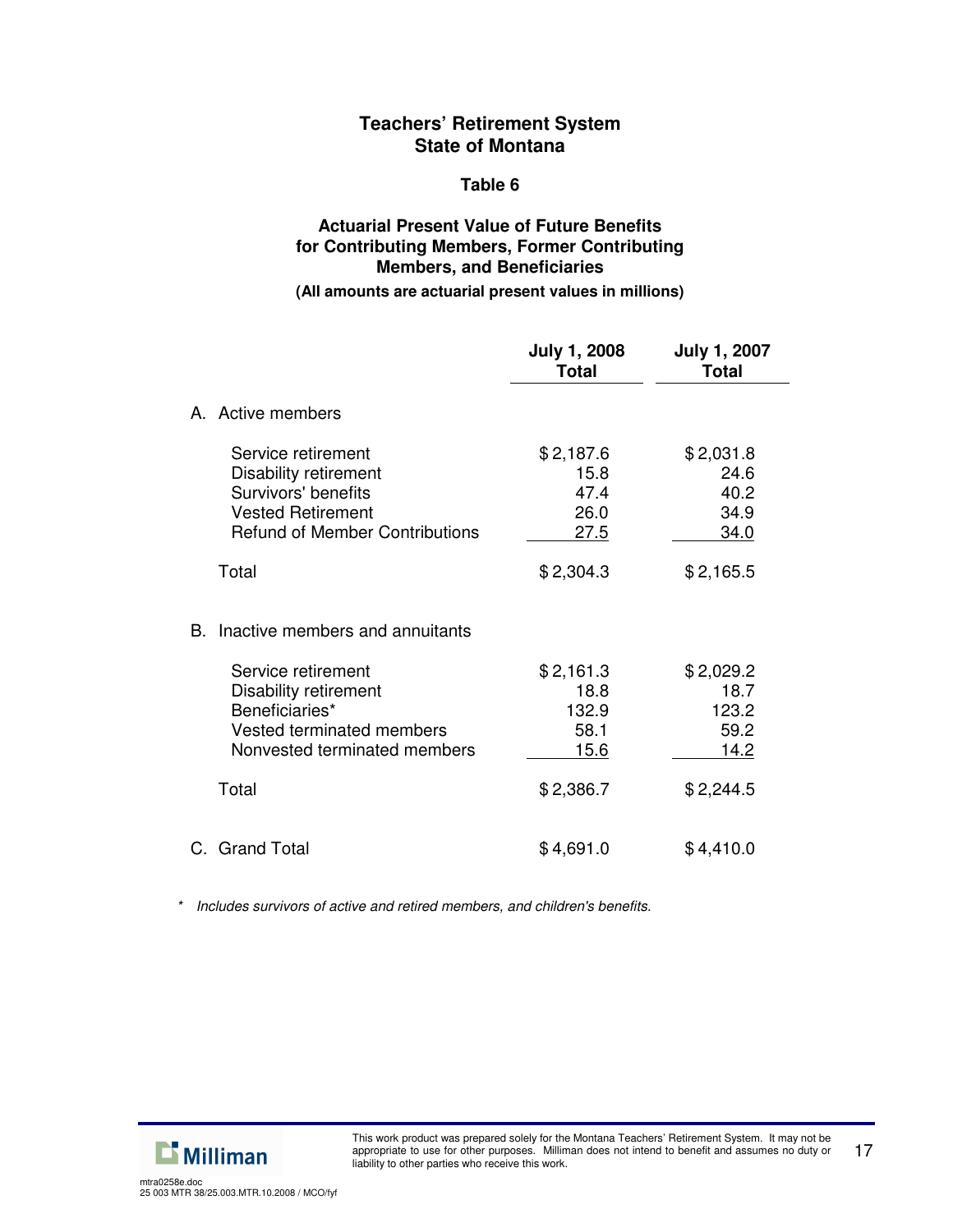## **Section 5**

## **Employer Contributions**

In the previous two sections, attention has been focused on the assets and the present value of all future benefits of the System. A comparison of Tables 3 and 6 indicates that there is a shortfall in current actuarial assets to meet the present value of all future benefits for current members and beneficiaries.

In an active system, there will always be a difference between the assets and the present value of all future benefits. An actuarial valuation sets a schedule of future contributions that will deal with this funding in an orderly fashion.

The method used to determine the incidence of the contributions in various years is called the actuarial cost method. For this valuation, the entry age actuarial cost method has been used. A description of the entry age actuarial cost method is provided in Appendix A. Under this method, or essentially any actuarial cost method, the contributions required to meet the difference between current assets and the present value of all future benefits are allocated each year between two elements:

A normal cost amount, which ideally is relatively stable as a percentage of salary over the years;

and an amount which is used to amortize is the UAAL.

The two items described above, normal cost and UAAL, are the keys to understanding the actuarial cost method. Let us first discuss the normal cost.

The normal cost is the theoretical contribution rate, which will meet the ongoing costs of a group of average new employees. Suppose that a group of new employees were covered under a separate fund from which all benefits and to which all contributions and associated investment return were to be paid. Under the entry age actuarial cost method, the normal cost contribution rate is that level percentage of pay which would be exactly right to maintain this fund on a stable basis. If experience were to follow the actuarial assumptions exactly, the fund would be completely liquidated with the last payment to the last survivor of the group.

We have determined the normal cost rates separately by type of benefit under the System. These are summarized in Table 7.

The term "fully funded" is often applied to a system where contributions for everyone at the normal cost rate will fully pay for the benefits of existing as well as new employees. Often, systems are not fully funded, either because of benefit improvements in the past that have not been completely paid for or actuarial deficiencies that have occurred because experience has not been as favorable as anticipated. Under these circumstances, a UAAL exists.

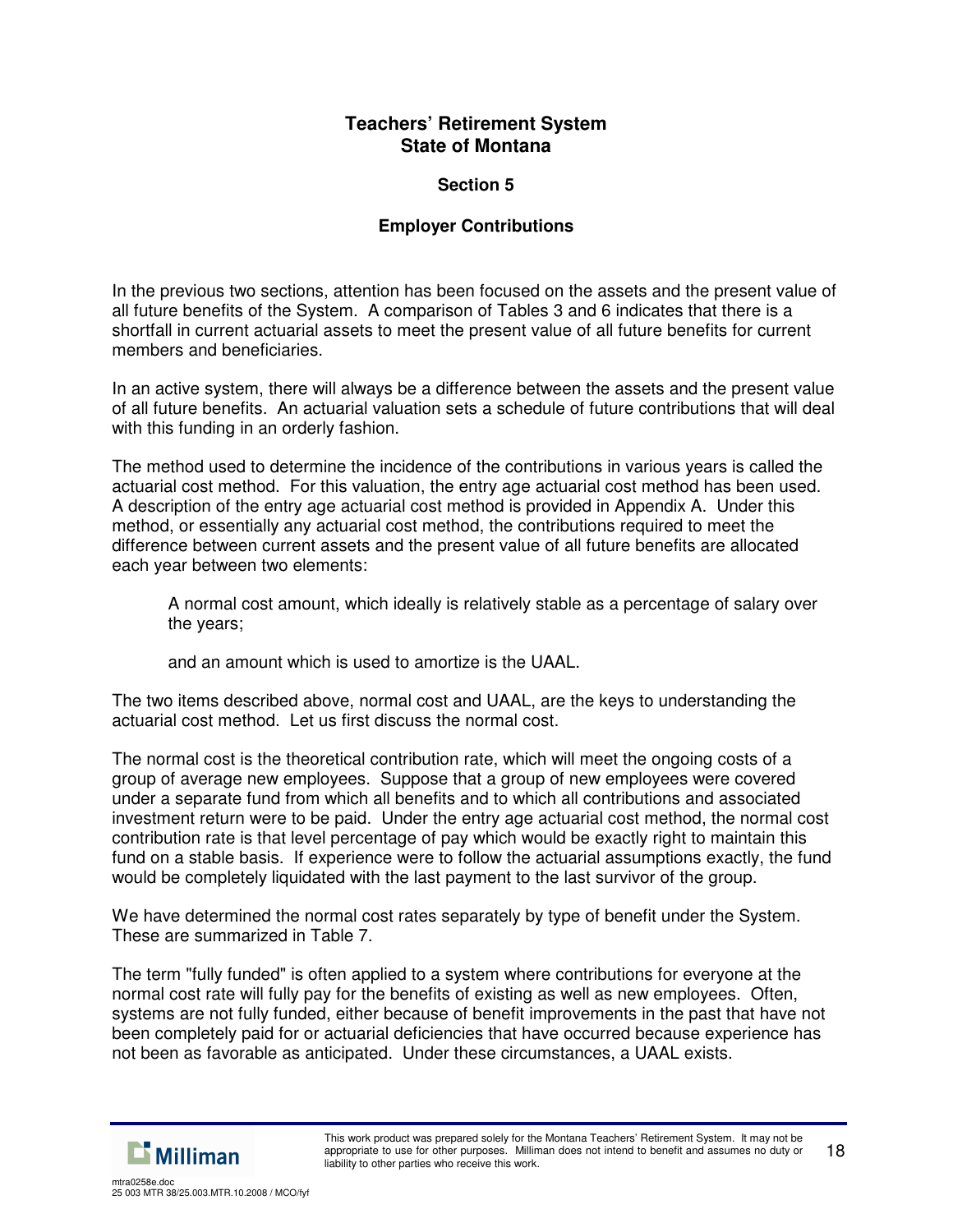Table 8 shows how the UAAL was derived for the System. Lines A and B show, respectively, the total present value of future benefits and the portion of the future liability that is expected to be paid from future normal cost contributions, both employer and employee. Line C shows the actuarial accrued liability: the portion of the present value of future benefits not provided by future normal cost contributions. Line D shows the amount of assets available for benefits. Line E shows the UAAL. Lines F and G show the impact of the present value of future scheduled university supplemental contributions (described below) on the UAAL.

As can be seen from this discussion, a key consideration in the adequacy of the funding of the System is how the UAAL is being amortized. Table 9 shows that the currently scheduled employer and member contribution rates are adequate to pay the total normal cost rate (10.87% of pay), and to pay additional amounts that will amortize (pay off) the UAAL over the next 31.3 years.

As was discussed in Section 3, the asset valuation method being used is a four-year smoothing method. In Tables 8 and 9, we have developed the UAAL, and the amortization period over which current contribution rates will eliminate the UAAL, on both an Actuarial Value of Assets basis and a Market Value of Assets basis. The key difference is that, under a Market Value of Assets basis, all investment gains and losses would be immediately recognized as they arise.

The amortization of the UAAL assumes university supplemental contributions are made as a percent of pay for members of the Optional Retirement Plan (ORP) until June 30, 2033. Under Section 19-20-621, periodic separate valuations are to be performed to measure the liabilities of benefits to be paid under the Teachers' Retirement System (TRS) for Montana University System (MUS) members. The MUS valuations calculate contribution rates that finance the university member benefits with university contributions and reflect actual experience including investment returns. Therefore the university supplemental contribution rate has varied from time to time. Recently it has varied as follows:

| <b>Supplemental University</b><br><b>Contribution Rate</b> | <b>Fiscal Years Ending</b>      |
|------------------------------------------------------------|---------------------------------|
| 2.81%                                                      | June 30, 1998                   |
| 3.12%                                                      | June 30, 1999                   |
| 3.42%                                                      | June 30, 2000                   |
| 3.73%                                                      | June 30, 2001                   |
| 4.04%                                                      | June 30, 2002 to June 30, 2007  |
| 4.72%                                                      | June 30, 2008 to June 30, 2033* |

*\* House Bill No. 63 enacted legislation that provided for increased university supplemental contributions, effective July 1, 2007.*

The value of future supplemental university contributions included in the July 1, 2008 TRS valuation is \$157.1 million based on a 4.72% contribution rate until July 1, 2033.

The UAAL at any date after establishment of a system is affected by any actuarial gains or losses arising when the actual experience of the system varies from the experience anticipated by the actuarial assumptions used in the valuations. To the extent actual experience as it develops differs from the assumptions used, so also will the actual emerging costs differ from the estimated costs. The impact of these differences in actual experience from the assumptions is included in Section 1, the Summary of Findings.

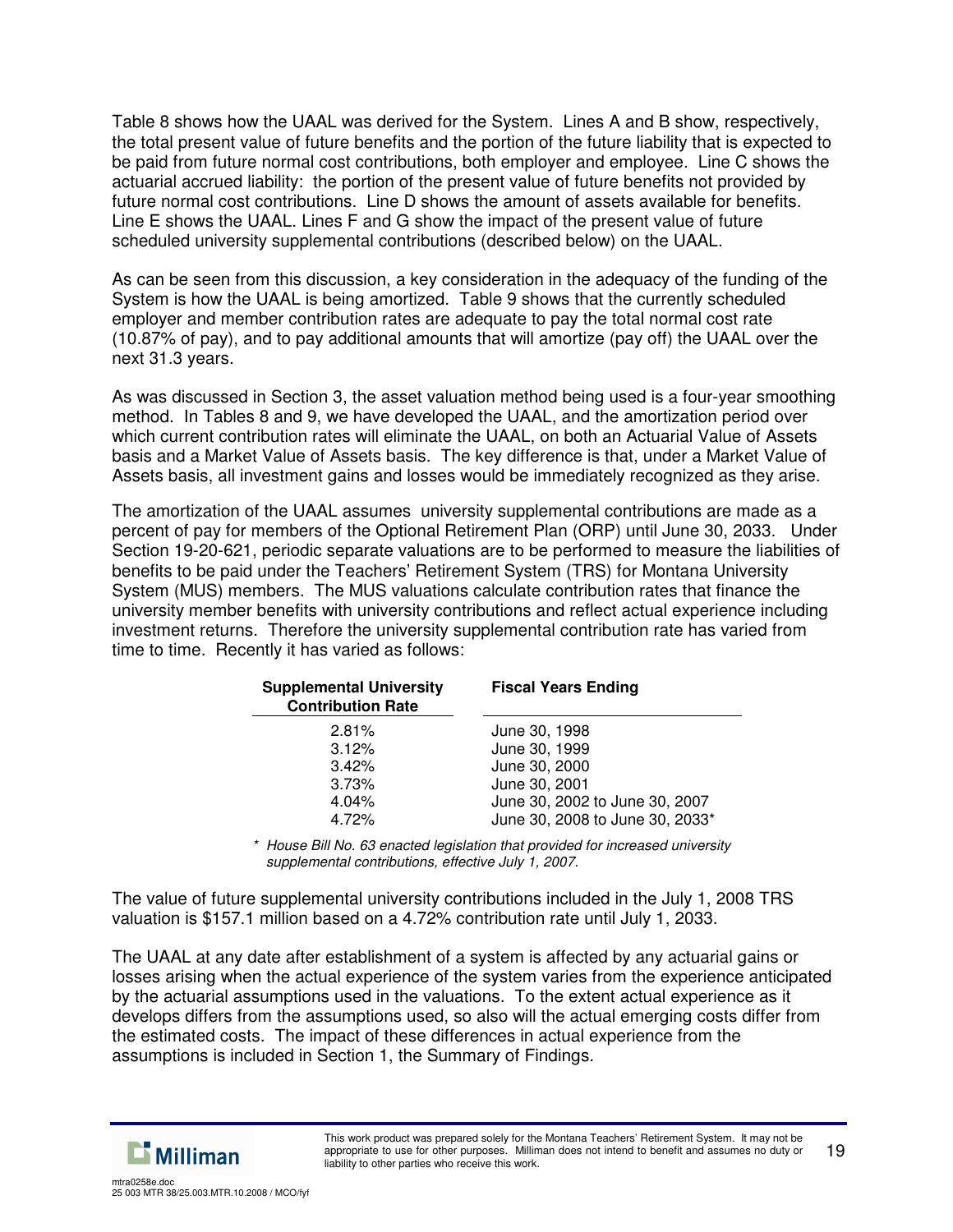## **Table 7**

## **Normal Cost Contribution Rates As Percentages of Salary**

|                                | <b>July 1, 2008</b> | <b>July 1, 2007</b> |
|--------------------------------|---------------------|---------------------|
|                                | <b>Total</b>        | <b>Total</b>        |
| Service retirement             | 8.85%               | 7.96%               |
| Disability retirement          | 0.11                | 0.17                |
| Survivors' benefits            | 0.26                | 0.22                |
| <b>Vested retirement</b>       | 0.45                | 0.63                |
| Refund of member contributions | 1.20                | 1.42                |
| Total                          | 10.87%              | 10.40%              |

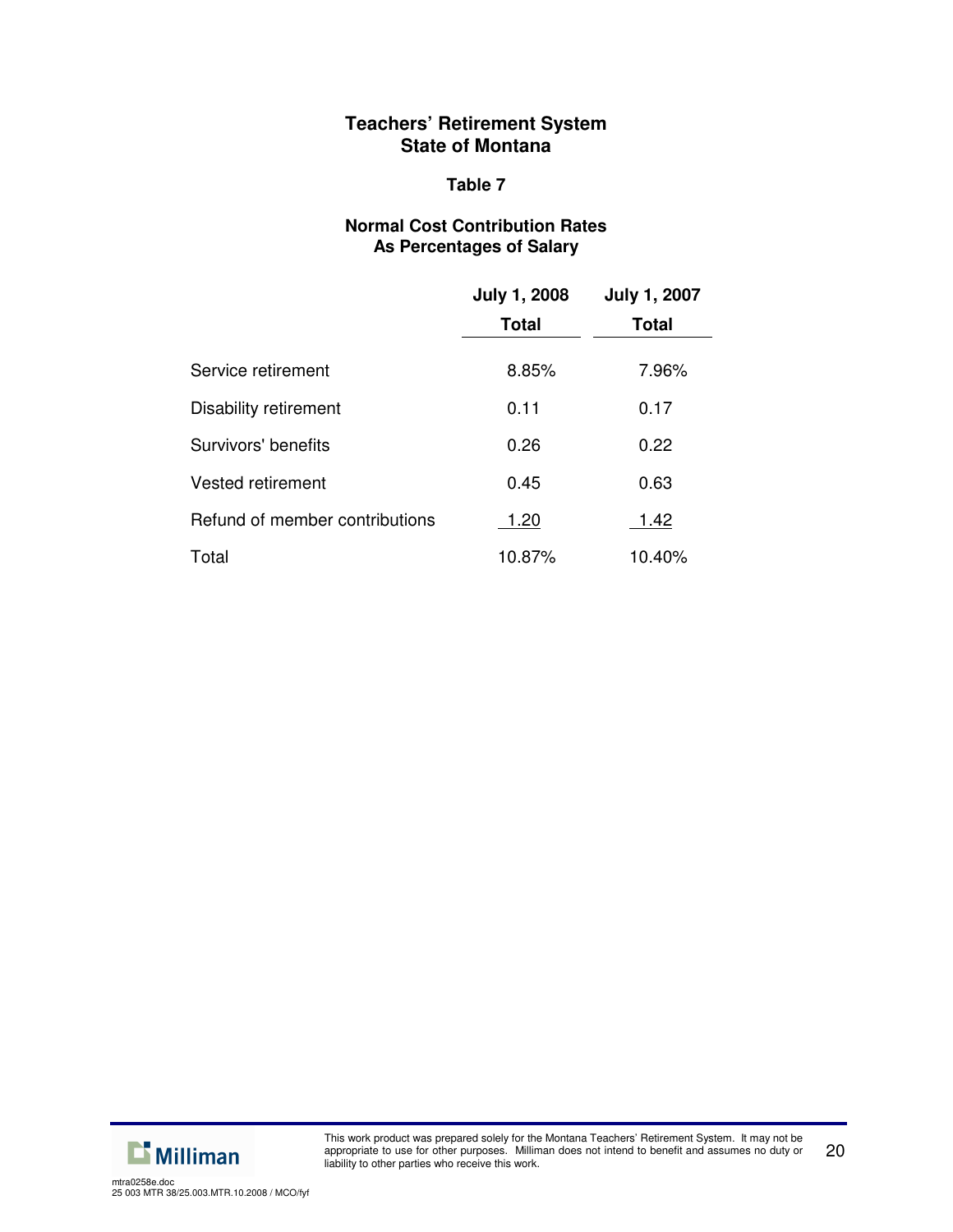#### **Table 8**

## **Unfunded Actuarial Accrued Liability (All dollar amounts in millions)**

|    |                                                                                                                         | <b>July 1, 2008</b><br>(Actuarial Value of<br>Assets Basis)* | <b>July 1, 2007</b> |
|----|-------------------------------------------------------------------------------------------------------------------------|--------------------------------------------------------------|---------------------|
|    | A. Actuarial present value of all future<br>benefits for present and former<br>members and their survivors<br>(Table 6) | \$<br>4,691.0                                                | 4,410.0<br>\$       |
|    | B. Less actuarial present value of total<br>future normal costs for present<br>members                                  | 580.2                                                        | 481.5               |
|    | C. Actuarial accrued liability                                                                                          | 4,110.8<br>\$                                                | 3,928.5<br>\$.      |
|    | Less assets available for benefits                                                                                      | 3,159.1                                                      | 3,006.2             |
| Е. | Unfunded actuarial accrued liability                                                                                    | \$<br>951.7                                                  | \$<br>922.3         |
| F. | Less present value of future<br>university supplemental<br>contributions**                                              | 157.1                                                        | 153.4               |
|    | G. Unfunded actuarial accrued liability<br>funded by TRS contributions                                                  | \$<br>794.6                                                  | \$<br>768.9         |

The numbers above are based on the actuarial value of assets. If the \$2,993.4 million market value of assets was used at July 1, 2008, then the unfunded actuarial accrued liability would be \$1,117.4 million and the *unfunded actuarial accrued liability funded by TRS contributions would be \$960.3 million. The information in* this footnote is provided in accordance with MCA 19-20-201, to show how market performance is affecting the *actuarial funding of the retirement system.*



<sup>\*\*</sup> Paid by contributions to TRS made as a percentage of the salaries of the participants in the Optional Retirement Plan (ORP) to fund Montana University System member benefits. The percentage of salary will be a *level 4.72% for the Fiscal Years through 2033.*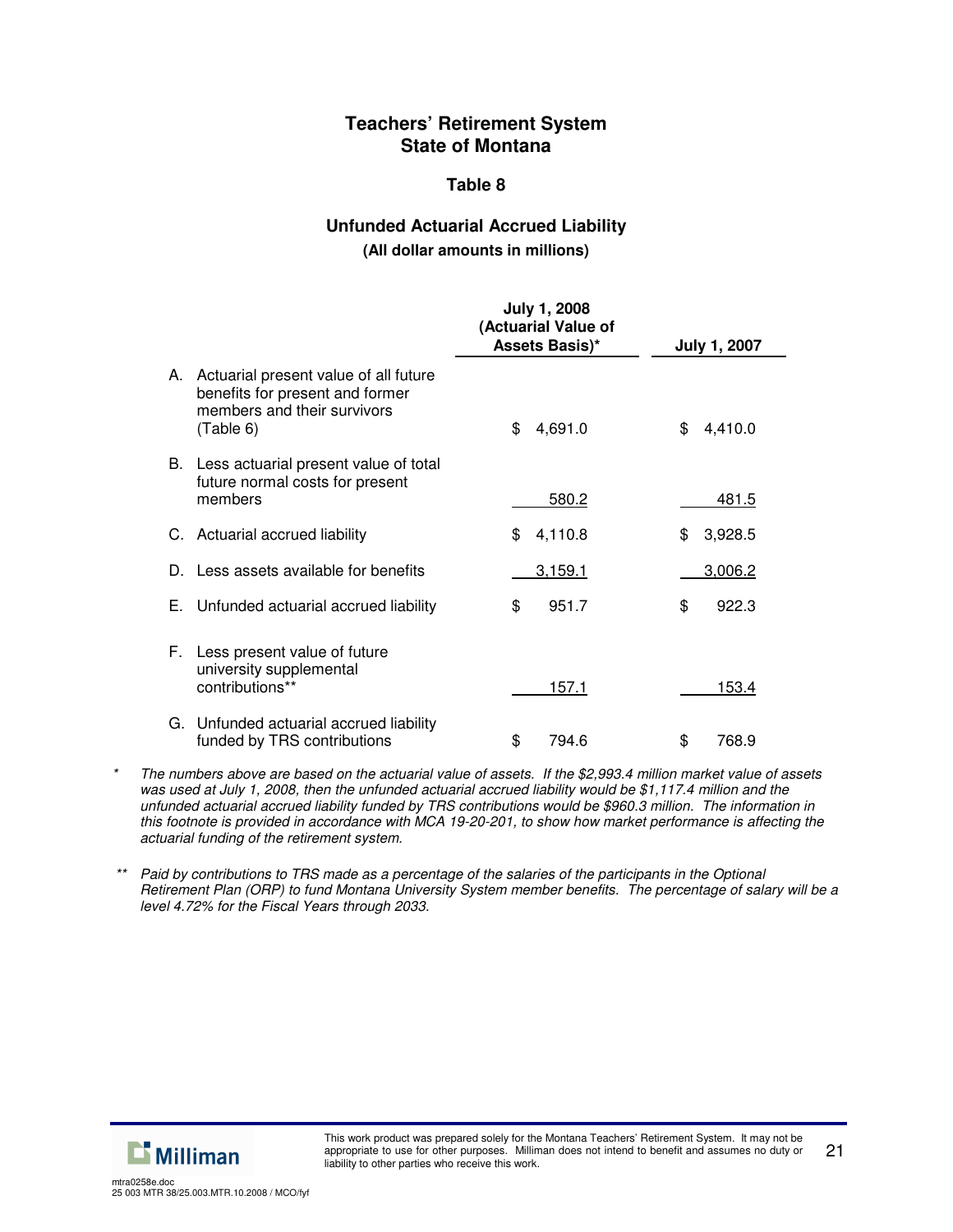#### **Table 9**

## **Recommended Contribution Rates As Percentages of Salary**

|    |                                                                                     | <b>July 1, 2008</b><br>(Actuarial Value of<br>Assets Basis)*** | <b>July 1, 2007</b> |
|----|-------------------------------------------------------------------------------------|----------------------------------------------------------------|---------------------|
|    | A. Employer contribution rate*                                                      | 9.96%                                                          | 9.96%               |
| B. | Member contribution rate                                                            | 7.15                                                           | 7.15                |
|    | C. Total contribution rate                                                          | 17.11%                                                         | 17.11%              |
|    | D. Less total normal cost rate (Table 7)                                            | <u>10.87</u>                                                   | <u>10.40</u>        |
|    | E. Amount available to amortize unfunded<br>actuarial accrued liability** $(C - D)$ | 6.24%                                                          | 6.71%               |
|    | F. Amortization period from Valuation<br>Date**                                     | 31.3                                                           | 28.6                |
|    | G. 30 year amortization contribution rate<br>increase**                             | 0.17%                                                          | N/A                 |
|    | H. Total 30 year UAAL amortization rate<br>$(E+G)$                                  | 6.41%                                                          | N/A                 |
| L. | Total 30 year contribution rate $(D + H)$                                           | 17.28%                                                         | N/A                 |

- The statutory employer rate increases from 9.58% to 9.96% at July 1, 2009. In accordance with MCA 19-20-*604, the employer contribution rate will be reduced by 0.11% when the amortization period of the System's* unfunded actuarial accrued liability is 10 years or less according to the System's latest actuarial valuation. This *is reflected in all relevant calculations in this report.*
- As of July 1, 2008, the unfunded actuarial accrued liability does not amortize over 30 years. The employer contribution rate would have to be increased by 0.17% starting July 1, 2009 to maintain an amortization of the *unfunded actuarial accrued liability over the 30-year period starting July 1, 2008. Alternatively, the employer* contribution rate could be increased by 0.19% on July 1, of 2009 to achieve the same 30-year amortization.
- \*\*\* The numbers above are based on the actuarial assets. Based on market assets, the amortization period at July 1, 2008 would be 44.7 years. Based on market assets, the required increase in the employer contribution rate to achieve a 30 year amortization would be 1.57% at July 1, 2009 or 1.75% at July 1, 2011. The information in this footnote is provided in accordance with MCA 19-20-201, to show how market performance is *affecting the actuarial funding of the retirement system.*

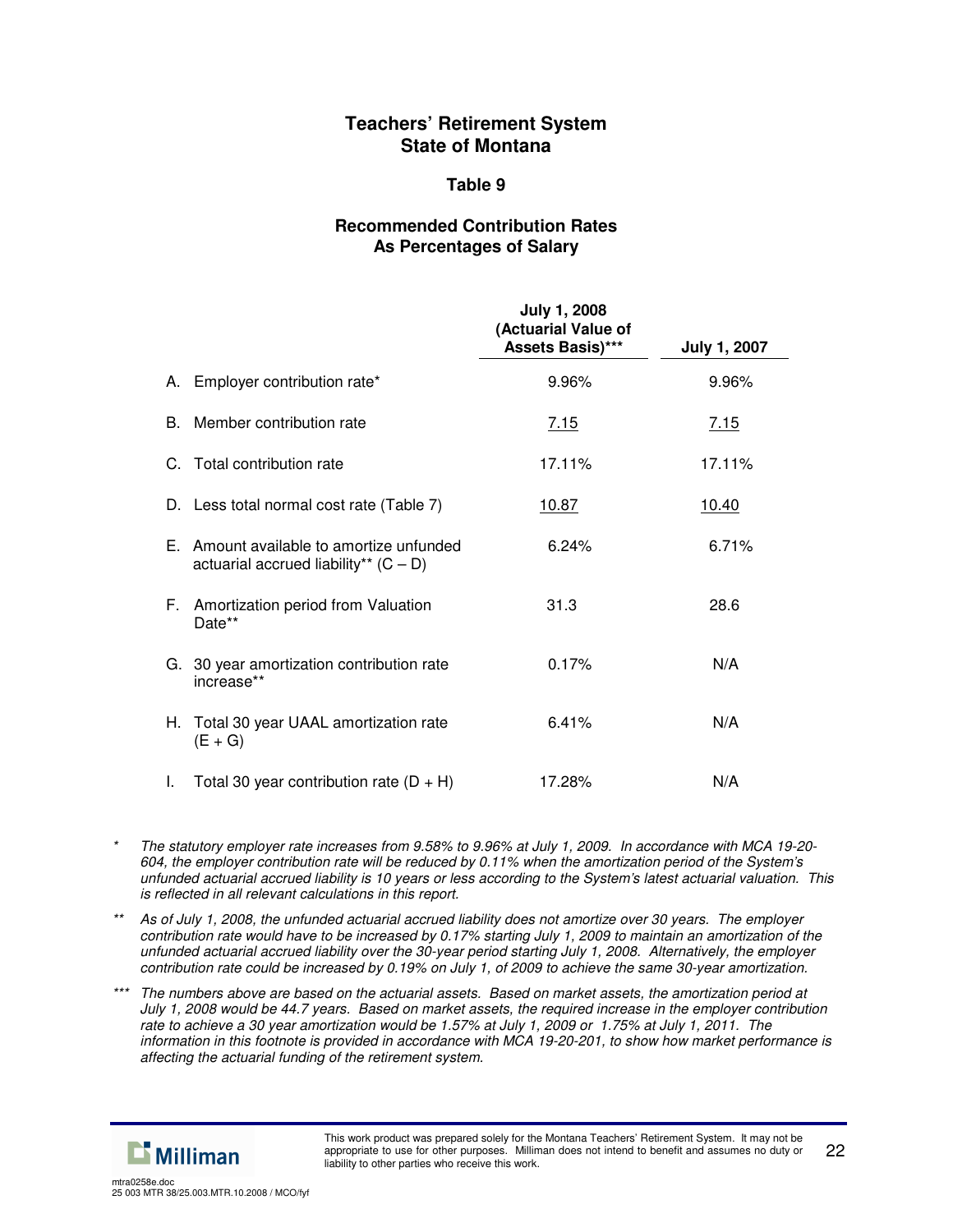#### **Table 10**

## **Illustration of Projected TRS Contribution Rates Reflecting 31.3 Year Amortization of UAAL**

|        | Contribution Increase effective July 1, 2009: | Investment Assumption:<br>General Wage Increases: | 7.75%<br>4.50%<br>0.38% |                  |        |              |              |                       |
|--------|-----------------------------------------------|---------------------------------------------------|-------------------------|------------------|--------|--------------|--------------|-----------------------|
|        |                                               |                                                   |                         |                  |        |              |              | Amortization          |
| Fiscal |                                               |                                                   |                         | <b>Total TRS</b> | Normal |              |              | Payment               |
| Year   |                                               | <b>TRS Payroll</b>                                |                         | Contribution     | Cost   | Amortization | Amortization | Discounted to         |
| Ending | non-MUS                                       | <b>MUS</b>                                        | Total                   | Rate             | Rate   | Rate         | Payment      | <b>Valuation Date</b> |
| 2009   | 641, 361, 268                                 | 34,183,140                                        | 675,544,408             | 16.73%           | 10.87% | 5.86%        | 39,586,902   | 38,136,680            |
| 2010   | 670,222,526                                   | 31,558,223                                        | 701,780,749             | 17.11%           | 10.87% | 6.24%        | 43,791,119   | 39,152,556            |
| 2011   | 700,382,539                                   | 28,954,203                                        | 729,336,742             | 17.11%           | 10.87% | 6.24%        | 45,510,613   | 37,763,261            |
| 2012   | 731,899,753                                   | 26,475,228                                        | 758,374,981             | 17.11%           | 10.87% | 6.24%        | 47,322,599   | 36,442,496            |
| 2013   | 764,835,242                                   | 23,832,770                                        | 788,668,012             | 17.11%           | 10.87% | 6.24%        | 49,212,884   | 35,172,324            |
| 2014   | 799,252,828                                   | 21,401,947                                        | 820,654,775             | 17.11%           | 10.87% | 6.24%        | 51,208,858   | 33,966,442            |
| 2015   | 835,219,206                                   | 19,058,419                                        | 854,277,625             | 17.11%           | 10.87% | 6.24%        | 53,306,924   | 32,814,917            |
| 2016   | 872,804,070                                   | 16,876,445                                        | 889,680,515             | 17.11%           | 10.87% | 6.24%        | 55,516,064   | 31,716,779            |
| 2017   | 912,080,253                                   | 14,740,561                                        | 926,820,814             | 17.11%           | 10.87% | 6.24%        | 57,833,619   | 30,664,331            |
| 2018   | 953,123,864                                   | 12,636,091                                        | 965,759,955             | 17.11%           | 10.87% | 6.24%        | 60,263,421   | 29,654,434            |
| 2019   | 996,014,438                                   | 10,894,748                                        | 1,006,909,186           | 17.11%           | 10.87% | 6.24%        | 62,831,133   | 28,694,157            |
| 2020   | 1,040,835,088                                 | 9,258,824                                         | 1,050,093,912           | 17.11%           | 10.87% | 6.24%        | 65,525,860   | 27,772,439            |
| 2021   | 1,087,672,667                                 | 8,007,687                                         | 1,095,680,354           | 17.11%           | 10.87% | 6.24%        | 68,370,454   | 26,893,819            |
| 2022   | 1,136,617,937                                 | 6,896,952                                         | 1,143,514,889           | 17.11%           | 10.87% | 6.24%        | 71,355,329   | 26,049,126            |
| 2023   | 1,187,765,744                                 | 5,852,923                                         | 1,193,618,667           | 17.11%           | 10.87% | 6.24%        | 74,481,805   | 25,234,787            |
| 2024   | 1,241,215,202                                 | 4,982,690                                         | 1,246,197,892           | 17.11%           | 10.87% | 6.24%        | 77,762,748   | 24,451,403            |
| 2025   | 1,297,069,887                                 | 4,227,837                                         | 1,301,297,724           | 17.11%           | 10.87% | 6.24%        | 81,200,978   | 23,696,061            |
| 2026   | 1,355,438,031                                 | 3,543,839                                         | 1,358,981,870           | 17.11%           | 10.87% | 6.24%        | 84,800,469   | 22,966,556            |
| 2027   | 1,416,432,743                                 | 3,021,832                                         | 1,419,454,575           | 17.11%           | 10.87% | 6.24%        | 88,573,965   | 22,263,141            |
| 2028   | 1,480,172,216                                 | 2,500,440                                         | 1,482,672,656           | 17.11%           | 10.87% | 6.24%        | 92,518,774   | 21,582,062            |
| 2029   | 1,546,779,966                                 | 2,151,249                                         | 1,548,931,215           | 17.11%           | 10.87% | 6.24%        | 96,653,308   | 20,924,857            |
| 2030   | 1,616,385,065                                 | 1,811,158                                         | 1,618,196,223           | 17.11%           | 10.87% | 6.24%        | 100,975,444  | 20,288,236            |
| 2031   | 1,689,122,392                                 | 1,493,079                                         | 1,690,615,471           | 17.00%           | 10.87% | 6.13%        | 103,634,728  | 19,324,868            |
| 2032   | 1,765,132,900                                 | 1,270,919                                         | 1,766,403,819           | 17.00%           | 10.87% | 6.13%        | 108,280,554  | 18,738,914            |
| 2033   | 1,844,563,881                                 | 1,081,719                                         | 1,845,645,600           | 17.00%           | 10.87% | 6.13%        | 113,138,075  | 18, 171, 277          |
| 2034   | 1,927,569,255                                 | 868,510                                           | 1,928,437,765           | 17.00%           | 10.87% | 6.13%        | 118,213,235  | 17,620,795            |
| 2035   | 2,014,309,872                                 | 722,994                                           | 2,015,032,866           | 17.00%           | 10.87% | 6.13%        | 123,521,515  | 17,087,744            |
| 2036   | 2,104,953,816                                 | 561,351                                           | 2,105,515,167           | 17.00%           | 10.87% | 6.13%        | 129,068,080  | 16,570,808            |
| 2037   | 2,199,676,738                                 | 480,318                                           | 2,200,157,056           | 17.00%           | 10.87% | 6.13%        | 134,869,628  | 16,070,216            |
| 2038   | 2,298,662,191                                 | 406,812                                           | 2,299,069,003           | 17.00%           | 10.87% | 6.13%        | 140,932,930  | 15,584,855            |
| 2039   | 2,402,101,989                                 | 333,975                                           | 2,402,435,964           | 17.00%           | 10.87% | 6.13%        | 147,269,325  | 15,114,204            |
| 2040   | 2,510,196,579                                 | 281,387                                           | 2,510,477,966           | 17.00%           | 10.87% | 6.13%        | 46,167,690   | 4,397,379             |
|        |                                               |                                                   |                         |                  |        |              |              |                       |

Present Value of Future Amortization Payments: 794,981,921



This work product was prepared solely for the Montana Teachers' Retirement System. It may not be appropriate to use for other purposes. Milliman does not intend to benefit and assumes no duty or liability to other parties who receive this work.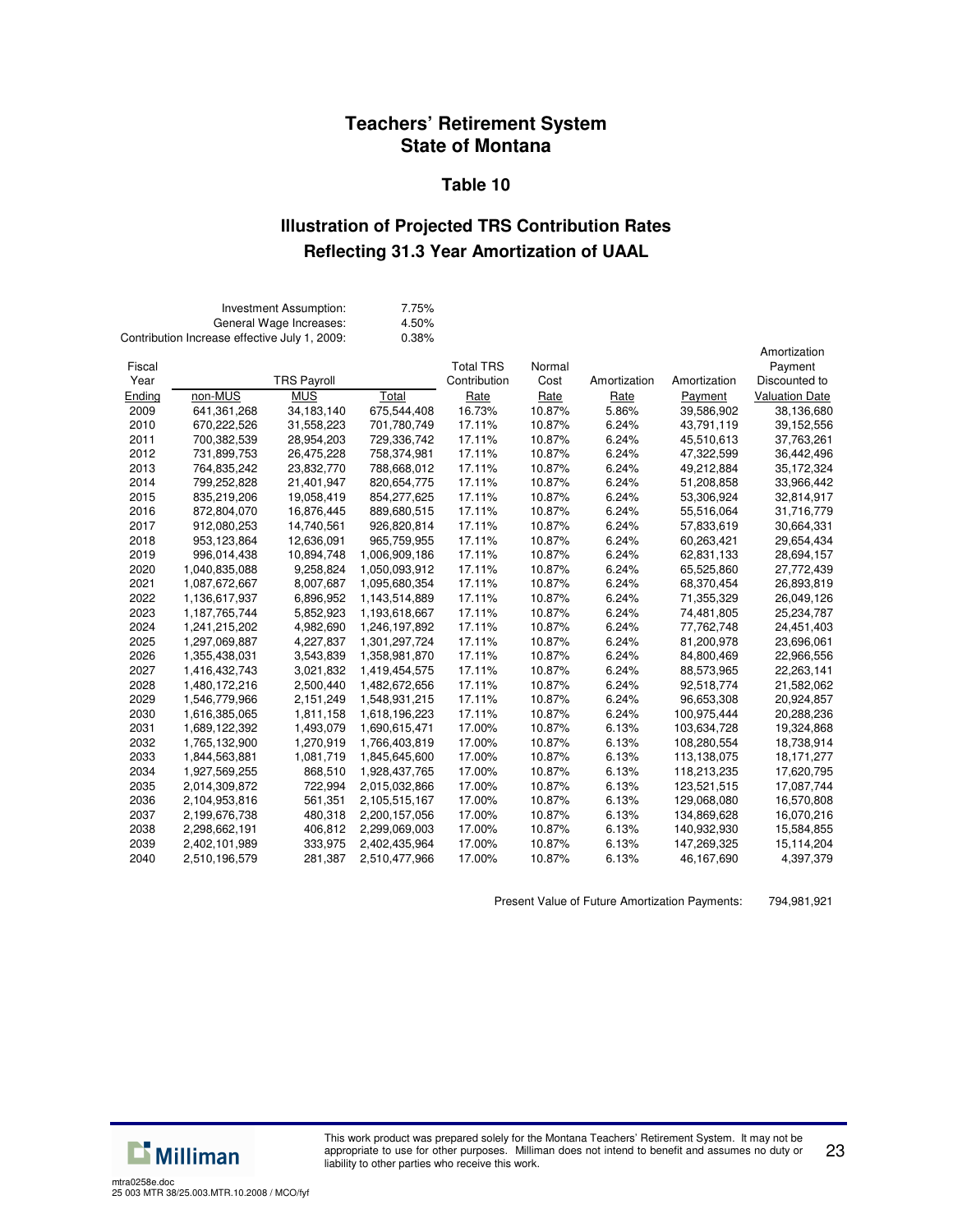## **Section 6**

## **Cash Flows**

The fundamental equation for funding a retirement system is that benefits and administrative expenses must be provided for by contributions (past and future) and investment income. When a retirement system matures, benefits and administrative expenses often exceed contributions. In this case we say the system has a "negative cash flow." Mature systems are characterized by negative cash flows and large pools of assets. This is natural. Actuarial funding is designed to accumulate large pools of assets which will in turn provide investment income and finance negative cash flows when systems mature. If the fund is looked at as a whole, investment income is usually larger than the difference between contributions and benefit payments. The retirement system's investment strategy should maximize potential returns at a prudent level of risk while providing for needed cash flows.

The chart on the following page and Table 11 show that in 1999 the System had a small negative cash flow. In the year ended June 30, 2008, the System's benefits and administrative expenses exceeded contributions by \$63 million. At the current contribution rates, benefits and administrative expenses are projected to continue to exceed contributions in future years, and this deficit is projected to increase to \$151 million for the year ending June 30, 2018.

As long as the System had a positive cash flow, there was no need to plan where the funds would come from to pay benefits since benefits could be paid by incoming contributions. A negative cash flow, as defined above, requires planning what funds will be used to pay the difference between benefits and contributions. We are providing these projections to aid in developing the investment strategy for the System's assets.

The projected contributions and administrative expenses are based on the actual amounts for the year ended June 30, 2008. Contributions are assumed to increase at the general wage increase assumption of 4.5%. Expenses are assumed to increase at the underlying inflation assumption of 3.5%. The future employer contribution rate is assumed to be 9.58% for the fiscal year ending June 30, 2009, increasing to 9.96% effective July 1, 2009.



25 003 MTR 38/25.003.MTR.10.2008 / MCO/fyf

mtra0258e.doc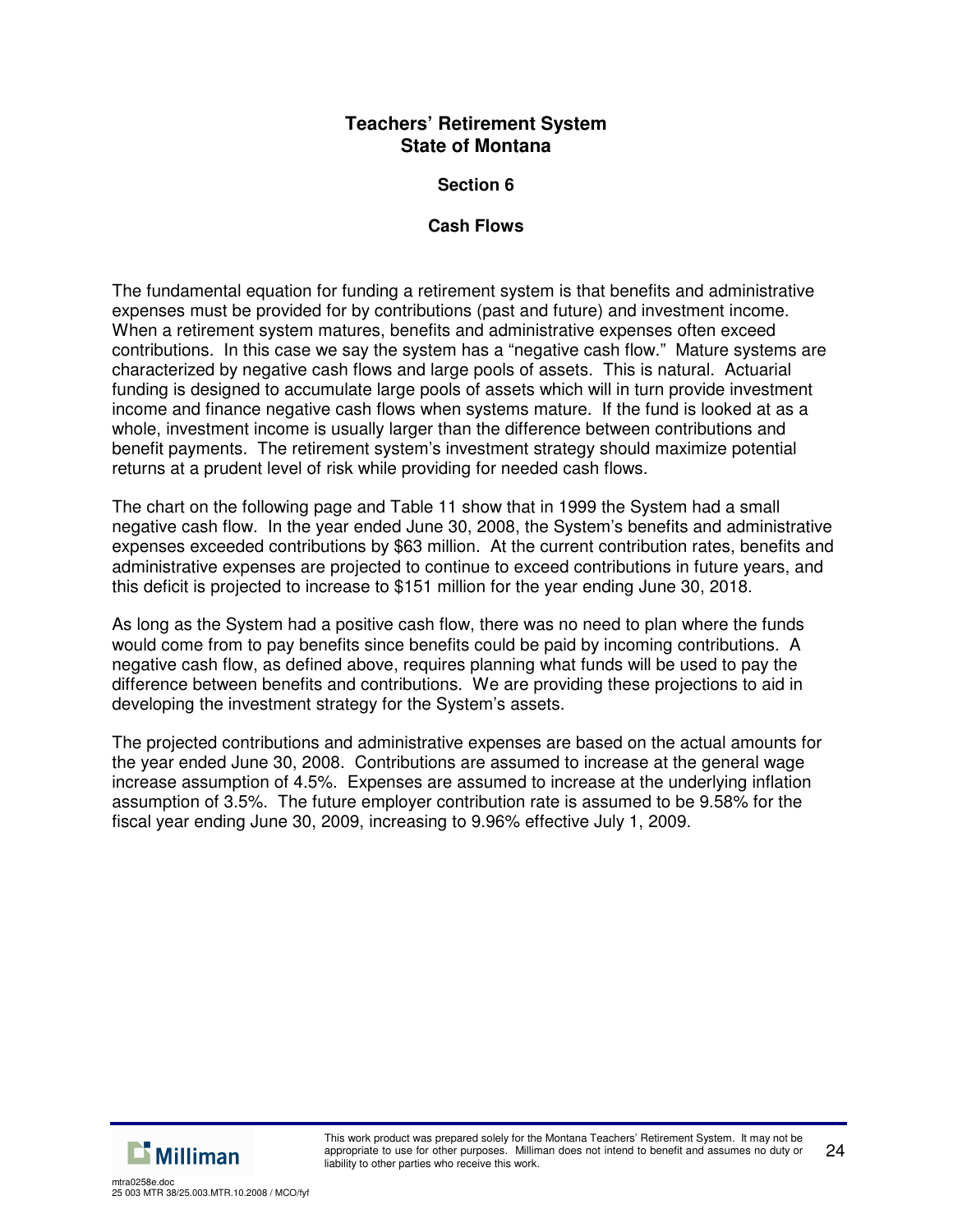# \$250 \$200 Millions of Dollars \$150 Millions of Dollars \$100 \$50 \$- \$(50) \$(100) 1999 2000 2001 2002 2003 2004 2005 2006 2007 2008 Contributions **Benefits and Admin. Expenses 4** Net Cash Flow г





**Cash Flow History**



This work product was prepared solely for the Montana Teachers' Retirement System. It may not be appropriate to use for other purposes. Milliman does not intend to benefit and assumes no duty or liability to other parties who receive this work.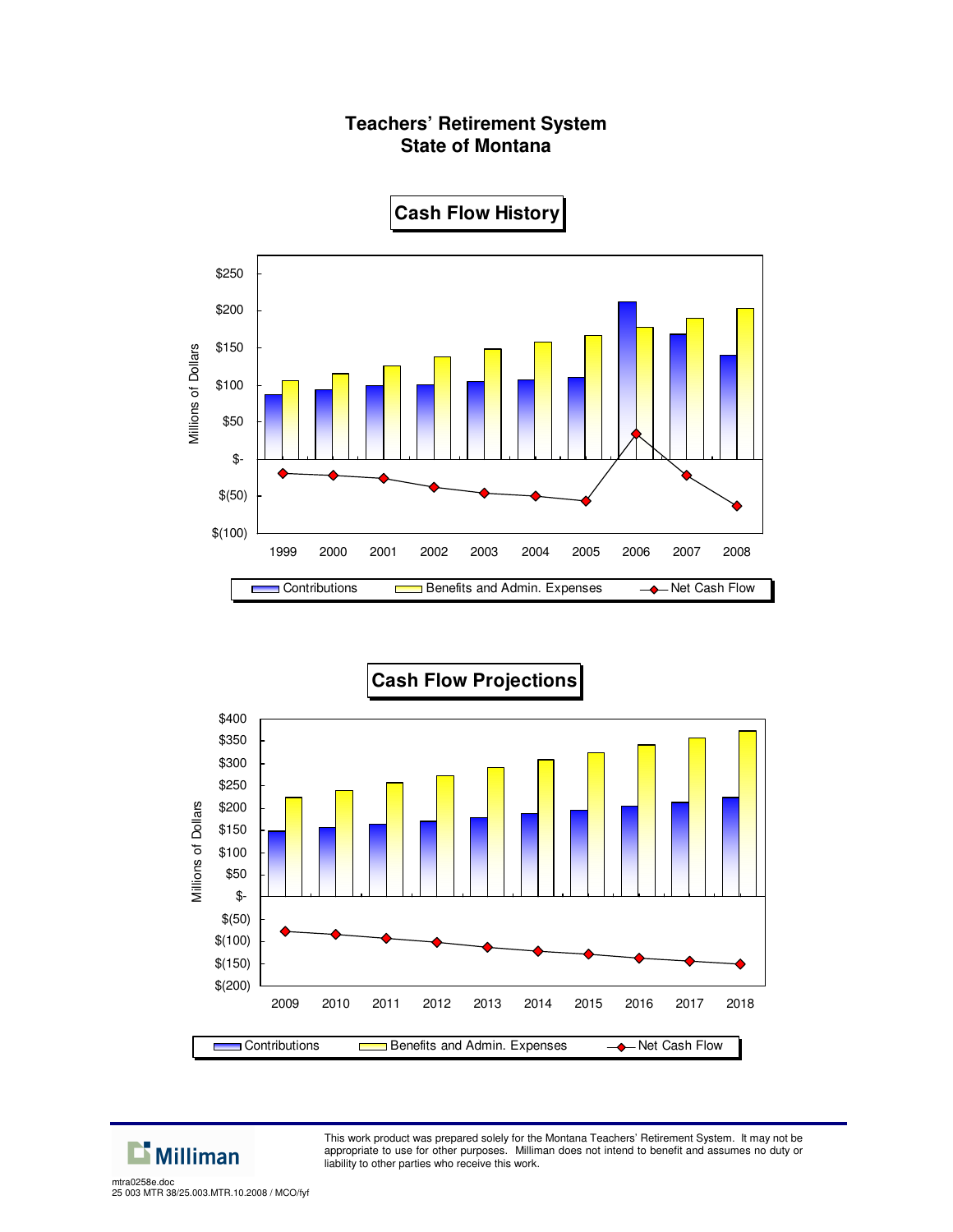#### **Table 11**

## **Cash Flow History and Projections**

|                 |               | <b>Historical Cash Flows*</b> |            |
|-----------------|---------------|-------------------------------|------------|
| Year            |               | Benefits &                    |            |
| Ended           |               | Administrative                | <b>Net</b> |
| <u>June 30,</u> | Contributions | <b>Expenses</b>               | Cash Flow  |
| 1999            | 88<br>\$      | \$107                         | \$<br>(19) |
| 2000            | 94            | 116                           | (22)       |
| 2001            | 100           | 126                           | (26)       |
| 2002            | 100           | 138                           | (38)       |
| 2003            | 104           | 149                           | (45)       |
| 2004            | 108           | 158                           | (50)       |
| 2005            | 111           | 167                           | (56)       |
| 2006            | $***$<br>212  | 178                           | 34         |
| 2007            | $***$<br>169  | 190                           | (21)       |
| 2008            | 141           | 204                           | (63)       |
|                 |               |                               |            |

## **Projected Cash Flows\***

| Year     |               | Benefits &     |                  |
|----------|---------------|----------------|------------------|
| Ending   |               | Administrative | <b>Net</b>       |
| June 30, | Contributions | Expenses       | <b>Cash Flow</b> |
| 2009     | \$147         | \$224          | \$               |
| 2010     | 157           | 240            | (83)             |
| 2011     | 164           | 257            | (93)             |
| 2012     | 171           | 273            | (102)            |
| 2013     | 179           | 291            | (112)            |
| 2014     | 187           | 308            | (121)            |
| 2015     | 196           | 325            | (129)            |
| 2016     | 204           | 341            | (137)            |
| 2017     | 214           | 358            | (144)            |
| 2018     | 223           | 374            | (151)            |

*\* Millions of Dollars*

*\*\* Reflects \$100 million transfer to TRS*

*\*\*\* Reflects \$50 million transfer to TRS*

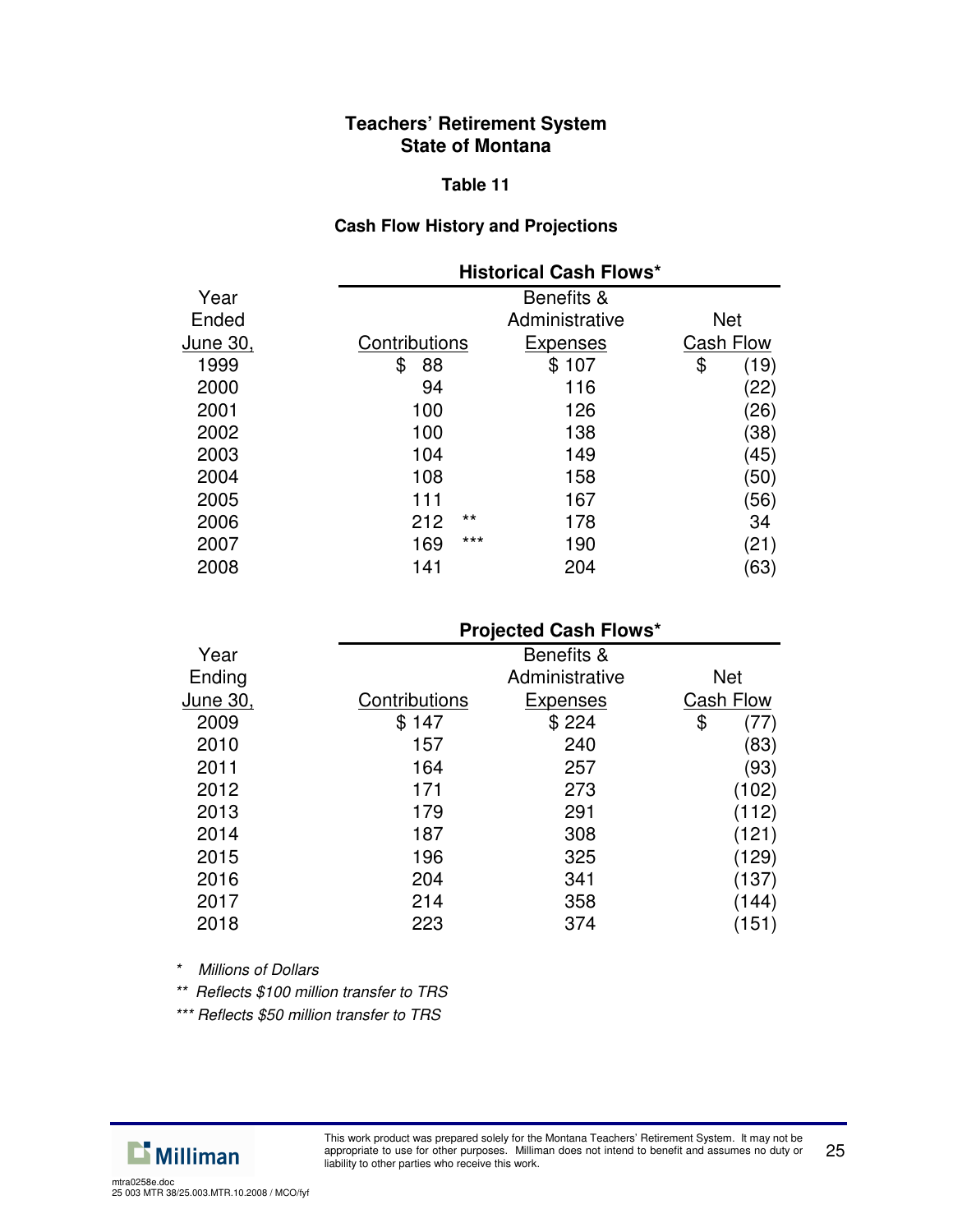## **Section 7**

## **Actuarial Gains or Losses**

An analysis of actuarial gains or losses is performed in conjunction with all regularly scheduled valuations.

The results of our analysis of the financial experience of the System in the two most recent regular actuarial valuations are presented in Table 12. Each gain or loss shown represents our estimate of how much the given type of experience caused the Unfunded Actuarial Accrued Liability or Funding Reserve to change in the period since the previous actuarial valuation.

Gains and losses shown due to demographic sources are approximate. Demographic experience is analyzed in greater detail in our periodic assumption studies.

Non-recurring gains and losses result from changes in the actuarial assumptions and benefit improvements.

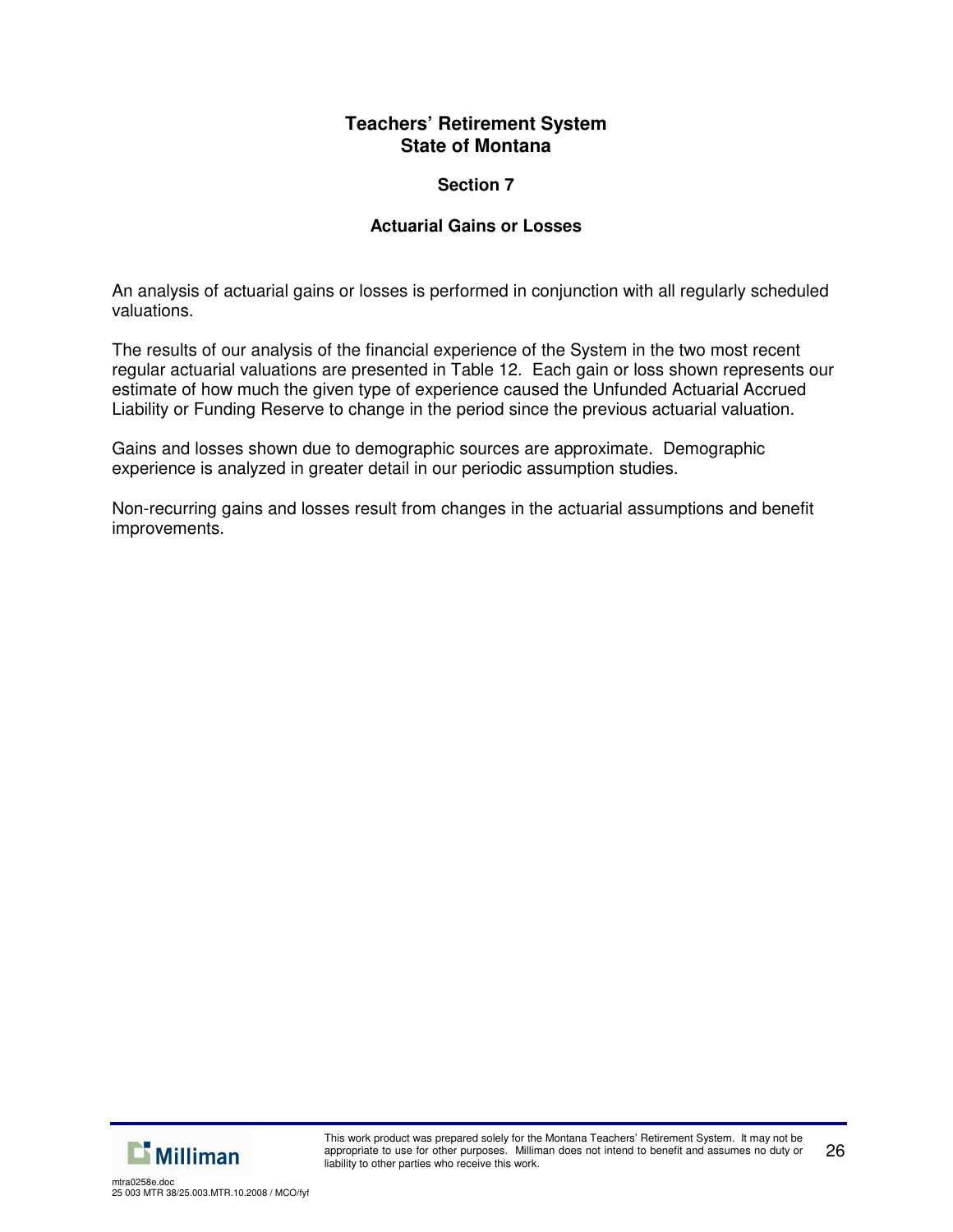### **Table 12**

## **Analysis of Actuarial Gains or Losses\* (Dollar Amounts in Millions)**

|                                                                                                                                  | <b>UAAL (Gain)/Loss</b> |             |             |  |
|----------------------------------------------------------------------------------------------------------------------------------|-------------------------|-------------|-------------|--|
|                                                                                                                                  | 2007 - 2008             | 2006 - 2007 | 2005 - 2006 |  |
| <b>Investment Income.</b><br>Investment income was (greater) less than expected.<br>Based on actuarial value of assets.          | \$17.0                  | (\$67.7)    | (\$17.9)    |  |
| Pay Increases.<br>Pay increases were (less) greater than expected.                                                               | 4.8                     | 2.5         | (1.3)       |  |
| Age & Service Retirements.<br>Members retired at (older) younger ages or with (less)<br>greater final average pay than expected. | (1.0)                   | (0.9)       | (4.1)       |  |
| <b>Disability Retirements.</b><br>Disability claims were (less) greater than expected.                                           | 0.2                     | 0.2         | 0.3         |  |
| <b>Death-in-Service Benefits.</b><br>Survivor claims were (less) greater than expected.                                          | 0.3                     | (1.0)       | (0.2)       |  |
| <b>Withdrawal From Employment.</b><br>(More) less reserves were released by withdrawals<br>than expected.                        | 1.7                     | 7.2         | 6.5         |  |
| <b>Death After Retirement.</b><br>Retirees (died younger) lived longer than expected.                                            | (6.3)                   | 0.5         | (6.2)       |  |
| Other.<br>Miscellaneous (gains) and losses.                                                                                      | 2.5                     | (1.6)       | 17.6        |  |
| <b>Total (Gain) or Loss During Period From Financial</b><br><b>Experience.</b>                                                   | \$19.2                  | \$(60.8)    | \$ (5.3)    |  |
| <b>Non-Recurring Items.</b><br>Changes in actuarial assumptions caused a (gain)<br>loss.                                         | (10.6)                  | 0.0         | 24.0        |  |
| Changes in benefits caused a (gain) loss.                                                                                        | 0.0                     | 0.0         | 0.0         |  |
| <b>Composite (Gain) Loss During Period.</b>                                                                                      | \$8.6                   | \$(60.8)    | \$18.7      |  |

\* Effects related to gains are shown in parentheses. Numerical results are expressed as a (decrease) increase in *the Unfunded Actuarial Accrued Liability (UAAL). Gains decrease the UAAL and losses increase the UAAL.*

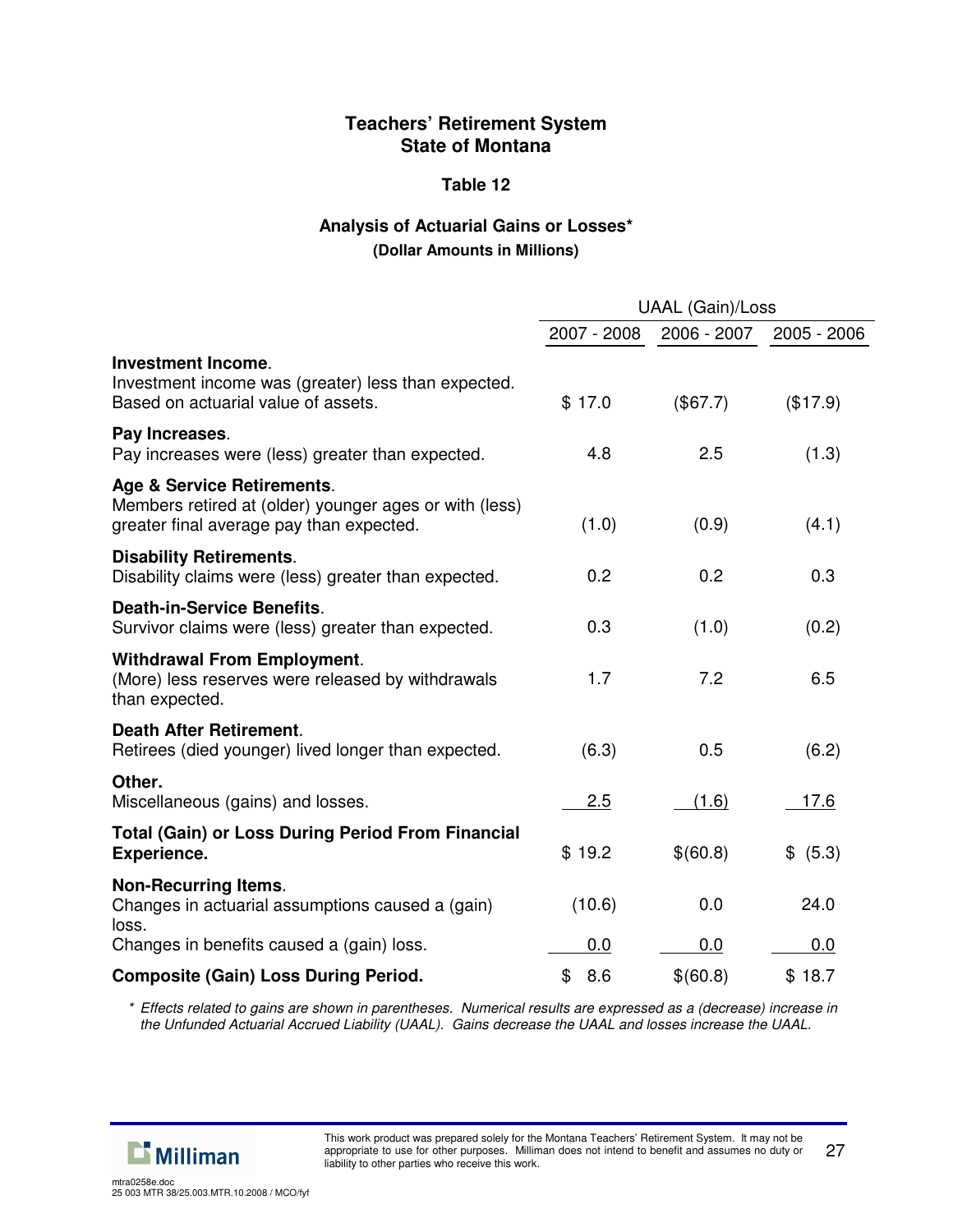## **Appendix A**

## **Actuarial Procedures and Assumptions**

For the July 1, 2008 valuation, retirement, disablement and termination of employment assumptions have been updated to reflect the Retirement Board's actions at the May 8, 2008 Retirement Board Meeting. These actions reflect the recommended changes in the 2001-2007 Investigation of Active Member Demographic Experience report.

The current asset valuation method was adopted for the July 1, 2007 valuation.

The current mortality assumptions were adopted for the July 1, 2006 valuation.

Economic assumptions were reviewed in the 2004 Investigation of Experience Study.

Tables A-3 through A-6 give rates of decrement for service retirement, disablement, mortality, and other terminations of employment. These rates of decrement are referred to in actuarial literature as the absolute rate of decrement or *q'x*. Table A-7 shows the assumed probability of retaining membership in the System among members terminating with five or more years of service.

#### **Actuarial Cost Method**

The actuarial valuation was prepared using the entry age actuarial cost method. Under this method, the actuarial present value of the projected benefits of each individual included in the valuation is allocated as a level percentage of the individual's projected compensation between entry age and assumed exit. The portion of this actuarial present value allocated to a valuation year is called the normal cost. The normal cost was first calculated for each individual member. The normal cost rate is defined to equal the total of the individual normal costs, divided by the total pay rate.

The portion of this actuarial present value not provided for at a valuation date by the sum of (a) the actuarial value of the assets and (b) the actuarial present value of future normal costs is called the UAAL. The UAAL is amortized as a level percentage of the projected salaries of present and future members of the System.

#### **Records and Data**

The data used in the valuation consist of financial information; records of age, sex, service, salary, contribution rates, and account balances of contributing members; and records of age, sex, and amount of benefit for retired members and beneficiaries. All of the data were supplied by the System and are accepted for valuation purposes without audit.

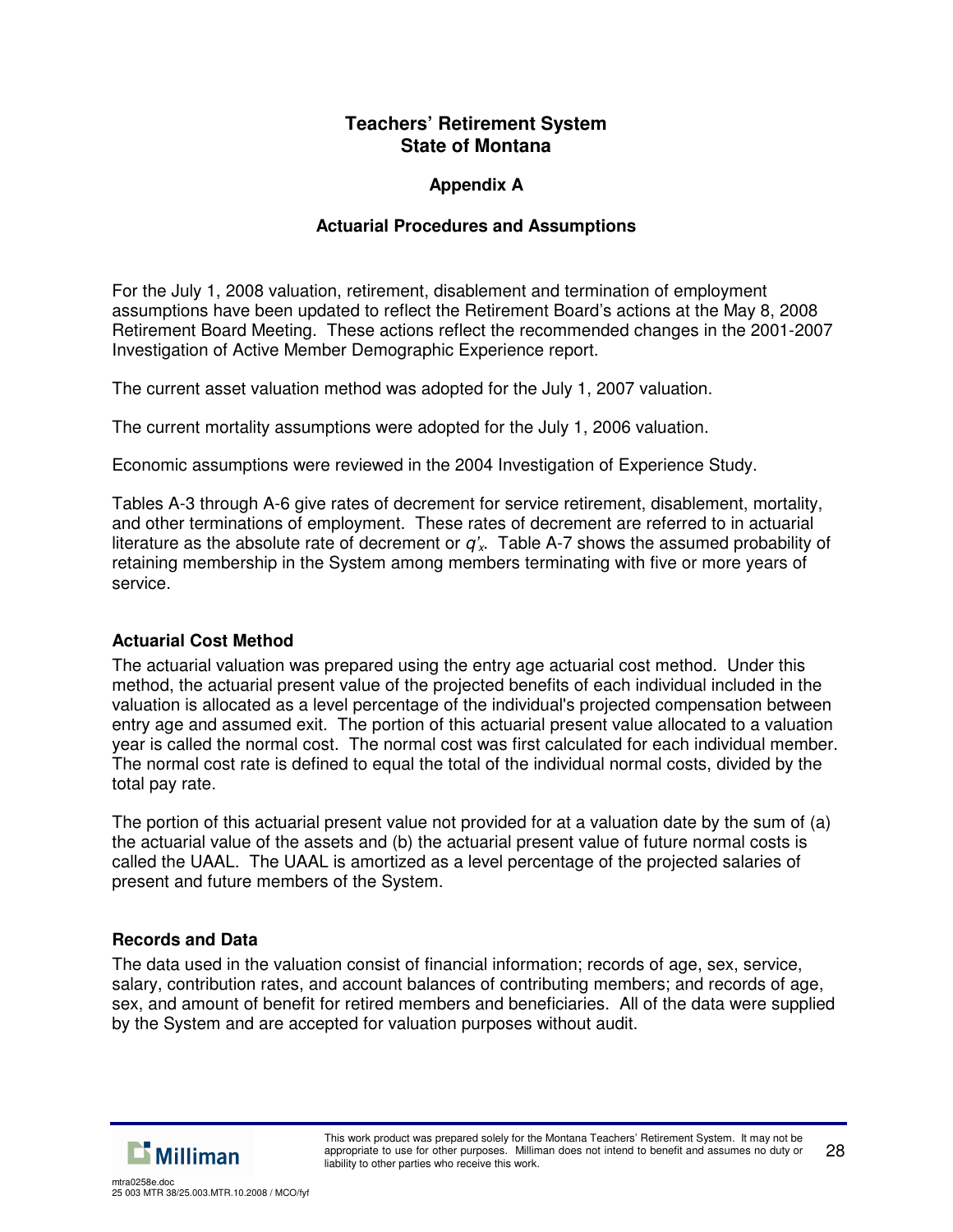### **Replacement of Terminated Members**

The ages at entry and distribution by sex of future members are assumed to average the same as those of the present members they replace. If the number of active members should increase, it is further assumed that the average entry age of the larger group will be the same, from an actuarial standpoint, as that of the present group. Under these assumptions, the normal cost rates for active members will not vary with the termination of present members.

## **Employer Contributions**

At the time of this valuation, the total employer contribution rate for normal costs and amortization of the UAAL was 9.58% of members' salaries. The employer contribution rate will increase to 9.96% at July 1, 2009. In accordance with MCA 19-20-604, the employer contribution rate will be reduced by 0.11% when the amortization period of the System's UAAL is 10 years or less according to the System's latest actuarial valuation.

## **Administrative and Investment Expenses**

The administrative and investment expenses of the System are assumed to be funded by investment earnings in excess of 7.75% per year.

## **Valuation of Assets - Actuarial Basis**

The actuarial asset valuation method spreads asset gains and losses over four years. The expected return is determined each year based on the beginning of year market value and actual cash flows during the year. Any difference between the expected market value return and the actual market value return is recognized evenly over a period of four years. The gains and losses are measured starting with the year ended June 30, 2007. The actuarial value of assets is not allowed to be greater than 120% or less than 80% of the market assets. (Adopted effective July 1, 2007.)

#### **Investment Earnings**

The annual rate of investment earnings of the assets of the System is assumed to be 7.75% per year, compounded annually. (Adopted effective July 1, 2004)

#### **Interest on Member Contributions**

Interest on member contributions is assumed to accrue at a rate of 5% per annum, compounded annually. This assumption was set as of July 1, 2004.

#### **Postretirement Benefit Increases**

On January 1 of each year, the retirement allowance payable must be increased by 1.5% if the retiree has received benefits for at least 36 months prior to January 1 of the year in which the adjustment is to be made.

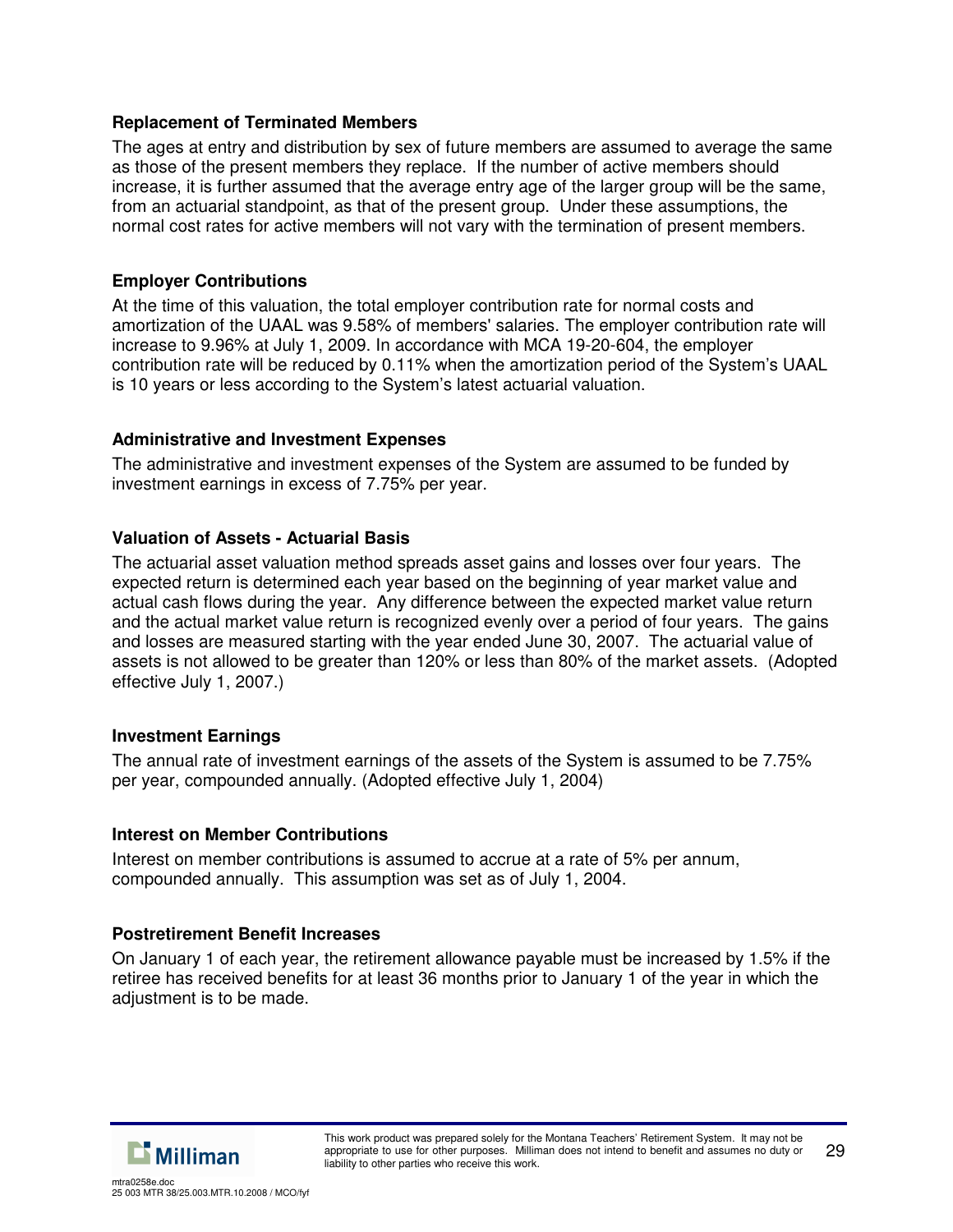### **Future Salaries**

The rates of annual salary increase assumed for the purpose of the valuation are illustrated in Table A-2. In addition to increases in salary due to merit and longevity, this scale includes an assumed 4.5% annual rate of increase in the general wage level of the membership. The merit and longevity increases for the MUS members did not show a pattern of increasing or decreasing with service at the time of our most recent study. Therefore, the MUS members have a flat 1% merit and longevity assumption. The general wage increase assumption was adopted July 1, 2004 and the merit and longevity scales were adopted July 1, 2002.

Montana University System (MUS) members are assumed to have a 0.63% higher average final compensation to account for the larger than average annual compensation increases observed in the years immediately preceding retirement.

#### **Service Retirement**

Table A-3 shows the annual assumed rates of retirement among members eligible for service retirement. Separate rates are used when a member is eligible for reduced benefits, for the first year a member is eligible for full benefits, and for the years following the first year a member is eligible for full benefits. The rates for General Members were adopted July 1, 2008. The rates for University Members were adopted July 1, 2008.

#### **Disablement**

The rates of disablement used in this valuation are illustrated in Table A-4. These rates were adopted July 1, 2008.

#### **Mortality**

The mortality rates used in this valuation are illustrated in Table A-5. A written description of each table used is included in Table A-1. These rates were adopted July 1, 2006.

#### **Other Terminations of Employment**

The rates of assumed future withdrawal from active service for reasons other than death, disability or retirement are shown for representative ages in Table A-6. These rates were adopted July 1, 2008.

#### **Benefits for Terminating Members**

Members terminating with less than five years of service are assumed to request an immediate withdrawal of their contributions with interest. Table A-7 shows the assumed probability of retaining membership in the System among members terminating with five or more years of service. These rates were adopted July 1, 2002.

We estimated the present value of future benefits for terminated vested members based on the greater of the present value of their deferred benefit at age 60 or their available contribution account.

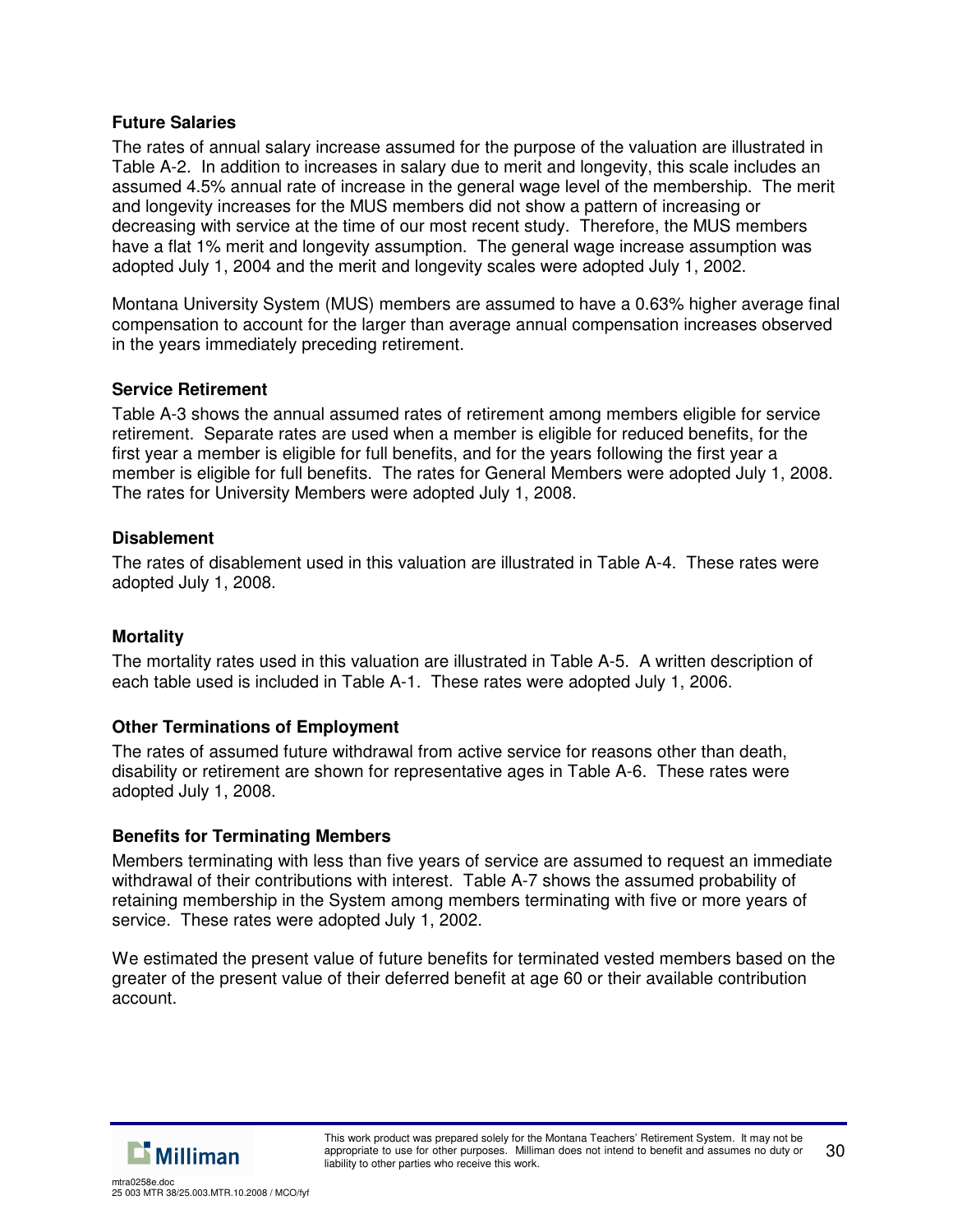#### **Part-Time Employees**

The valuation data for active members identify part-time members, but give no indication as to the number of hours worked. As done in the past, we imputed a "part-time percentage" by comparing the pay received with their annual equivalent full-time salary. Their accumulated service was divided by this percentage to reflect their full benefit. Part-time members earning less than \$1,000 during the last year were valued at their current member contribution balance.

#### **Optional Retirement Program**

The total contribution received for the fiscal year ending June 30, 2008 was \$7,644,302. Based on a contribution rate of 4.72%, we assumed the total ORP payroll for the fiscal year to be \$161,955,551 (\$7,644,302 divided by 4.72%).

Effective for fiscal years after June 30, 2007 until June 30, 2033, the Optional Retirement Program contribution rate is 4.72%, as described in House Bill No. 63.

#### **Buybacks, Purchase of Service, and Military Service**

The active liabilities and normal cost (excluding liabilities and normal cost in respect of Return of Employee Contributions) were increased to 100.5% of their original value to fund this additional service based on a study of the System's experience for the five calendar years 1995 through 1999. Effective July 1, 2008.

#### **Probability of Marriage**

If death occurs in active status, all members are assumed to have an eligible surviving spouse and two children. The spouse is assumed to be the same age as the member.

#### **Records with no Birth Date**

New records with no birth date are assumed to be 25 years old. Records that are not new and have no birth date used the same birth date as the prior year's valuation.

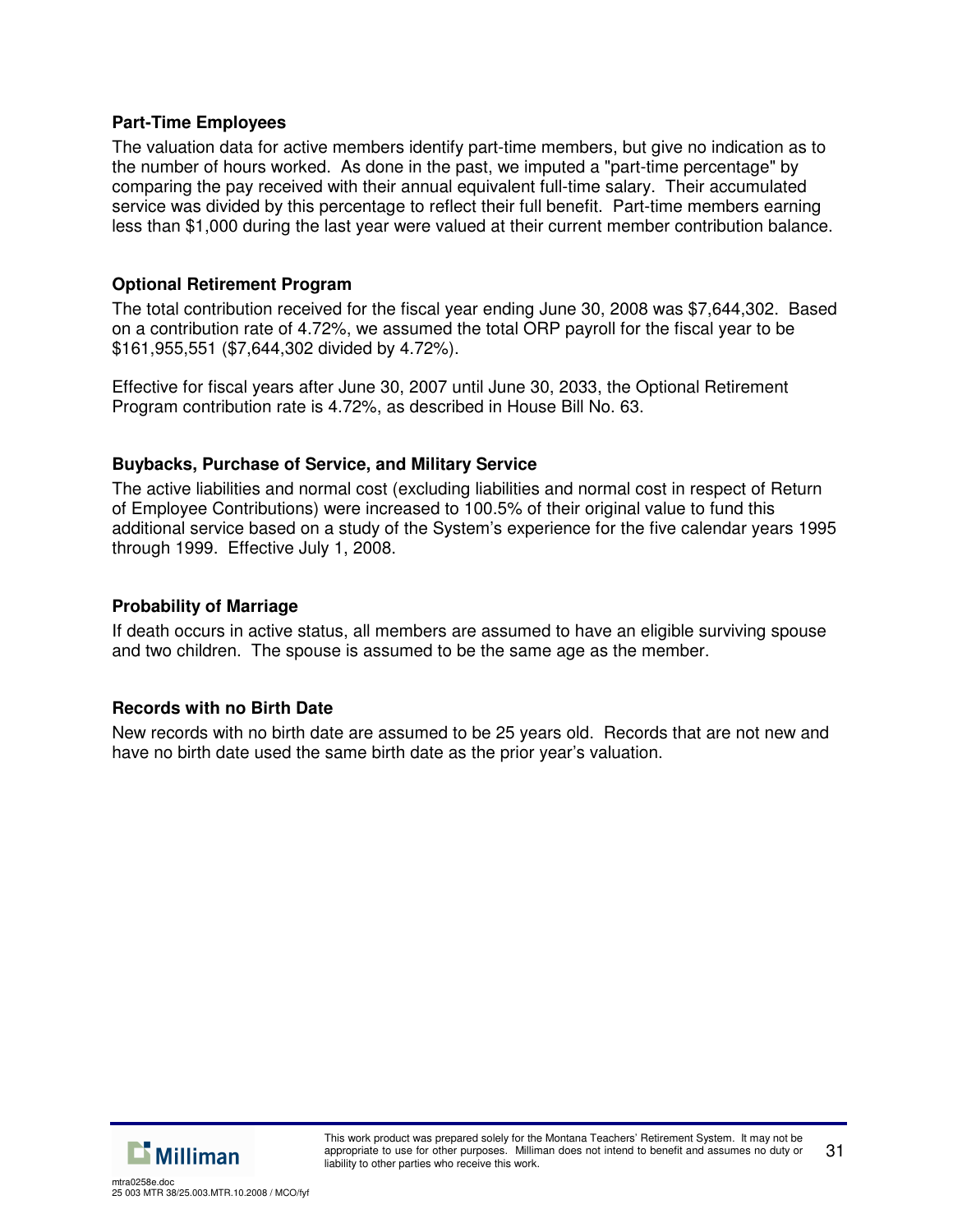### **Table A-1**

### **Summary of Valuation Assumptions**

**(July 1, 2008)**

| I. | Economic assumptions |
|----|----------------------|
|----|----------------------|

|    |                                                                                                                                                                             | 4.50%                                                                                                                                                                                                                                                                             |
|----|-----------------------------------------------------------------------------------------------------------------------------------------------------------------------------|-----------------------------------------------------------------------------------------------------------------------------------------------------------------------------------------------------------------------------------------------------------------------------------|
|    |                                                                                                                                                                             | 7.75%                                                                                                                                                                                                                                                                             |
|    |                                                                                                                                                                             | 3.50%                                                                                                                                                                                                                                                                             |
|    |                                                                                                                                                                             | 0.00%                                                                                                                                                                                                                                                                             |
|    |                                                                                                                                                                             | 1.50%                                                                                                                                                                                                                                                                             |
|    |                                                                                                                                                                             |                                                                                                                                                                                                                                                                                   |
| F. | Interest on member accounts (Adopted July 1, 2004)                                                                                                                          | 5.00%                                                                                                                                                                                                                                                                             |
|    |                                                                                                                                                                             |                                                                                                                                                                                                                                                                                   |
| А. | Individual salary increase due to promotion and longevity<br>(General Member assumptions adopted July 1, 2002)<br>(University Member assumptions adopted July 1, 2000)      | Table A-2                                                                                                                                                                                                                                                                         |
| В. | Retirement (adopted July 1, 2008)                                                                                                                                           | Table A-3                                                                                                                                                                                                                                                                         |
| C. | Disablement (adopted July 1, 2008)                                                                                                                                          | Table A-4                                                                                                                                                                                                                                                                         |
| D. | Mortality among contributing members, service retired members,<br>and beneficiaries                                                                                         | Table A-5                                                                                                                                                                                                                                                                         |
|    | For Males: RP 2000 Combined Mortality Table for Males, set<br>back three years, with mortality improvements projected by<br>Scale AA to 2008 (adopted July 1, 2006).        |                                                                                                                                                                                                                                                                                   |
|    | For Females: RP 2000 Combined Mortality Table for Females,<br>set back two years, with mortality improvements projected by<br>Scale AA to 2008 (adopted July 1, 2006).      |                                                                                                                                                                                                                                                                                   |
| Е. | Mortality among disabled members                                                                                                                                            | Table A-5                                                                                                                                                                                                                                                                         |
|    | For Males: RP 2000 Disabled Mortality Table for Males, set<br>back three years, with mortality improvements projected by<br>Scale AA to 2008 (adopted July 1, 2006).        |                                                                                                                                                                                                                                                                                   |
|    | For Females: RP 2000 Disabled Mortality Table for Females,<br>set forward three years, with mortality improvements projected<br>by Scale AA to 2008 (adopted July 1, 2006). |                                                                                                                                                                                                                                                                                   |
| F. | Other terminations of employment (adopted July 1, 2008)                                                                                                                     | Table A-6                                                                                                                                                                                                                                                                         |
| G. | Probability of retaining membership in the System upon vested<br>termination (adopted July 1, 2002)                                                                         | Table A-7                                                                                                                                                                                                                                                                         |
|    | А.<br><b>B.</b><br>C.<br>D.<br>Ε.                                                                                                                                           | General wage increases* (Adopted July 1, 2004)<br>Investment return (Adopted July 1, 2004)<br>Price Inflation Assumption (Adopted July 1, 2004)<br>Growth in membership<br>Postretirement benefit increases<br>(Starting three years after retirement)<br>Demographic assumptions |

*\* Montana University System (MUS) members are assumed to have a 0.63% higher average final compensation to account for the larger than average annual compensation increases observed in the years immediately preceding retirement.*

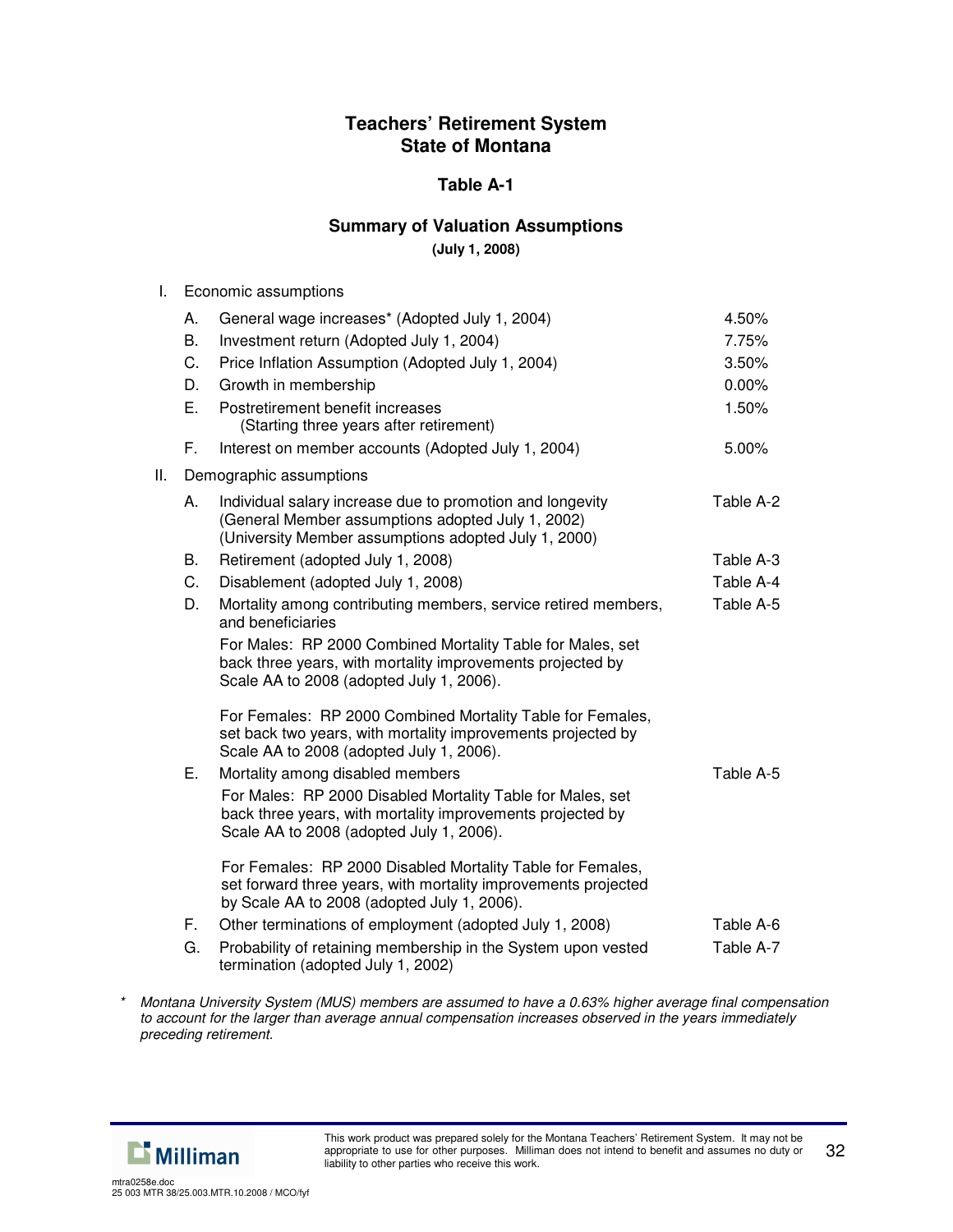#### **Table A-2**

## **Future Salaries**

|                                                    | General                               |                                       |                                       | University                            |                                       |                                       |
|----------------------------------------------------|---------------------------------------|---------------------------------------|---------------------------------------|---------------------------------------|---------------------------------------|---------------------------------------|
|                                                    | Members                               |                                       | Members                               |                                       |                                       |                                       |
| Years of<br>Service                                | Individual<br>Merit &<br>Longevity    | General<br>Wage<br>Increase           | <b>Total Salary</b><br>Increase       | Individual<br>Merit &<br>Longevity    | General<br>Wage<br>Increase           | <b>Total Salary</b><br>Increase       |
| 1<br>$\frac{2}{3}$<br>$\overline{\mathbf{4}}$<br>5 | 4.51%<br>4.09<br>3.46<br>2.94<br>2.52 | 4.50%<br>4.50<br>4.50<br>4.50<br>4.50 | 9.01%<br>8.59<br>7.96<br>7.44<br>7.02 | 1.00%<br>1.00<br>1.00<br>1.00<br>1.00 | 4.50%<br>4.50<br>4.50<br>4.50<br>4.50 | 5.50%<br>5.50<br>5.50<br>5.50<br>5.50 |
| $\frac{6}{7}$<br>8<br>9<br>10                      | 2.21<br>1.89<br>1.68<br>1.47<br>1.31  | 4.50<br>4.50<br>4.50<br>4.50<br>4.50  | 6.71<br>6.39<br>6.18<br>5.97<br>5.81  | 1.00<br>1.00<br>1.00<br>1.00<br>1.00  | 4.50<br>4.50<br>4.50<br>4.50<br>4.50  | 5.50<br>5.50<br>5.50<br>5.50<br>5.50  |
| 11<br>12<br>13<br>14<br>15                         | 1.16<br>1.00<br>0.84<br>0.68<br>0.58  | 4.50<br>4.50<br>4.50<br>4.50<br>4.50  | 5.66<br>5.50<br>5.34<br>5.18<br>5.08  | 1.00<br>1.00<br>1.00<br>1.00<br>1.00  | 4.50<br>4.50<br>4.50<br>4.50<br>4.50  | 5.50<br>5.50<br>5.50<br>5.50<br>5.50  |
| 16<br>17<br>18<br>19<br>20                         | 0.47<br>0.37<br>0.26<br>0.21<br>0.16  | 4.50<br>4.50<br>4.50<br>4.50<br>4.50  | 4.97<br>4.87<br>4.76<br>4.71<br>4.66  | 1.00<br>1.00<br>1.00<br>1.00<br>1.00  | 4.50<br>4.50<br>4.50<br>4.50<br>4.50  | 5.50<br>5.50<br>5.50<br>5.50<br>5.50  |
| 21<br>22 & Up                                      | 0.11<br>0.00                          | 4.50<br>4.50                          | 4.61<br>4.50                          | 1.00<br>1.00                          | 4.50<br>4.50                          | 5.50<br>5.50                          |

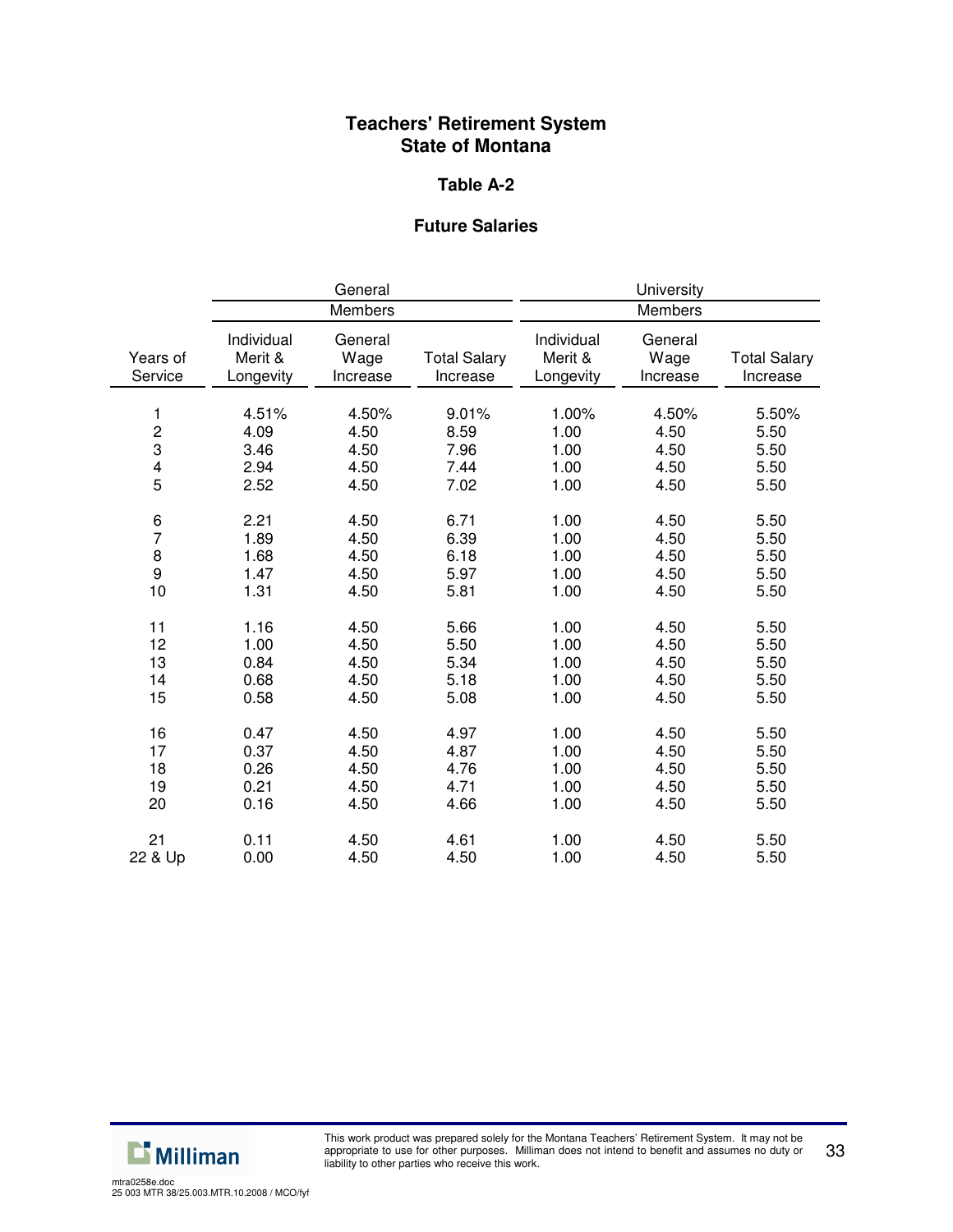#### **Table A-3**

## **Retirement Annual Rates**

|                            | <b>General Members</b><br><b>University Members</b> |                                                           |                                      |                                               |                                                           |                                      |
|----------------------------|-----------------------------------------------------|-----------------------------------------------------------|--------------------------------------|-----------------------------------------------|-----------------------------------------------------------|--------------------------------------|
| Age                        | Eligible for<br>Reduced<br><b>Benefits</b>          | <b>First Year</b><br>Eligible for<br><b>Full Benefits</b> | Thereafter                           | Eligible<br>for<br>Reduced<br><b>Benefits</b> | <b>First Year</b><br>Eligible for<br><b>Full Benefits</b> | Thereafter                           |
| 45<br>46<br>47<br>48<br>49 | $\star$                                             | 18.0%<br>18.0<br>12.5<br>12.5<br>12.5                     | 7.0%<br>7.0<br>7.0<br>7.0<br>7.0     | $\star$                                       | 9.0%<br>9.0<br>9.0<br>9.0<br>9.0                          | 5.0%<br>5.0<br>5.0<br>5.0<br>5.0     |
| 50<br>51<br>52<br>53<br>54 | 3.0%<br>3.0<br>3.0<br>3.0<br>3.0                    | 12.5<br>16.0<br>16.0<br>16.0<br>16.0                      | 7.0<br>7.5<br>8.0<br>8.5<br>9.0      | 1.9%<br>2.2<br>2.5<br>2.8<br>3.1              | 9.0<br>9.0<br>9.0<br>9.0<br>9.0                           | 5.0<br>5.0<br>5.0<br>5.0<br>5.0      |
| 55<br>56<br>57<br>58<br>59 | 5.0<br>5.0<br>5.0<br>5.0<br>5.0                     | 24.0<br>24.0<br>24.0<br>24.0<br>24.0                      | 11.0<br>12.0<br>13.0<br>14.0<br>16.0 | 3.4<br>3.7<br>4.0<br>4.3<br>4.7               | 15.0<br>15.0<br>15.0<br>15.0<br>15.0                      | 5.0<br>6.0<br>6.0<br>6.0<br>7.0      |
| 60<br>61<br>62<br>63<br>64 | $\star$                                             | 17.0<br>21.0<br>25.0<br>22.0<br>23.0                      | 21.0<br>21.0<br>25.0<br>22.0<br>23.0 | $\star$                                       | 15.0<br>14.0<br>20.0<br>14.0<br>20.0                      | 10.0<br>14.0<br>20.0<br>14.0<br>20.0 |
| 65<br>66<br>67<br>68<br>69 |                                                     | 33.0<br>26.0<br>22.0<br>20.0<br>20.0                      | 33.0<br>26.0<br>22.0<br>20.0<br>20.0 |                                               | 28.0<br>21.0<br>21.0<br>21.0<br>21.0                      | 28.0<br>21.0<br>21.0<br>21.0<br>21.0 |
| 70                         |                                                     | $***$                                                     | $***$                                |                                               | $***$                                                     | $\star\star$                         |

*\* All benefits are unreduced after attaining age 60. Reduced benefits are not available before age 50.*

*\*\* Immediate retirement is assumed at age 70 or over.*

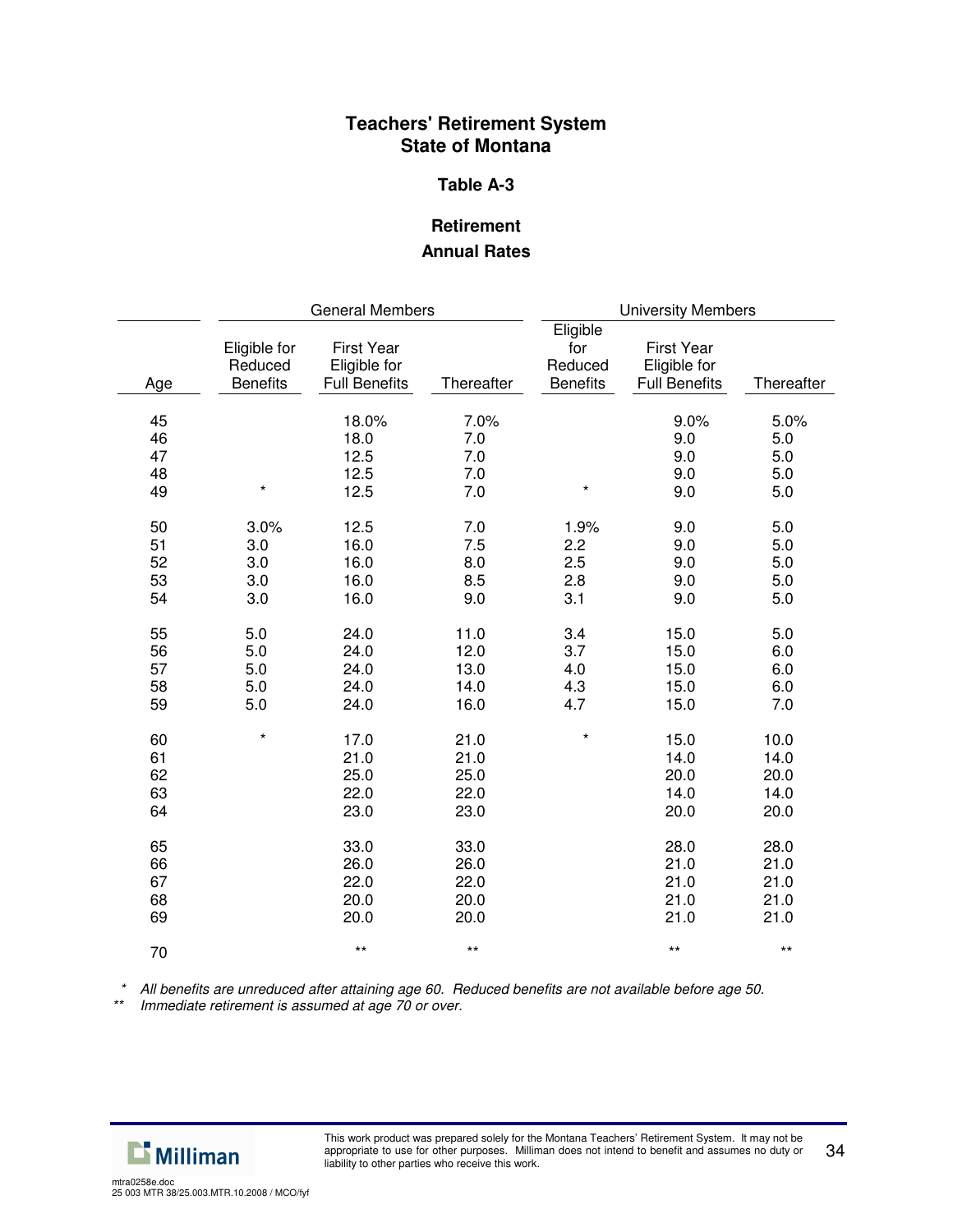#### **Table A-4**

## **Disablement Annual Rates**

| All Members |  |  |
|-------------|--|--|
| $.010\%$    |  |  |
| .010        |  |  |
| .020        |  |  |
| .030        |  |  |
| .050        |  |  |
| .080        |  |  |
| .100        |  |  |
| .120        |  |  |
|             |  |  |

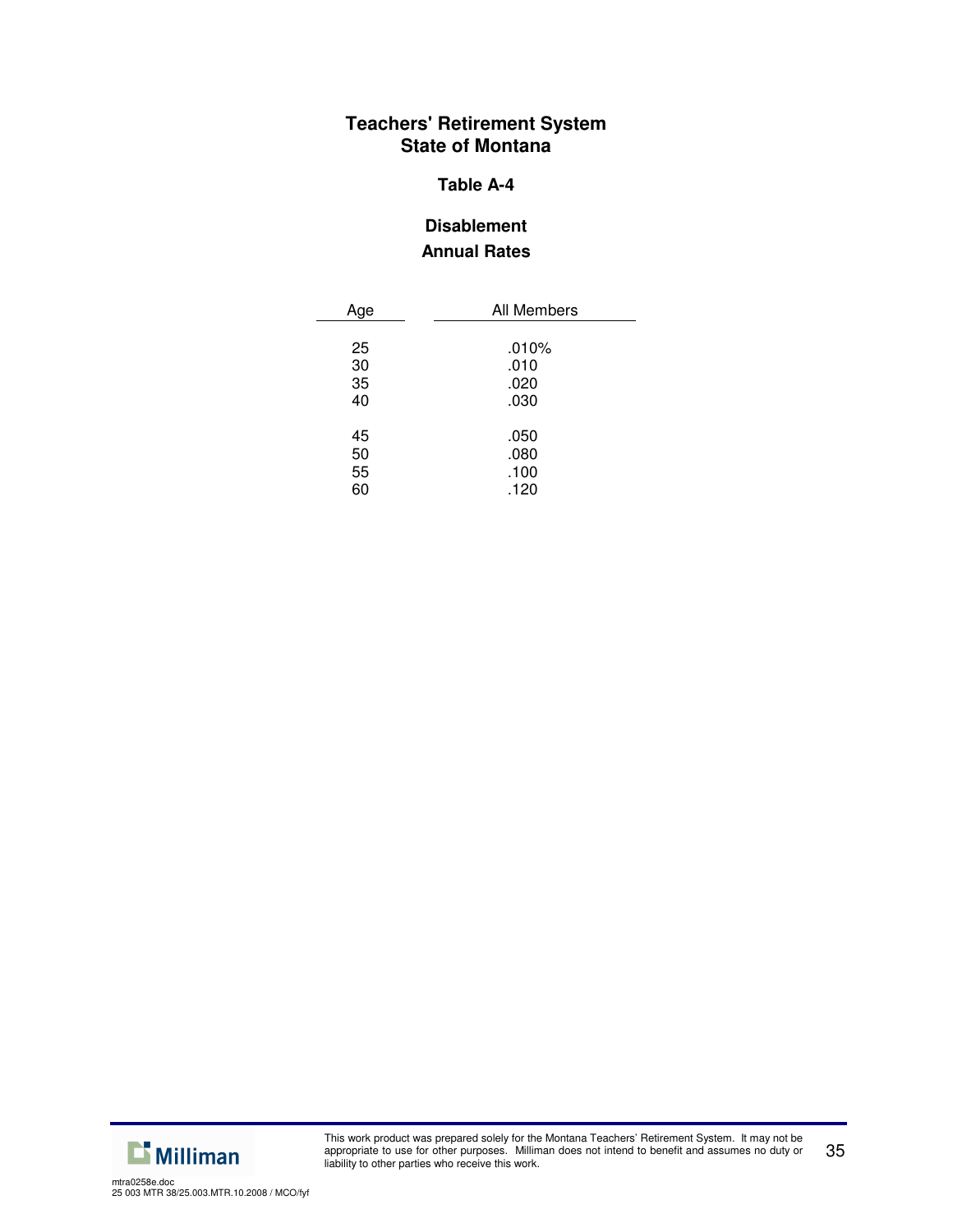#### **Table A-5**

## **Mortality Annual Rates**

|     |         | <b>Contributing Members, Service</b><br><b>Retired Members and Beneficiaries</b> | <b>Disabled Members</b> |       |  |
|-----|---------|----------------------------------------------------------------------------------|-------------------------|-------|--|
| Age | Men     | Women                                                                            | Men                     | Women |  |
| 25  | $.03\%$ | .02%                                                                             | 1.97%                   | .68%  |  |
| 30  | .04     | .02                                                                              | 2.17                    | .69   |  |
| 35  | .05     | .04                                                                              | 2.17                    | .67   |  |
| 40  | .09     | .05                                                                              | 2.17                    | .66   |  |
| 45  | .11     | .08                                                                              | 2.08                    | .85   |  |
| 50  | .15     | .12                                                                              | 2.23                    | 1.31  |  |
| 55  | .23     | .20                                                                              | 2.69                    | 1.89  |  |
| 60  | .41     | .38                                                                              | 3.32                    | 2.43  |  |
| 65  | .78     | .73                                                                              | 3.99                    | 3.19  |  |
| 70  | 1.45    | 1.29                                                                             | 4.90                    | 4.33  |  |
| 75  | 2.42    | 2.17                                                                             | 6.15                    | 6.01  |  |
| 80  | 4.22    | 3.55                                                                             | 8.30                    | 8.30  |  |
| 85  | 7.55    | 5.91                                                                             | 11.43                   | 11.86 |  |

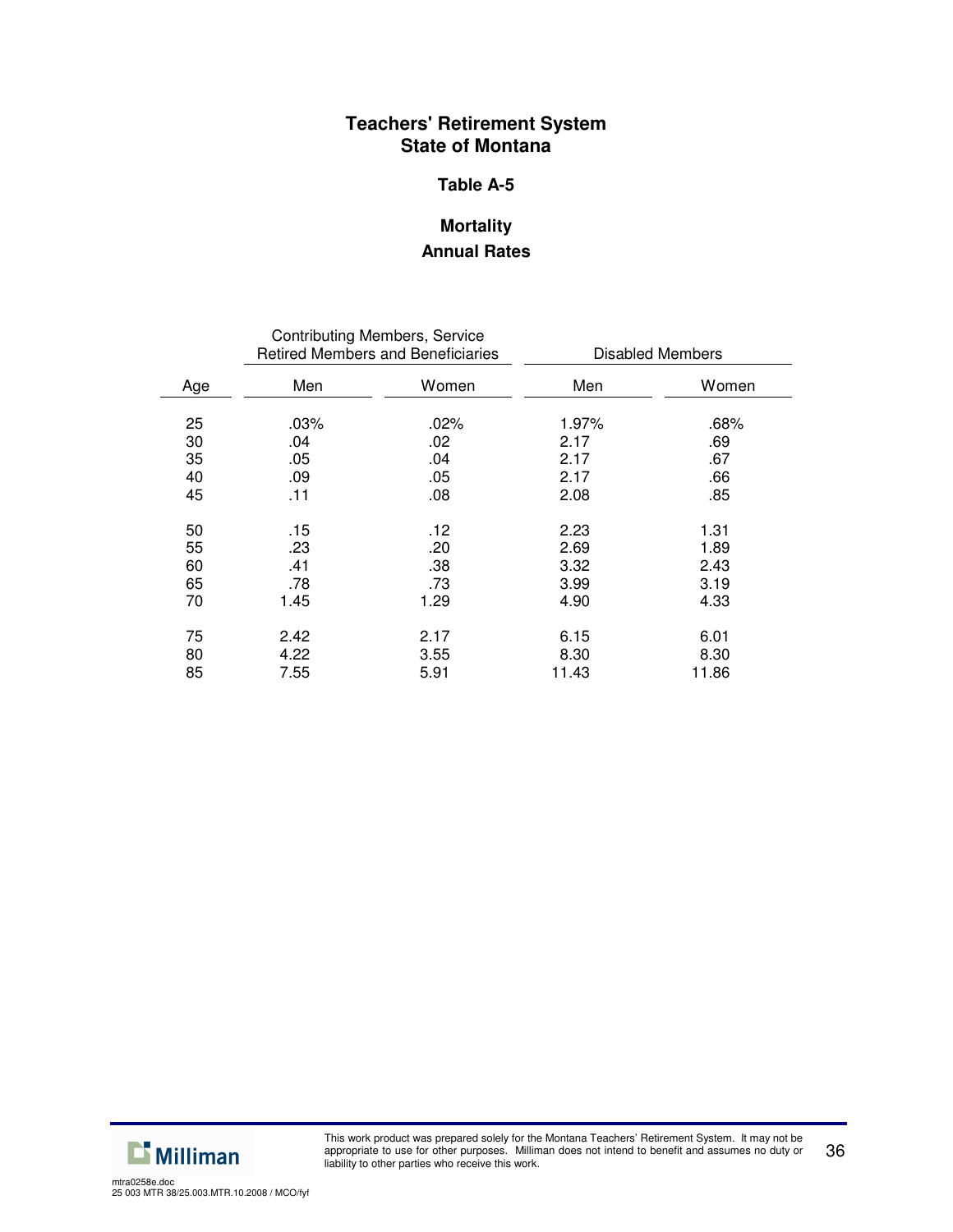#### **Table A-6**

## **Other Terminations of Employment Among Members Not Eligible to Retire Annual Rates**

| Years of<br>Service                                  | All Members                         |
|------------------------------------------------------|-------------------------------------|
| $\begin{array}{c} 1 \\ 2 \\ 3 \\ 4 \end{array}$<br>5 | 36.0%<br>16.0<br>12.0<br>9.0<br>7.0 |
| 6                                                    | 6.5                                 |
| 7                                                    | 6.0                                 |
| 8                                                    | 5.5                                 |
| 9                                                    | 5.1                                 |
| 10                                                   | 4.7                                 |
| 11                                                   | 4.3                                 |
| 12                                                   | 3.9                                 |
| 13                                                   | 3.5                                 |
| 14                                                   | 3.2                                 |
| 15                                                   | 2.9                                 |
| 16                                                   | 2.6                                 |
| 17                                                   | 2.3                                 |
| 18                                                   | 2.0                                 |
| 19                                                   | 1.9                                 |
| 20                                                   | 1.8                                 |
| 21                                                   | 1.7                                 |
| 22                                                   | 1.6                                 |
| 23                                                   | 1.5                                 |
| 24                                                   | 1.5                                 |

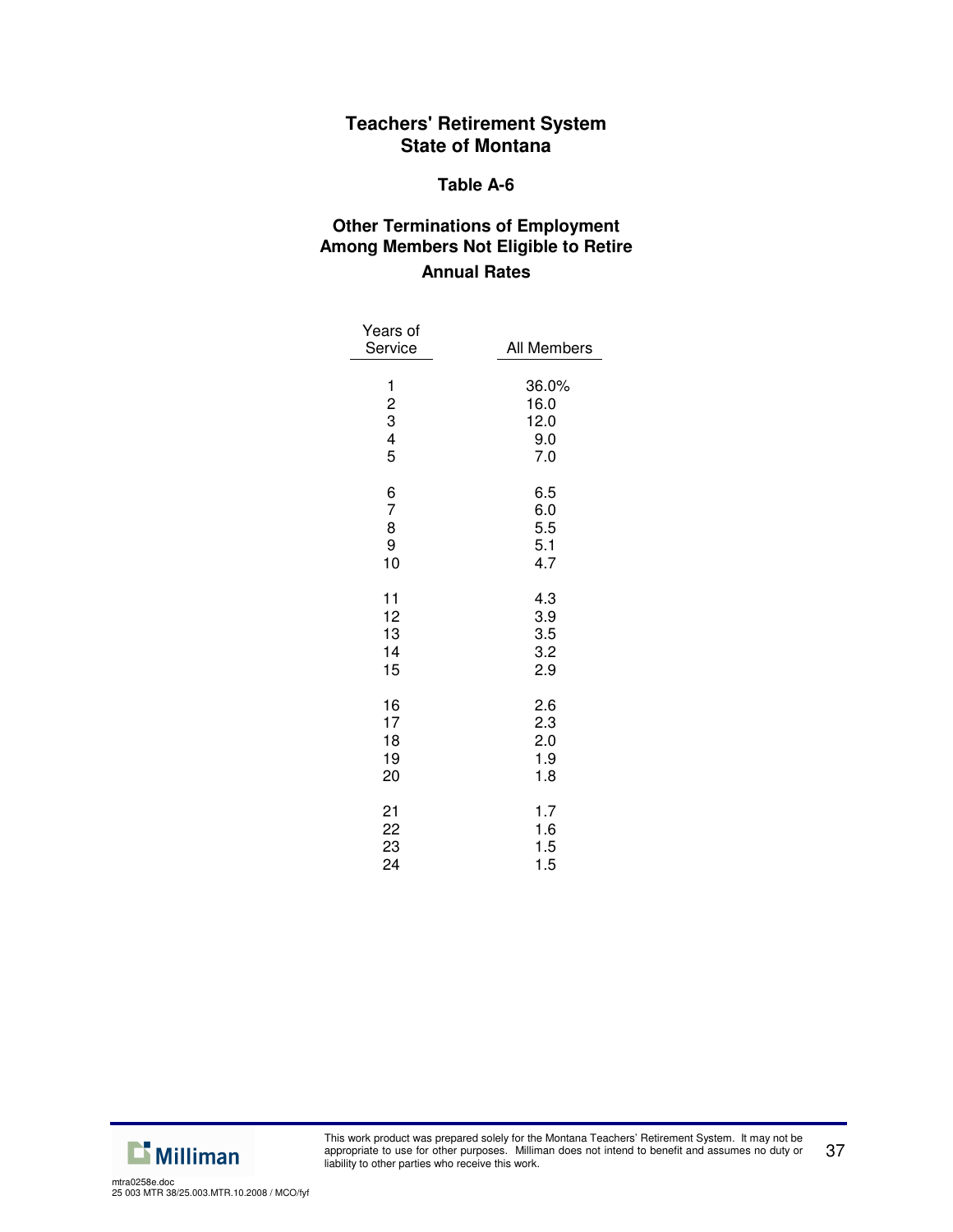## **Table A-7**

## **Probability of Retaining Membership in the System Upon Vested Termination**

| Age | Probability of<br>Retaining Membership |
|-----|----------------------------------------|
|     |                                        |
| 25  | 54%                                    |
| 30  | 54                                     |
| 35  | 58                                     |
| 40  | 58                                     |
| 45  | 60                                     |
| 50  | 70                                     |
|     |                                        |
| 55  | 75                                     |

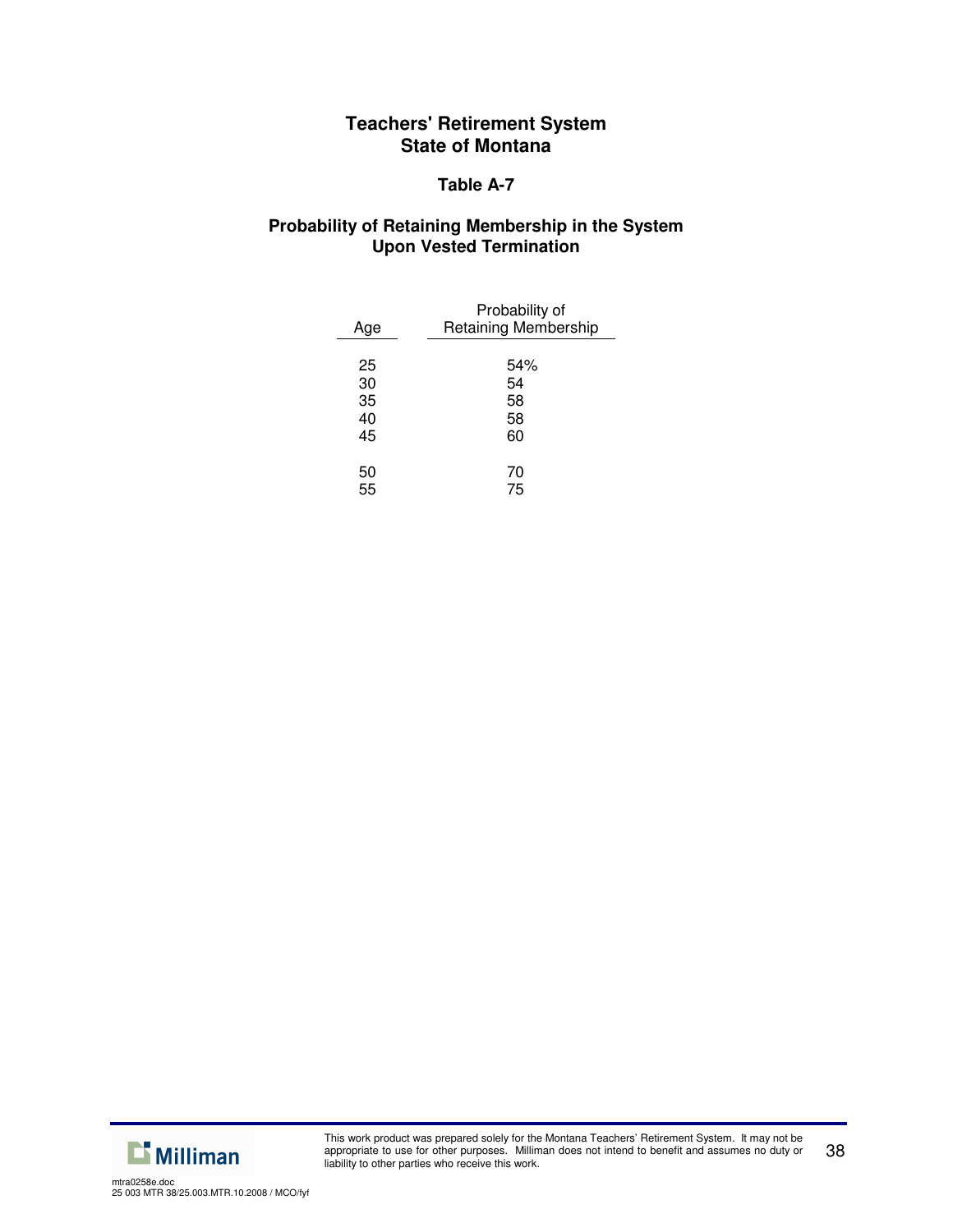## **Appendix B**

## **Summary of Benefit Provisions**

| <b>Effective Date</b>             | September 1, 1937.                                                                                                                                                                                                                   |  |  |  |
|-----------------------------------|--------------------------------------------------------------------------------------------------------------------------------------------------------------------------------------------------------------------------------------|--|--|--|
| <b>Vesting Period</b>             | Five years. No benefits are payable unless the member has a<br>vested right, except the return of employee contributions with<br>interest.                                                                                           |  |  |  |
| <b>Final Compensation</b>         | Average of highest three consecutive years of earned<br>compensation.                                                                                                                                                                |  |  |  |
| Normal Form of Benefits           | Life only annuity. All benefits cease upon death; however, in<br>no event will the member receive less than the amount of<br>employee contributions with interest.                                                                   |  |  |  |
| <b>Normal Retirement Benefits</b> |                                                                                                                                                                                                                                      |  |  |  |
| Eligibility:                      | 25 years of service or age 60 and five years of service.                                                                                                                                                                             |  |  |  |
| Benefit:                          | The retirement benefit is equal to 1/60 of final compensation<br>for each year of service.                                                                                                                                           |  |  |  |
| <b>Early Retirement Benefits</b>  |                                                                                                                                                                                                                                      |  |  |  |
| Eligibility:                      | Five years of service and age 50.                                                                                                                                                                                                    |  |  |  |
| Benefit:                          | The retirement benefit is calculated in the same manner as<br>described for normal retirement, but the benefit is reduced 1/2<br>of 1% for each of the first 60 months early and 3/10 of 1% for<br>each of the next 60 months early. |  |  |  |

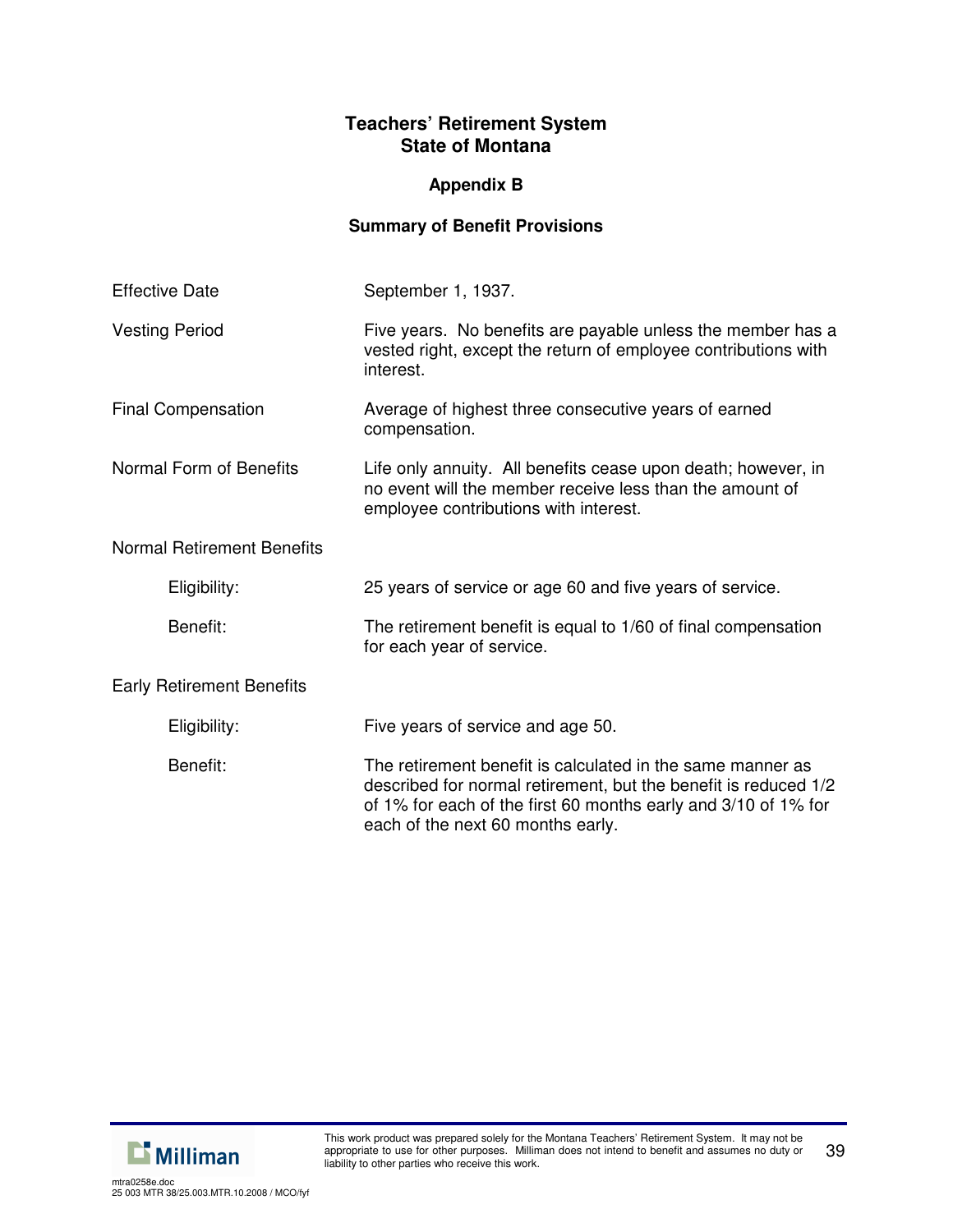| Eligibility:                        | Five years of service.                                                                                                                                                                                                                                                                                                                                                                                  |
|-------------------------------------|---------------------------------------------------------------------------------------------------------------------------------------------------------------------------------------------------------------------------------------------------------------------------------------------------------------------------------------------------------------------------------------------------------|
| Benefit:                            | The death benefit is equal to 1/60 of final compensation for<br>each year of service accrued at date of death, with an<br>actuarial adjustment based on the relation of the member's<br>age at death to the beneficiary's age. A monthly benefit of<br>\$200 is paid to each child until age 18. In addition, a lump-<br>sum benefit of \$500 is paid upon the death of an active or<br>retired member. |
| <b>Disability Benefit</b>           |                                                                                                                                                                                                                                                                                                                                                                                                         |
| Eligibility:                        | Five years of service.                                                                                                                                                                                                                                                                                                                                                                                  |
| Benefit:                            | The disability benefit is equal to 1/60 of final compensation for<br>each year of service accrued at date of disability. The<br>minimum benefit is 1/4 of the final compensation.                                                                                                                                                                                                                       |
| <b>Withdrawal Benefits</b>          | With less than five years of service, the accumulated<br>employee contributions with interest are returned. With more<br>than five years, the member may elect a refund of<br>contributions with interest or leave the contributions and<br>interest in the System and retain a vested right to retirement<br>benefits.                                                                                 |
| Contributions                       | Member: 7.15% of compensation.<br>Employer: 9.58% of compensation, 9.96% starting<br>July 1, 2009.                                                                                                                                                                                                                                                                                                      |
|                                     | MCA 19-20-604 specifies that the employer contribution rate<br>will be reduced by 0.11% when the amortization period of the<br>System's UAAL is 10 years or less according to the System's<br>latest actuarial valuation.                                                                                                                                                                               |
| Interest on Member<br>Contributions | Interest on member contributions is currently being credited at<br>a rate of 2.0% per annum.                                                                                                                                                                                                                                                                                                            |
| <b>Cost-of-Living Adjustments</b>   | On January 1 of each year, the retirement allowance payable<br>must be increased by 1.5% if the retiree has received benefits<br>for at least 36 months prior to January 1 of the year in which<br>the adjustment is to be made.                                                                                                                                                                        |

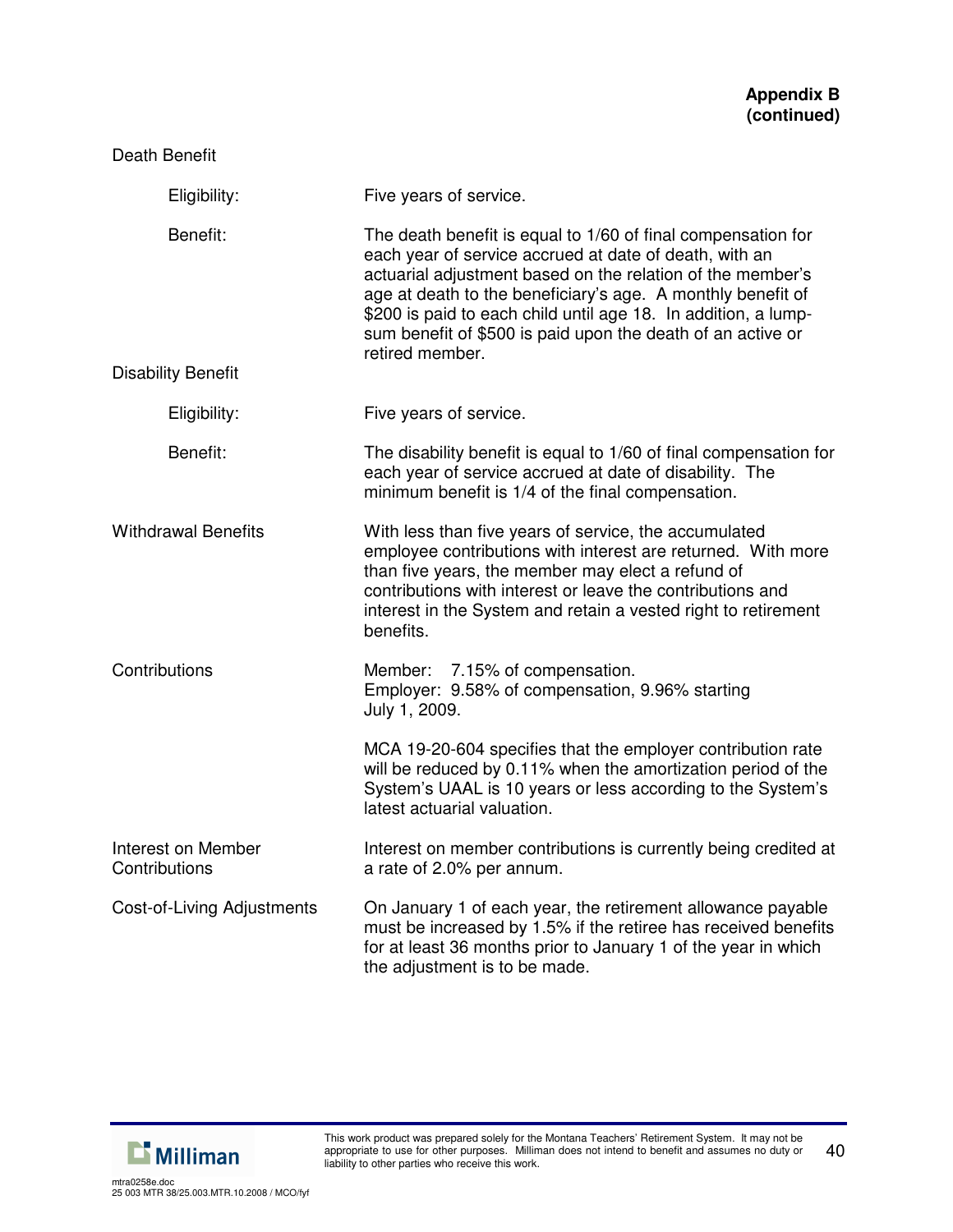## **Appendix C**

## **Valuation Data**

This valuation is based upon the membership of the System as of July 1, 2008. Membership data were supplied by the System and accepted for valuation purposes without audit. However, tests were performed to ensure that the data are sufficiently accurate for valuation purposes.

Table C-1 contains summaries of the data for contributing members. For full-time members, values shown in the tables are the numbers of members and their total and average annual salaries. For part-time members, only the numbers of members are shown.

| <b>Active Members</b>                                        | Number | <b>Annual Salaries</b><br>in Millions |  |  |
|--------------------------------------------------------------|--------|---------------------------------------|--|--|
| <b>Full-Time Members</b>                                     | 12,694 | \$<br>592.5                           |  |  |
| Part-Time Members*                                           | 5,077  | 64.9                                  |  |  |
| Total Contributing Members*                                  | 17,771 | \$<br>657.4                           |  |  |
| Active Members with<br>Annual Compensation less than \$1,000 | 521    |                                       |  |  |
| <b>Total Active Members</b>                                  | 18,292 |                                       |  |  |

*\* Excludes part-time members with annual compensation less than \$1,000.*

Table C-2 presents distributions of the following:

- Members receiving service retirement benefits.
- Members receiving disability retirement benefits.
- Survivors of deceased retired members receiving benefits.
- Survivors of deceased active members.
- Child beneficiaries.
- Terminated vested members.

Table C-3 is a reconciliation of membership data from July 1, 2007 to July 1, 2008.

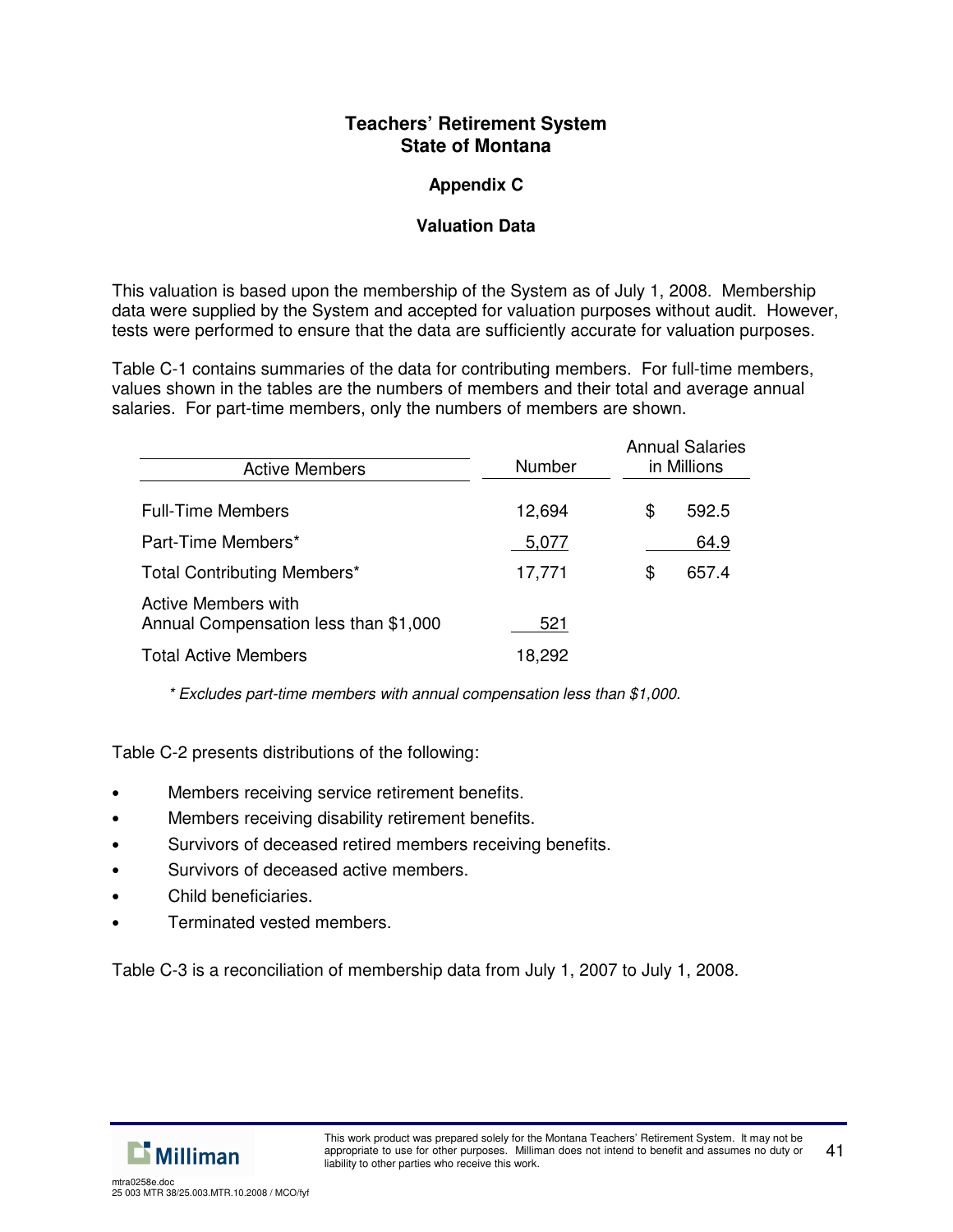| <b>Type of Annuitant</b>                                 | Number | <b>Annual Benefits</b><br>in Thousands | Average Annual<br><b>Benefits</b> |
|----------------------------------------------------------|--------|----------------------------------------|-----------------------------------|
|                                                          |        |                                        |                                   |
| <b>Service Retirement</b>                                | 10,257 | 192,995<br>\$.                         | \$<br>18,816                      |
| <b>Survivors of Deceased Retired</b><br><b>Members</b>   | 888    | 10,407                                 | 11,720                            |
| <b>Total Service Retirement</b><br>(including survivors) | 11,145 | 203,402                                | 18,251                            |
| <b>Disability Retirement</b>                             | 203    | 1,925                                  | 9,484                             |
| <b>Survivors of Deceased Active</b><br><b>Members</b>    | 408    | 3,581                                  | 8,778                             |
| <b>Child Beneficiaries</b>                               | 32     | 77                                     | 2,400                             |
| <b>Total Annuitants</b>                                  | 11,788 | 208,985<br>\$.                         | \$<br>17,729                      |

The following is a summary of retired members and beneficiaries currently receiving benefits:

| <b>Terminated Members with</b><br><b>Contributions Not Withdrawn</b>     | Number         |
|--------------------------------------------------------------------------|----------------|
| <b>Vested Terminated Members</b><br><b>Non-Vested Terminated Members</b> | 1,649<br>9,574 |
| <b>Total Terminated Members</b>                                          | 11.223         |

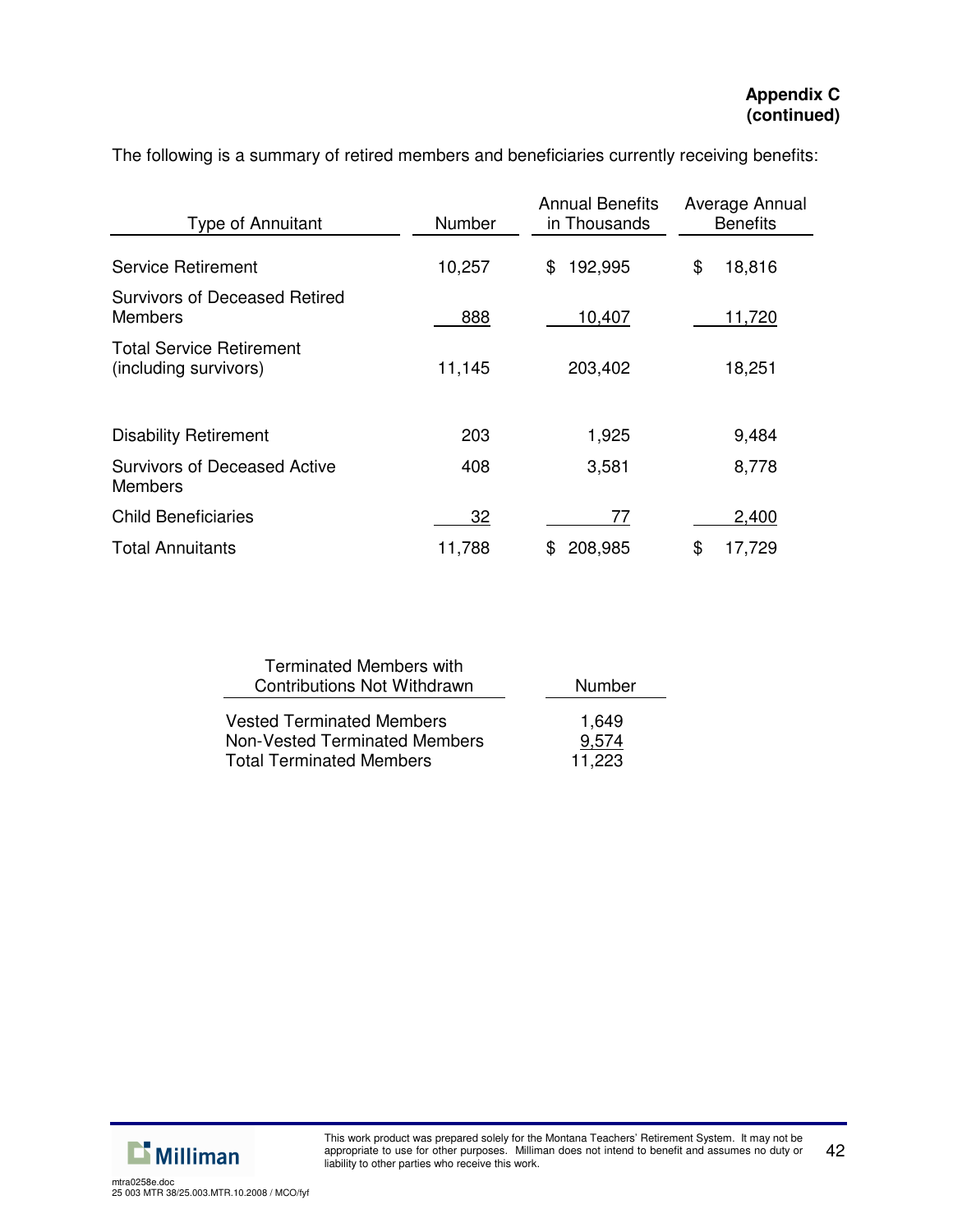#### **Table C-1**

#### **Active Members Distribution of Full-Time Employees and Salaries as of July 1, 2008**

#### **Number of Employees**

|               |     |     |     |                          |        | <b>Completed Years of Service</b> |          |          |          |          |          |                          |        |
|---------------|-----|-----|-----|--------------------------|--------|-----------------------------------|----------|----------|----------|----------|----------|--------------------------|--------|
| Age           |     |     |     | 3 to 4                   | 5 to 9 | 10 to 14                          | 15 to 19 | 20 to 24 | 25 to 29 | 30 to 34 | 35 to 39 | $40+$                    | Totals |
| < 25          | 23  | 78  | 18  |                          |        |                                   |          |          |          |          |          | -                        | 120    |
| 25 to 29      | 42  | 291 | 273 | 383                      | 125    | $\overline{\phantom{a}}$          |          |          | ۰        |          | -        | ۰                        | 1,114  |
| 30 to 34      | 17  | 142 | 141 | 222                      | 670    | 82                                |          |          | $\sim$   |          | -        | $\overline{\phantom{a}}$ | 1,274  |
| 35 to 39      | 9   | 100 | 85  | 150                      | 437    | 558                               | 84       |          | ۰        |          | -        | $\overline{\phantom{a}}$ | I.423  |
| 40 to 44      | 8   | 54  | 54  | 108                      | 285    | 359                               | 499      | 74       | ۰        |          | -        | $\overline{\phantom{a}}$ | 441. ا |
| 45 to 49      | 10  | 58  | 48  | 100                      | 272    | 281                               | 402      | 460      | 136      |          | -        | $\overline{\phantom{a}}$ | 1,767  |
| 50 to 54      | 5   | 43  | 53  | 91                       | 227    | 283                               | 347      | 431      | 506      | 129      |          | ٠                        | 2,115  |
| 55 to 59      |     | 28  | 26  | 51                       | 175    | 204                               | 336      | 339      | 411      | 456      | 120      | $\overline{\phantom{a}}$ | 2,149  |
| 60 to 64      | 2   | 20  | 12  | 23                       | 65     | 97                                | 146      | 165      | 165      | 168      | 193      | 19                       | 1,075  |
| 65 to 69      |     | 5   | 3   | $\overline{\phantom{a}}$ | 15     | 20                                | 19       | 25       | 18       | 19       | 27       | 21                       | 172    |
| 70 and up     |     |     |     |                          |        |                                   |          |          | 3        |          |          | 12                       | 44     |
| <b>Totals</b> | 120 | 821 | 713 | 1,129                    | 2,275  | 888.                              | 1,835    | 1,499    | 1,239    | 778      | 345      | 52                       | 12,694 |



This work product was prepared solely for the Montana Teachers' Retirement System. It may not be appropriate to use for other purposes. Milliman does not  $\ 43$ intend to benefit and assumes no duty or liability to other parties who receive this work.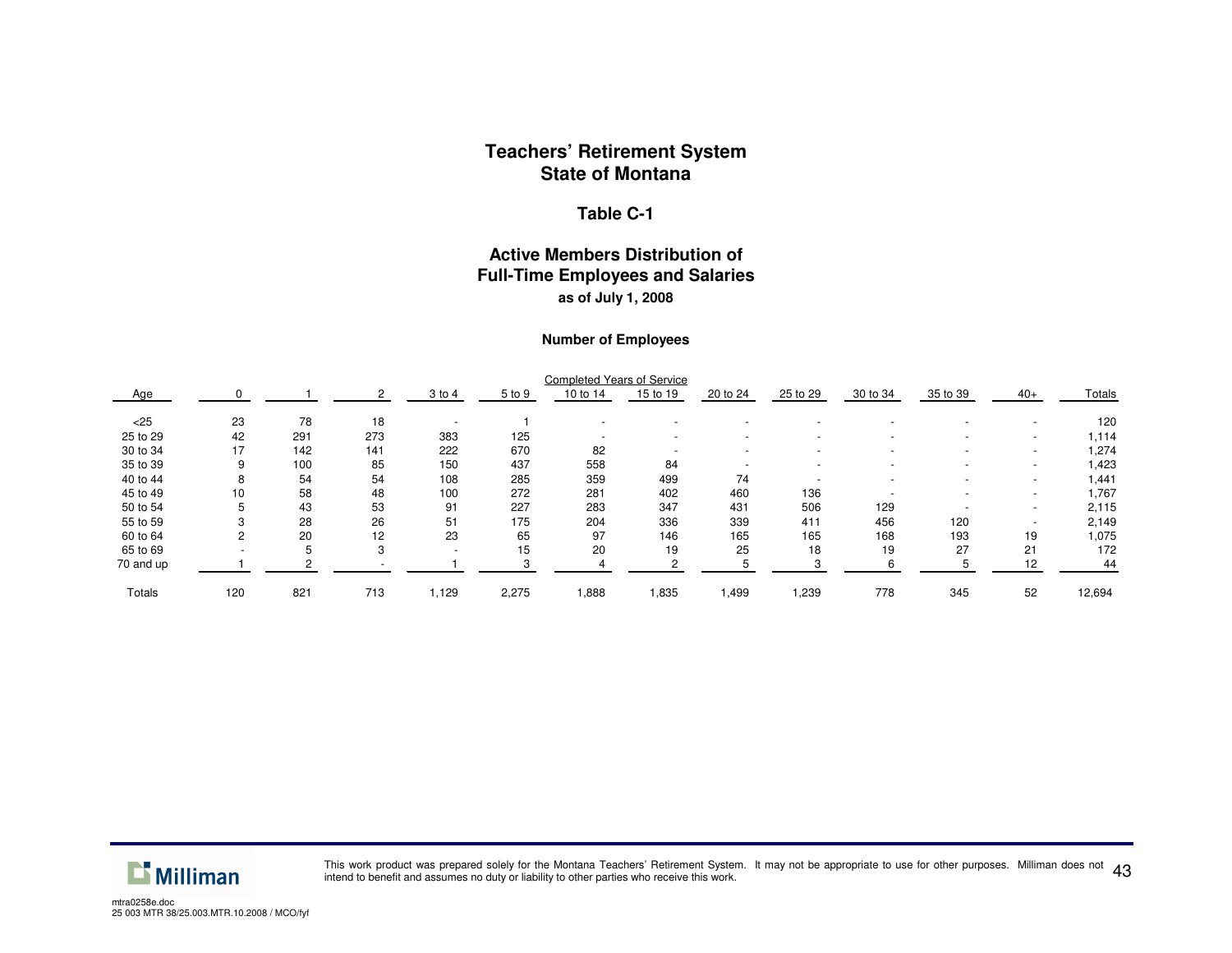#### **Table C-1**

#### **Active Members Distribution of Full-Time Employees and Salaries as of July 1, 2008**

#### **Annual Salaries in Thousands**

|           |                          |        |        |                          |        | <b>Completed Years of Service</b> |          |                          |          |          |                          |                          |         |
|-----------|--------------------------|--------|--------|--------------------------|--------|-----------------------------------|----------|--------------------------|----------|----------|--------------------------|--------------------------|---------|
| Age       |                          |        |        | 3 to 4                   | 5 to 9 | 10 to 14                          | 15 to 19 | 20 to 24                 | 25 to 29 | 30 to 34 | 35 to 39                 | $40+$                    | Totals  |
| $<$ 25    | 304                      | 2,257  | 540    |                          | 35     |                                   |          |                          |          |          |                          | -                        | 3,136   |
| 25 to 29  | 569                      | 8,607  | 8,493  | 12,229                   | 4,328  |                                   |          | $\overline{\phantom{0}}$ |          |          | $\overline{\phantom{a}}$ | $\overline{\phantom{0}}$ | 34,226  |
| 30 to 34  | 248                      | 4,546  | 4,710  | 7,711                    | 25,565 | 3,602                             |          |                          |          |          |                          | $\overline{\phantom{0}}$ | 46,382  |
| 35 to 39  | 160                      | 3,456  | 2,839  | 5,454                    | 17,568 | 25,837                            | 4,128    |                          |          |          | $\overline{\phantom{a}}$ | $\overline{\phantom{0}}$ | 59,442  |
| 40 to 44  | 110                      | 1,780  | 2,022  | 4,071                    | 11,753 | 16,766                            | 25,983   | 3,960                    |          |          | $\overline{\phantom{a}}$ | $\overline{\phantom{a}}$ | 66,445  |
| 45 to 49  | 148                      | 1,798  | 1,775  | 3,789                    | 11,058 | 12,900                            | 21,126   | 25,333                   | 7,311    |          | $\overline{\phantom{a}}$ | $\overline{\phantom{0}}$ | 85,238  |
| 50 to 54  | 74                       | 1,647  | 2,023  | 3,520                    | 9,454  | 13,317                            | 18,426   | 23,436                   | 28,951   | 7,671    |                          | $\overline{\phantom{0}}$ | 108,519 |
| 55 to 59  | 61                       | 1,016  | 1,033  | 2,104                    | 7,657  | 9,576                             | 17,025   | 18,828                   | 23,529   | 26,953   | 7,013                    | -                        | 114,795 |
| 60 to 64  | 32                       | 819    | 414    | 849                      | 3,117  | 4,672                             | 7,635    | 9,211                    | 10,261   | 11,213   | 11,738                   | 1,210                    | 61,171  |
| 65 to 69  | $\overline{\phantom{a}}$ | 252    | 96     | $\overline{\phantom{a}}$ | 799    | 1,002                             | 941      | 1,375                    | 1,158    | 1,258    | 1,840                    | 1,451                    | 10,172  |
| 70 and up |                          | 83     |        | 36                       | 148    | 155                               | 288      | 290                      | 142      | 410      | 404                      | 1,021                    | 2,988   |
| Totals    | 1,717                    | 26,261 | 23,945 | 39,763                   | 91,482 | 87,827                            | 95,552   | 82,433                   | 71,352   | 47,505   | 20,995                   | 3,682                    | 592,514 |



This work product was prepared solely for the Montana Teachers' Retirement System. It may not be appropriate to use for other purposes. Milliman does not  $\ 44$ <br>intend to benefit and assumes no duty or liability to other p intend to benefit and assumes no duty or liability to other parties who receive this work.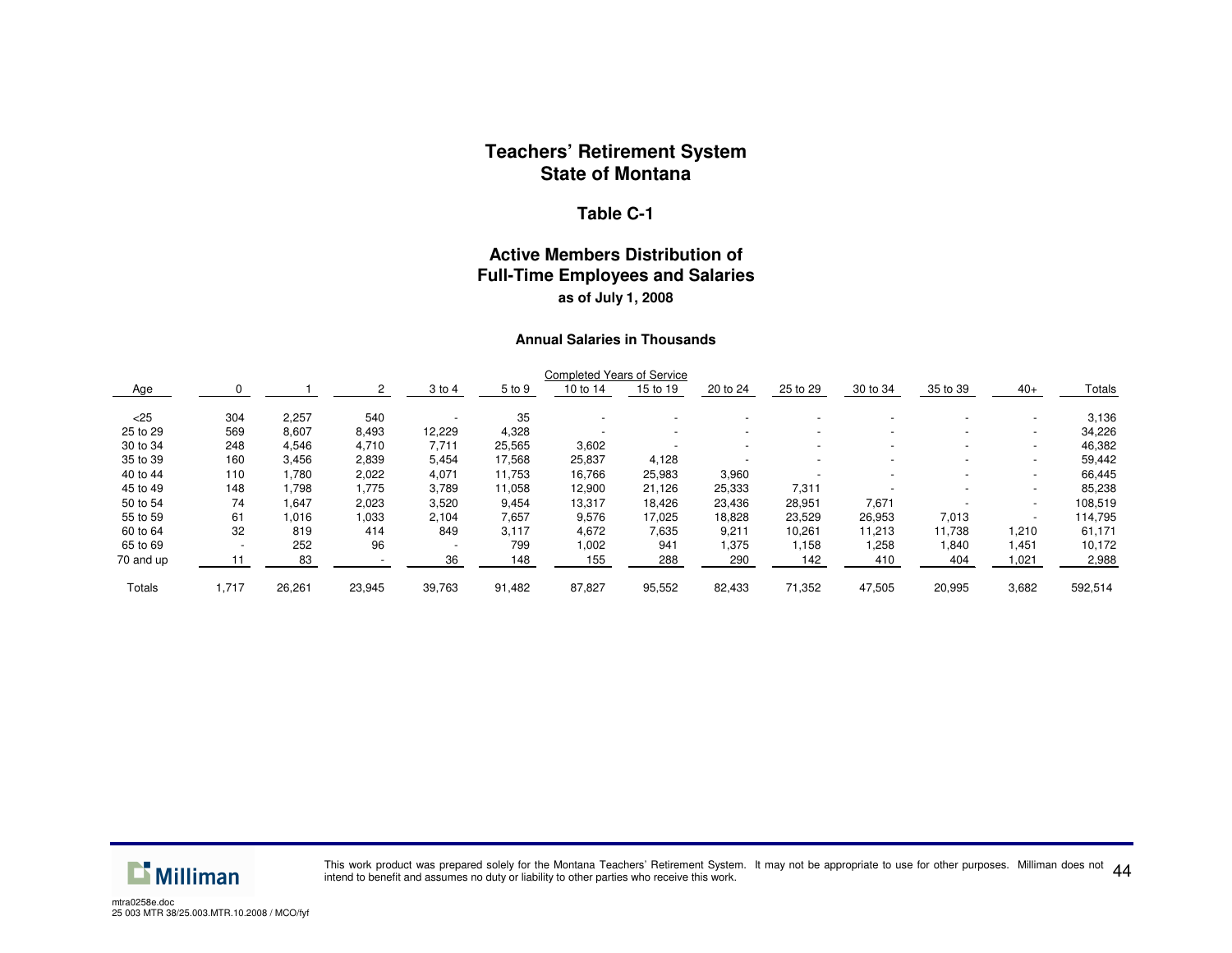#### **Table C-1**

#### **Active Members Distribution of Full-Time Employees and Salaries as of July 1, 2008**

#### **Average Annual Salary**

|           |                          |        |        |        |        | <b>Completed Years of Service</b> |          |                          |          |          |                          |                          |        |
|-----------|--------------------------|--------|--------|--------|--------|-----------------------------------|----------|--------------------------|----------|----------|--------------------------|--------------------------|--------|
| Age       |                          |        |        | 3 to 4 | 5 to 9 | 10 to 14                          | 15 to 19 | 20 to 24                 | 25 to 29 | 30 to 34 | 35 to 39                 | $40+$                    | Totals |
| $<$ 25    | 13,198                   | 28,934 | 30,013 |        | 34,602 |                                   |          |                          |          |          |                          | -                        | 26,127 |
| 25 to 29  | 13,558                   | 29,578 | 31,110 | 31,929 | 34,622 |                                   |          | $\overline{\phantom{0}}$ |          |          | $\overline{\phantom{a}}$ | $\overline{\phantom{a}}$ | 30,724 |
| 30 to 34  | 14,569                   | 32,017 | 33,404 | 34,736 | 38,156 | 43,928                            |          |                          |          |          | -                        | ۰                        | 36,407 |
| 35 to 39  | 17,754                   | 34,558 | 33,404 | 36,358 | 40,201 | 46,303                            | 49,140   |                          |          |          |                          | -                        | 41,772 |
| 40 to 44  | 13,802                   | 32,959 | 37,441 | 37,694 | 41,240 | 46,702                            | 52,070   | 53,510                   |          |          | $\overline{\phantom{a}}$ | $\overline{\phantom{0}}$ | 46,110 |
| 45 to 49  | 14,826                   | 31,005 | 36,984 | 37,889 | 40,656 | 45,906                            | 52,553   | 55,072                   | 53,758   |          | $\overline{\phantom{a}}$ | ٠                        | 48,239 |
| 50 to 54  | 14,792                   | 38,310 | 38,170 | 38,681 | 41,647 | 47,056                            | 53,101   | 54,375                   | 57,216   | 59,467   |                          | -                        | 51,309 |
| 55 to 59  | 20,473                   | 36,300 | 39,716 | 41,260 | 43,754 | 46,941                            | 50,669   | 55,539                   | 57,247   | 59,108   | 58,445                   | -                        | 53,418 |
| 60 to 64  | 15,876                   | 40,953 | 34,536 | 36,912 | 47,957 | 48,161                            | 52,293   | 55,821                   | 62,188   | 66,747   | 60,817                   | 63,663                   | 56,902 |
| 65 to 69  | $\overline{\phantom{a}}$ | 50,325 | 32,164 |        | 53,272 | 50,115                            | 49,504   | 55,019                   | 64,317   | 66,219   | 68.143                   | 69,110                   | 59,143 |
| 70 and up | 10,539                   | 41,340 |        | 35,514 | 49,496 | 38,708                            | 144,181  | 58,055                   | 47,438   | 68,388   | 80,851                   | 85,077                   | 67,921 |
| Totals    | 14,307                   | 31,987 | 33,585 | 35,219 | 40,212 | 46,518                            | 52,072   | 54,992                   | 57,588   | 61,062   | 60,856                   | 70,805                   | 46,677 |



This work product was prepared solely for the Montana Teachers' Retirement System. It may not be appropriate to use for other purposes. Milliman does not  $\ 45$ intend to benefit and assumes no duty or liability to other parties who receive this work.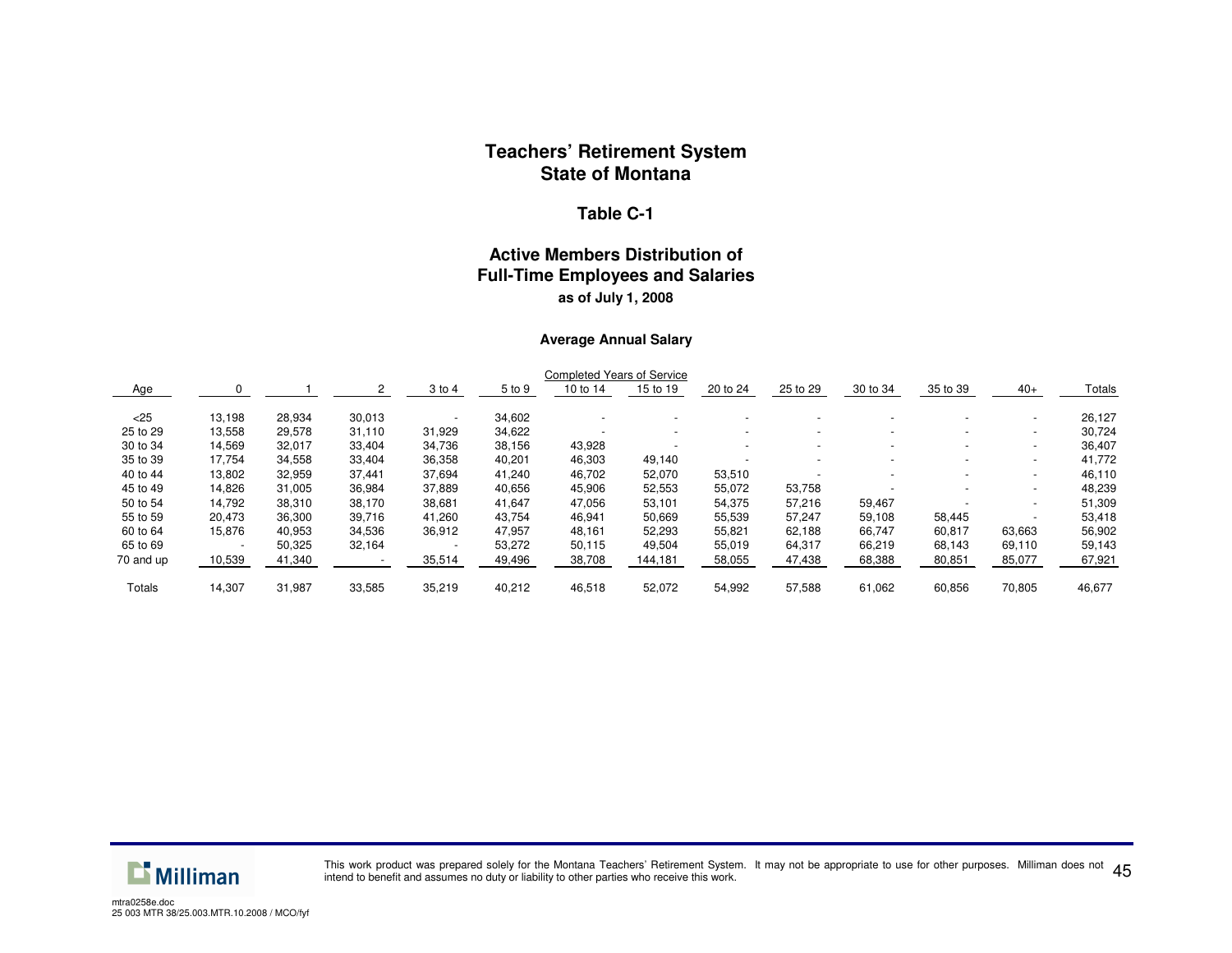#### **Table C-1**

#### **Active Members Distribution of Part-Time Employees as of July 1, 2008**

#### **Number of Employees**

|           |     |     |     |        |        | <b>Completed Years of Service</b> |          |          |                          |          |          |                          |        |
|-----------|-----|-----|-----|--------|--------|-----------------------------------|----------|----------|--------------------------|----------|----------|--------------------------|--------|
| Age       |     |     |     | 3 to 4 | 5 to 9 | 10 to 14                          | 15 to 19 | 20 to 24 | 25 to 29                 | 30 to 34 | 35 to 39 | $40+$                    | Totals |
| $<$ 25    | 105 | 26  |     |        |        |                                   |          |          |                          |          |          |                          | 136    |
| 25 to 29  | 192 | 112 | 41  | 51     | 27     |                                   |          |          | $\overline{\phantom{a}}$ |          |          | $\overline{\phantom{a}}$ | 423    |
| 30 to 34  | 114 | 73  | 47  | 57     | 70     | 18                                |          |          | -                        |          |          | $\overline{\phantom{a}}$ | 379    |
| 35 to 39  | 119 | 108 | 69  | 75     | 81     | 54                                | 23       |          | -                        |          |          | $\overline{\phantom{a}}$ | 529    |
| 40 to 44  | 109 | 111 | 78  | 119    | 149    | 39                                | 48       | 21       |                          |          |          | $\overline{\phantom{a}}$ | 674    |
| 45 to 49  | 92  | 104 | 82  | 119    | 210    | 95                                | 35       | 27       | 20                       |          |          |                          | 784    |
| 50 to 54  | 72  | 78  | 68  | 104    | 213    | 130                               | 69       | 31       | 19                       | 15       |          |                          | 799    |
| 55 to 59  | 51  | 74  | 58  | 89     | 176    | 124                               | 95       | 37       | 16                       | 17       | 9        |                          | 746    |
| 60 to 64  | 41  | 33  | 35  | 40     | 76     | 59                                | 48       | 20       | 15                       |          | 6        | ◠                        | 380    |
| 65 to 69  | 13  | 16  | 9   | 19     | 29     | 21                                | 20       | 9        | 6                        |          |          |                          | 148    |
| 70 and up |     |     |     |        | 26     | 12                                |          |          |                          |          |          |                          | 79     |
| Totals    | 915 | 741 | 498 | 682    | 1,057  | 552                               | 341      | 149      | 77                       | 41       | 17       |                          | 5,077  |



This work product was prepared solely for the Montana Teachers' Retirement System. It may not be appropriate to use for other purposes. Milliman does not This work product was prepared solery for the montana Teachers' Heliferitient System. It may not be appropriate to use for other purposes. Milliman does not 46 and the montana of the MO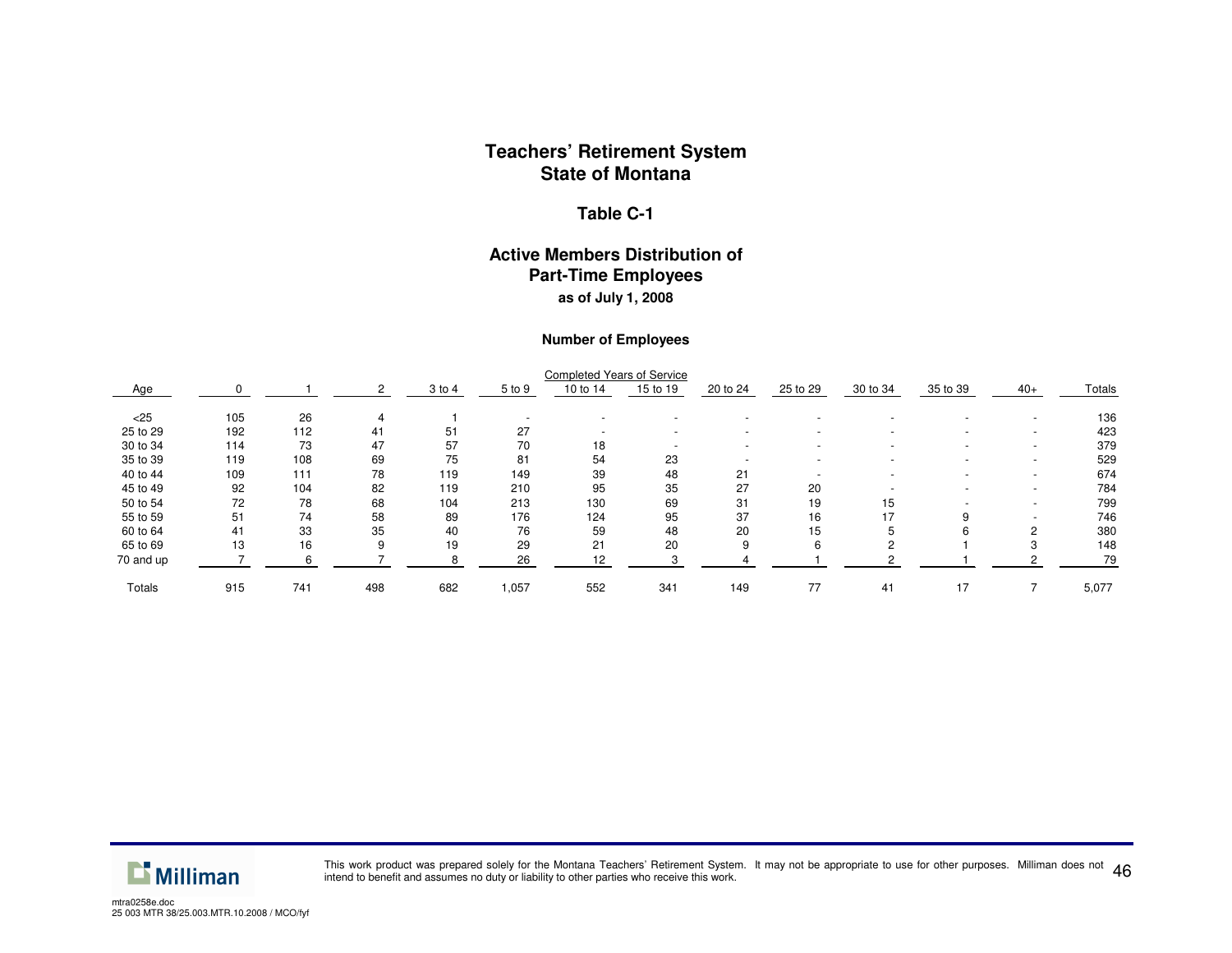#### **Table C-2**

#### **Distribution of Inactive Lives**

#### **Members Receiving Service Retirement Benefits as of July 1, 2008**

| <u>Age</u> | Number of Persons | <b>Annual Benefits</b><br>in Thousands | Average<br><b>Annual Benefits</b> |
|------------|-------------------|----------------------------------------|-----------------------------------|
|            |                   |                                        |                                   |
| < 50       | 27                | \$<br>611                              | \$<br>22,637                      |
| 50 to 54   | 262               | 5,153                                  | 19,666                            |
| 55 to 59   | 1,093             | 23,135                                 | 21,166                            |
| 60 to 64   | 2,222             | 47,616                                 | 21,429                            |
| 65 to 69   | 2,213             | 46,120                                 | 20,840                            |
| 70 to 74   | 1,572             | 30,247                                 | 19,241                            |
| 75 to 79   | 1,177             | 20,200                                 | 17,163                            |
| 80 to 84   | 762               | 10,568                                 | 13,869                            |
| 85 to 89   | 521               | 5,898                                  | 11,320                            |
| 90 and up  | 408               | 3,447                                  | 8,449                             |
|            |                   |                                        |                                   |
| Total      | 10,257            | 192,995                                | 18,816                            |

#### **Members Receiving Disability Retirement Benefits as of July 1, 2008**

| <u>Age</u> | Number of Persons | <b>Annual Benefits</b><br>in Thousands | Average<br><b>Annual Benefits</b> |
|------------|-------------------|----------------------------------------|-----------------------------------|
|            |                   |                                        |                                   |
| $50$       | 10                | \$<br>95                               | \$<br>9,470                       |
| 50 to 54   | 14                | 136                                    | 9,698                             |
| 55 to 59   | 35                | 330                                    | 9,426                             |
| 60 to 64   | 46                | 489                                    | 10,629                            |
| 65 to 69   | 27                | 266                                    | 9,842                             |
| 70 to 74   | 25                | 251                                    | 10,040                            |
| 75 to 79   | 18                | 147                                    | 8,171                             |
| 80 to 84   | 15                | 129                                    | 8,572                             |
| 85 to 89   | 7                 | 52                                     | 7,444                             |
| 90 and up  | 6                 | 32                                     | 5,254                             |
|            |                   |                                        |                                   |
| Total      | 203               | 1,925                                  | 9,484                             |
|            |                   |                                        |                                   |



This work product was prepared solely for the Montana Teachers' Retirement System. It may not be appropriate to use for other purposes. Milliman does not intend to benefit and assumes no duty or appropriate to use for other purposes. Milliman does not intend to benefit and assumes no duty or  $~47$  liability to other parties who receive this work.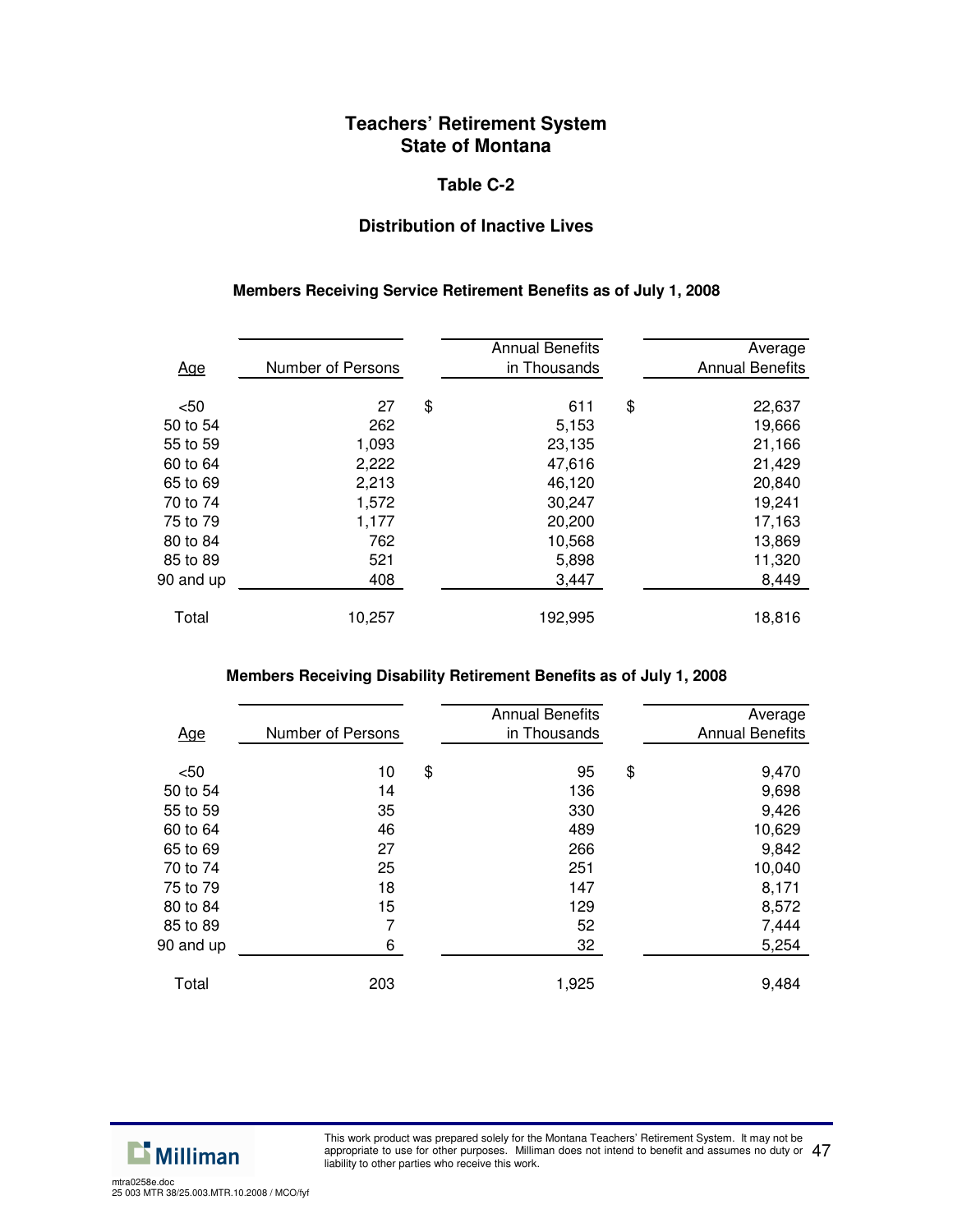#### **Table C-2**

#### **Distribution of Inactive Lives**

#### **Survivors of Deceased Retired Members as of July 1, 2008**

| <u>Age</u> | Number of Persons | <b>Annual Benefits</b><br>in Thousands | Average<br><b>Annual Benefits</b> |
|------------|-------------------|----------------------------------------|-----------------------------------|
| < 50       | 32                | \$<br>218                              | \$<br>6,820                       |
| 50 to 54   | 26                | 268                                    | 10,324                            |
| 55 to 59   | 45                | 507                                    | 11,272                            |
| 60 to 64   | 87                | 1,093                                  | 12,567                            |
| 65 to 69   | 114               | 1,571                                  | 13,779                            |
| 70 to 74   | 123               | 1,794                                  | 14,588                            |
| 75 to 79   | 114               | 1,524                                  | 13,365                            |
| 80 to 84   | 132               | 1,458                                  | 11,042                            |
| 85 to 89   | 135               | 1,264                                  | 9,362                             |
| 90 and up  | 80                | 710                                    | 8,875                             |
|            |                   |                                        |                                   |
| Total      | 888               | 10,407                                 | 11,720                            |

## **Survivors of Deceased Active Members as of July 1, 2008**

| <u>Age</u> | Number of Persons | <b>Annual Benefits</b><br>in Thousands | Average<br><b>Annual Benefits</b> |
|------------|-------------------|----------------------------------------|-----------------------------------|
|            |                   |                                        |                                   |
| $50$       | 76                | \$<br>426                              | \$<br>5,601                       |
| 50 to 54   | 36                | 257                                    | 7,136                             |
| 55 to 59   | 50                | 458                                    | 9,161                             |
| 60 to 64   | 62                | 636                                    | 10,257                            |
| 65 to 69   | 44                | 482                                    | 10,962                            |
| 70 to 74   | 39                | 371                                    | 9,522                             |
| 75 to 79   | 36                | 378                                    | 10,508                            |
| 80 to 84   | 30                | 335                                    | 11,175                            |
| 85 to 89   | 25                | 186                                    | 7,432                             |
| 90 and up  | 10                | 52                                     | 5,180                             |
|            |                   |                                        |                                   |
| Total      | 408               | 3,581                                  | 8,778                             |
|            |                   |                                        |                                   |

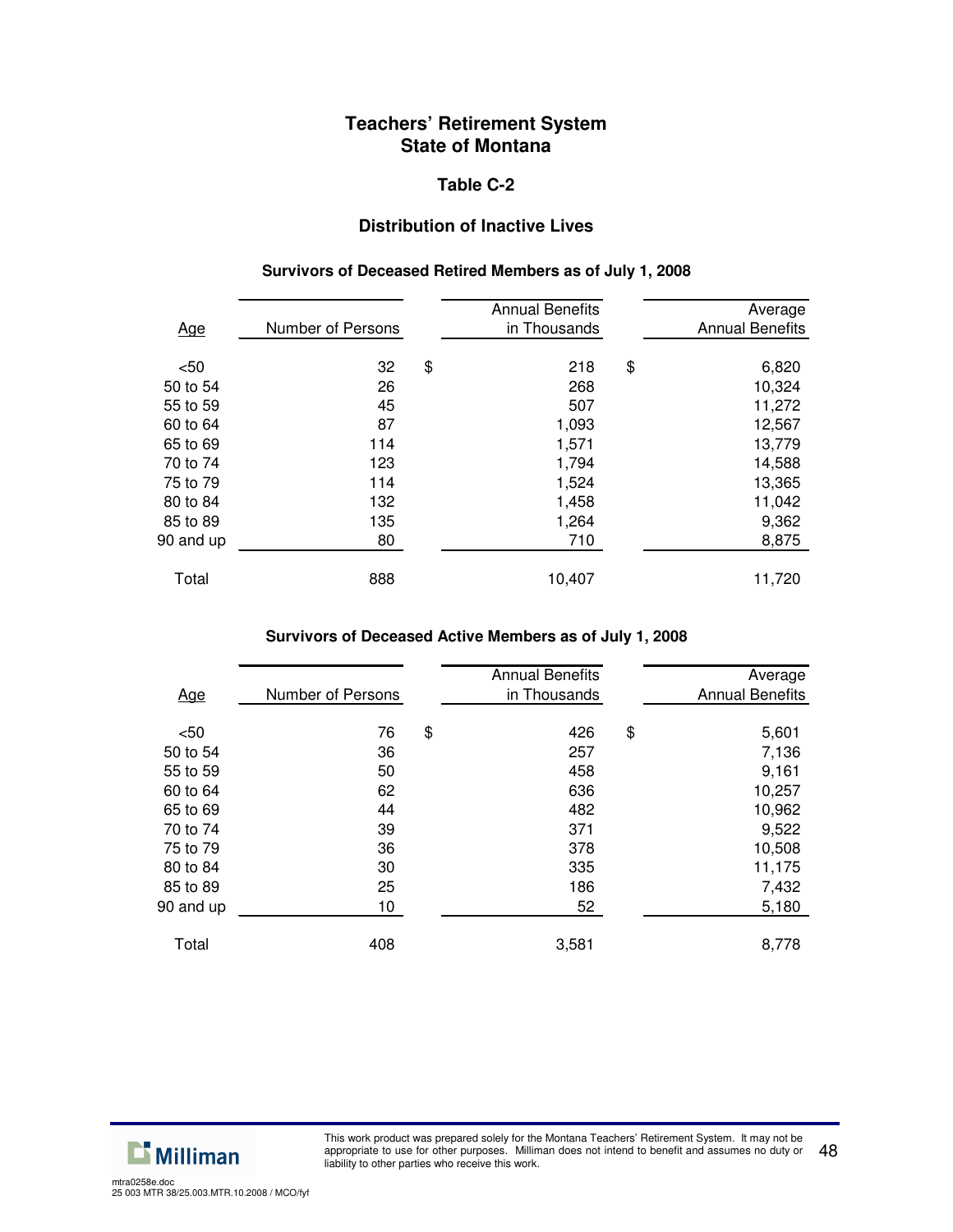#### **Table C-2**

#### **Distribution of Inactive Lives**

### **Terminated Vested Members as of July 1, 2008 Number of Persons**

| Age        | Number |
|------------|--------|
|            |        |
| $<$ 25     |        |
| 25 to 29   | 4      |
| 30 to 34   | 79     |
| 35 to 39   | 156    |
| 40 to 44   | 197    |
| 45 to 49   | 261    |
| 50 to 54   | 360    |
| 55 to 69   | 412    |
| 60 to 64   | 147    |
| 65 to 69   | 30     |
| 70 & above | 3      |
|            |        |
| Total      | 1,649  |

## **Child Beneficiaries as of July 1, 2008 Number of Persons**

| Age        | Number         |
|------------|----------------|
|            |                |
| $<$ 5      |                |
| 5 to 6     |                |
| $7$ to $8$ |                |
| 9 to 10    | 5              |
| 11 to 12   | $\overline{7}$ |
| 13 to 14   | 4              |
| 15 to 16   | 9              |
| 17 to 18   | 4              |
|            |                |
| Total      | 32             |



l,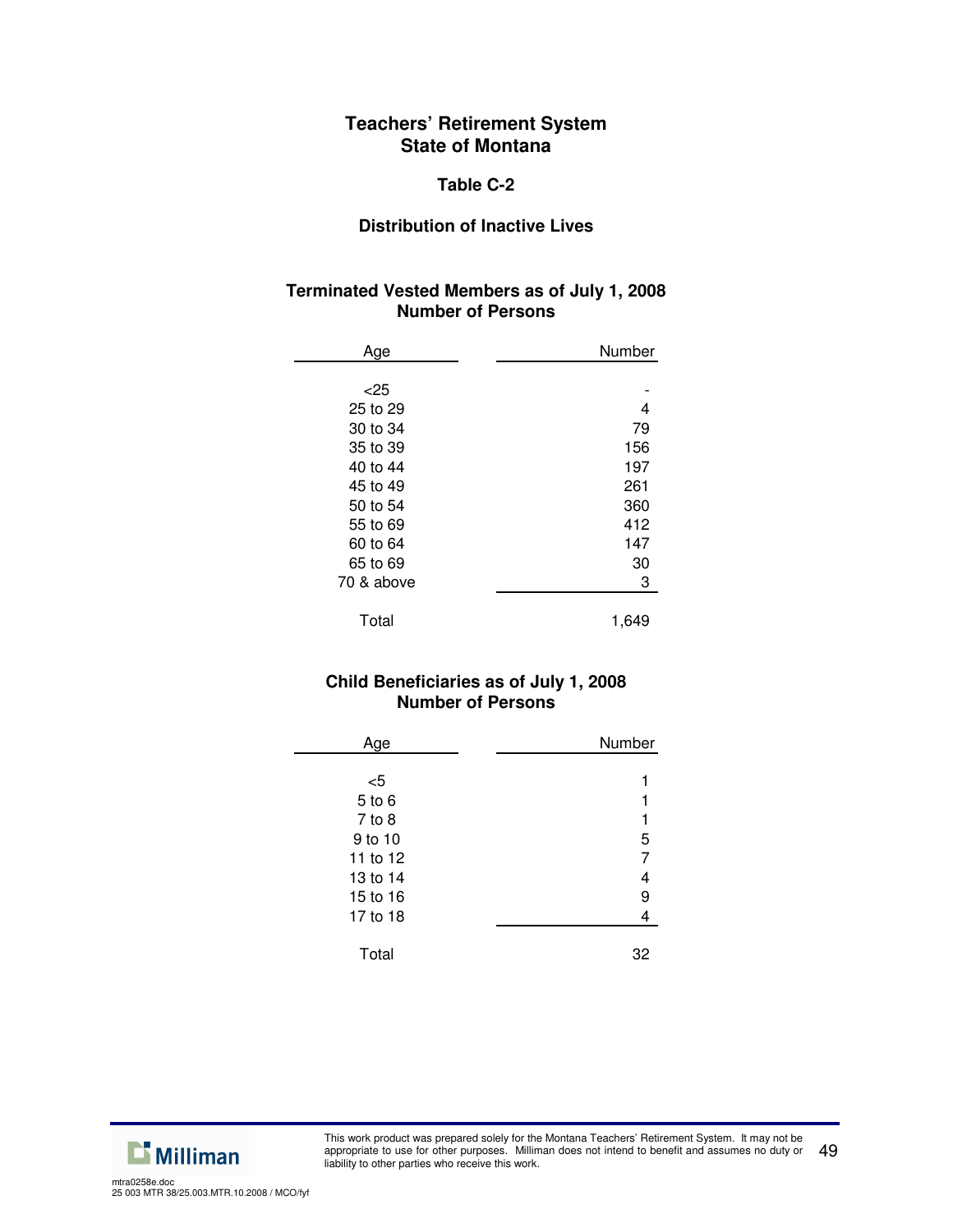#### **Tab**l**e C-3**

## **Data Reconciliation**

|                                           | Active<br>Contributing | Vested<br>Terminated | Service<br>Retired | Disabled       | Survivors<br>and     |
|-------------------------------------------|------------------------|----------------------|--------------------|----------------|----------------------|
|                                           | <b>Members</b>         | <b>Members</b>       | <b>Members</b>     | <b>Members</b> | <b>Beneficiaries</b> |
| July 1, 2007 Valuation                    | 17.628                 | 1.671                | 9,881              | 203            | 1,272                |
| <b>Refunds and NonVested Terminations</b> | (1.152)                | (82)                 |                    |                |                      |
| Change to Annual Pay under \$1,000        | (108)                  | (10)                 |                    |                |                      |
| <b>Vested Terminations</b>                | (231)                  | 231                  |                    |                |                      |
| <b>Service Retirements</b>                | (533)                  | (79)                 | 612                |                |                      |
| <b>Disability Retirements</b>             | (8)                    |                      |                    | 8              |                      |
| Deaths with Beneficiary                   | (19)                   | (1)                  | (82)               | (5)            | 107                  |
| Deaths without Beneficiary                | (11)                   | (3)                  | (160)              | (3)            | (66)                 |
| <b>New Entrants</b>                       | 1,521                  |                      |                    |                |                      |
| <b>Rehires</b>                            | 684                    | (77)                 | (14)               |                |                      |
| Other                                     |                        | (1)                  | 20                 |                | 15                   |
| July 1, 2008 Valuation                    | 17,771                 | 1,649                | 10.257             | 203            | 1,328                |

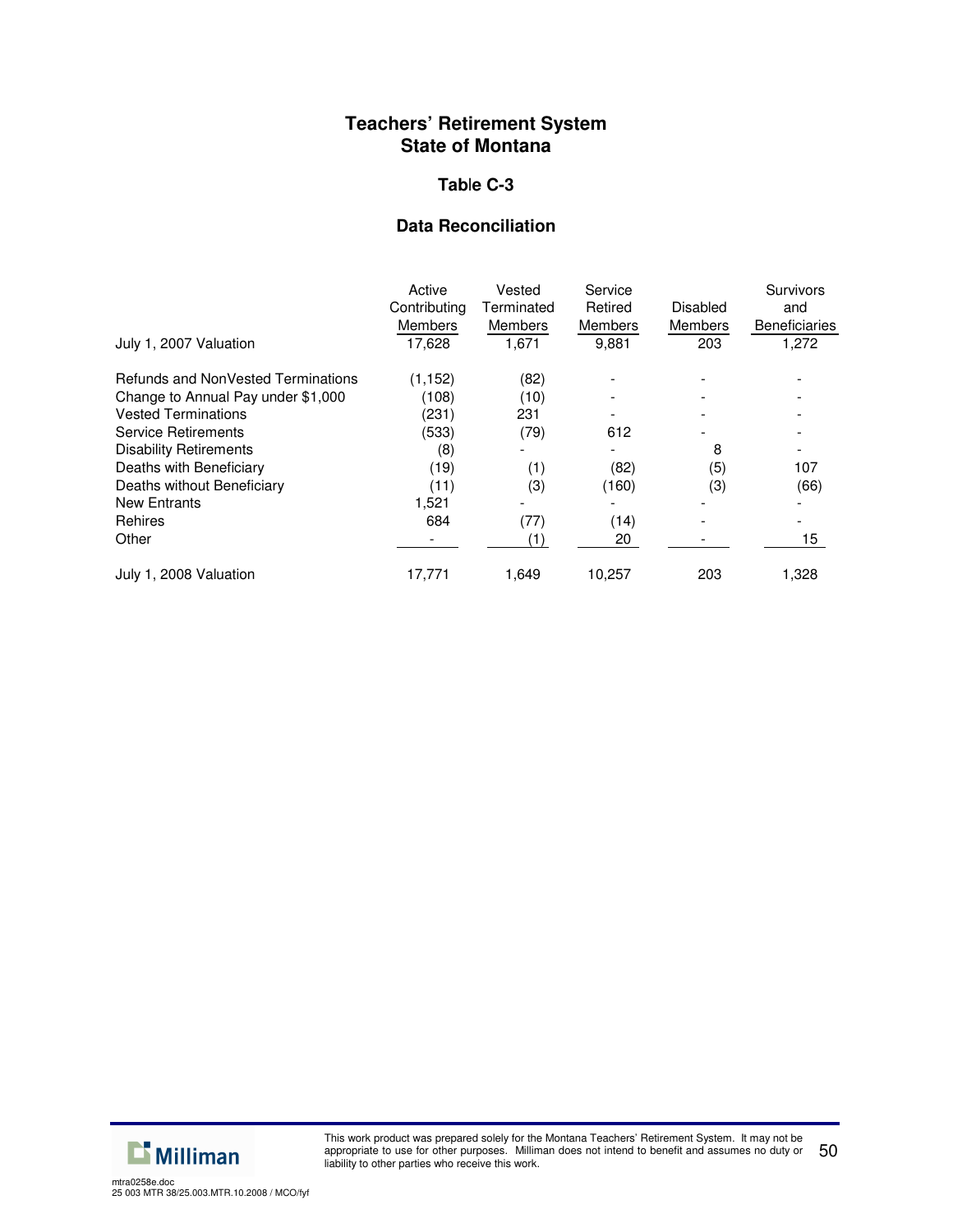## **Appendix D**

## **Comparative Schedules**

This section contains tables that summarize the experience of the System shown in present and past valuation reports.

Table D-1 shows a summary of the active members covered as of the various valuation dates.

Table D-2 shows a summary of the retired and inactive members as of the various valuation dates.

Table D-3 summarizes the contribution rates determined by each annual actuarial valuation.

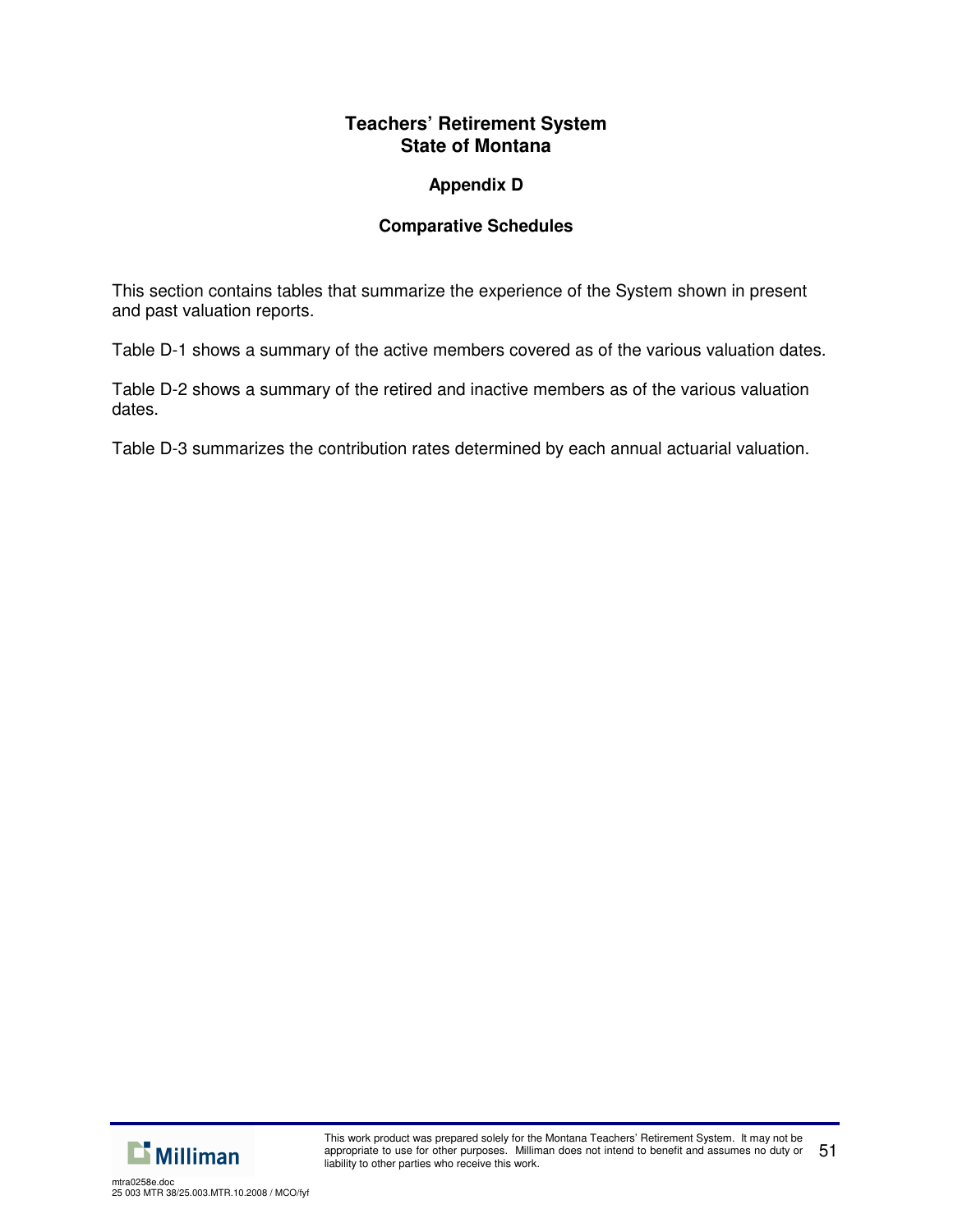#### **Table D-1**

#### **Active Membership Data**

|                                   | <b>Active Members</b> |                        |                                    |                                                               |                                              |                                              |                  |                               |                       |
|-----------------------------------|-----------------------|------------------------|------------------------------------|---------------------------------------------------------------|----------------------------------------------|----------------------------------------------|------------------|-------------------------------|-----------------------|
| <b>Valuation Date</b><br>(July 1) | Full-Time<br>Members  | Part-Time<br>Members** | Total<br>Contributing<br>Members** | Part-Time Members<br>Annual Compensation<br>less than \$1,000 | Annual Full-Time<br>Salaries in<br>Thousands | Average<br>Full-Time<br><b>Annual Salary</b> | Average<br>Age** | Average Years<br>of Service** | Average Hire<br>Age** |
| 1987                              | 13,105                | 1,955                  | 15,060                             | $\star$                                                       | \$340,481                                    | \$25,981                                     | $\star$          | $\star$                       | $\star$               |
| 1989                              | 12,546                | 2,541                  | 15,087                             | $\star$                                                       | 339,866                                      | 27,090                                       | $\star$          | $\star$                       | $\star$               |
| 1992                              | 13,502                | 3,141                  | 16,643                             | $\star$                                                       | 401,092                                      | 29,706                                       | 42.4             | 11.6                          | 30.8                  |
| 1994                              | 14,938                | 2,637                  | 17,575                             | 377                                                           | 416,968                                      | 27,914                                       | 42.5             | 11.0                          | 31.5                  |
| 1996                              | 13,251                | 5,444                  | 18,695                             | 1,295                                                         | 424,085                                      | 32,004                                       | 43.3             | 11.6                          | 31.7                  |
| 1998                              | 13,545                | 4,647                  | 18,192                             | 776                                                           | 459,191                                      | 33,901                                       | 44.0             | 12.1                          | 31.9                  |
| 2000                              | 13,289                | 4,245                  | 17,534                             | 886                                                           | 477,160                                      | 35,906                                       | 44.5             | 12.2                          | 32.3                  |
| 2002                              | 12,796                | 4,650                  | 17,446                             | 723                                                           | 486,204                                      | 37,997                                       | 45.0             | 12.2                          | 32.8                  |
| 2004                              | 12,601                | 5,013                  | 17,614                             | 637                                                           | 510,808                                      | 40,537                                       | 45.6             | 12.2                          | 33.4                  |
| 2005                              | 12,523                | 5,019                  | 17,542                             | 697                                                           | 523,909                                      | 41,836                                       | 45.8             | 12.4                          | 33.4                  |
| 2006                              | 12,715                | 4,840                  | 17,555                             | 544                                                           | 549,268                                      | 43,198                                       | 46.0             | 12.5                          | 33.5                  |
| 2007                              | 12,634                | 4,994                  | 17,628                             | 548                                                           | 568,351                                      | 44,986                                       | 46.2             | 12.5                          | 33.7                  |
| 2008                              | 12,694                | 5,077                  | 17,771                             | 521                                                           | 592,514                                      | 46,677                                       | 46.1             | 12.3                          | 33.8                  |

*\*Not available.*

*\*\*Excludes part-time active members with annual compensation less than \$1,000.*



This work product was prepared solely for the Montana Teachers' Retirement System. It may not be appropriate to use for other purposes. Milliman does not This work product was prepared solery for the Montana Teachers' Netriement System. It may not be appropriate to use for other purposes. Miliman does not 52 for the Montana of the Montana of the Montana of the Montana of th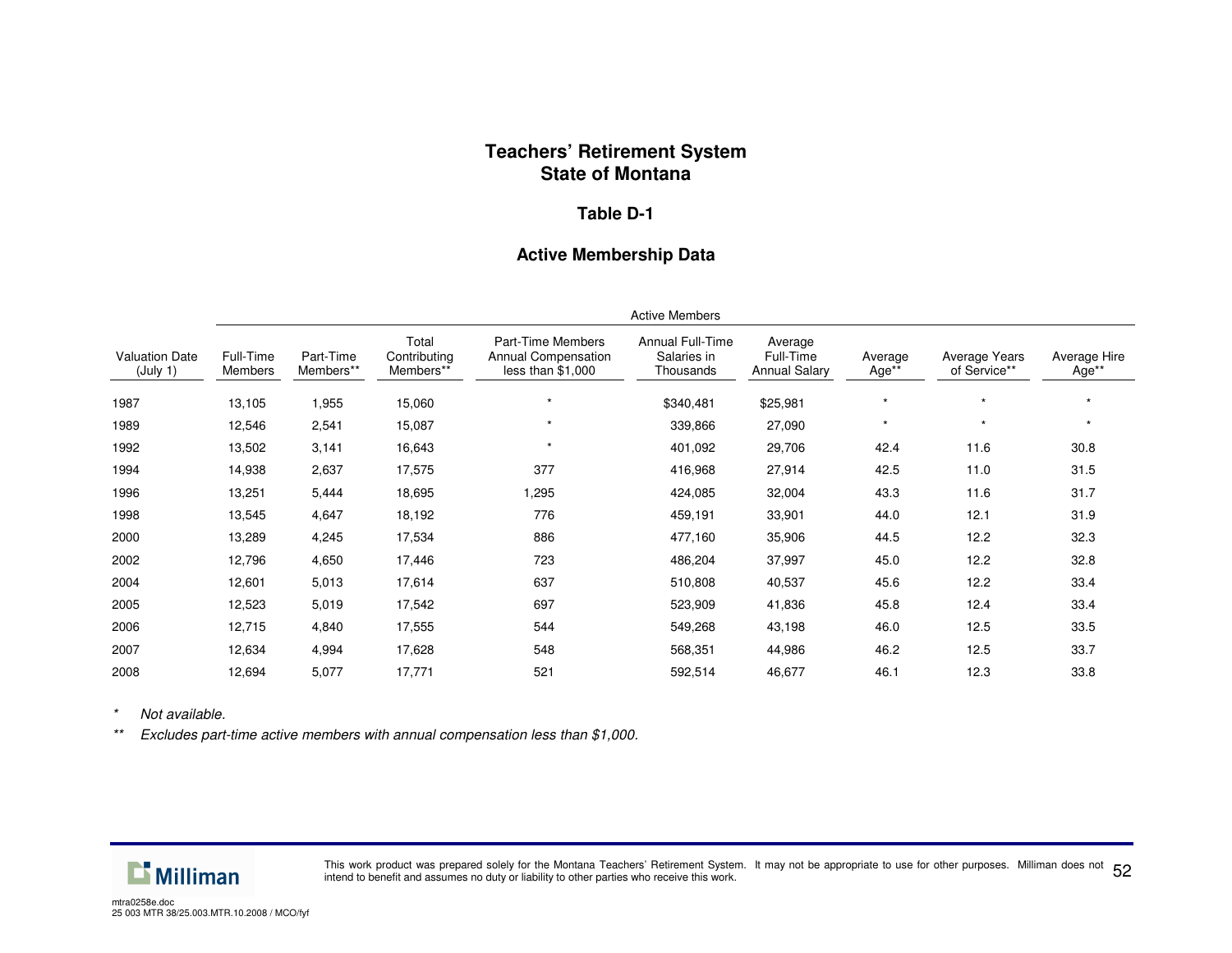#### **Table D-2**

#### **Retired and Inactive Membership Data**

|                                   |        |                                    | <b>Terminated Members</b>           |                               |                              |                                |                                    |
|-----------------------------------|--------|------------------------------------|-------------------------------------|-------------------------------|------------------------------|--------------------------------|------------------------------------|
| <b>Valuation Date</b><br>(July 1) | Number | Annual<br>Benefits in<br>Thousands | Average<br>Annual<br><b>Benefit</b> | Average<br><b>Current Age</b> | Average Age<br>at Retirement | Number<br>Vested<br>Terminated | Number<br>Non-Vested<br>Terminated |
| 1987                              | 6,036  | 43,236<br>\$                       | \$<br>7,163                         | $\star$                       | $\star$                      | $\star$                        | $\star$                            |
| 1989                              | 6,330  | 49,546                             | 7,827                               | $\star$                       | $\star$                      | $\star$                        | $\star$                            |
| 1992                              | 6,927  | 63,483                             | 9,165                               | $\star$                       | $\star$                      | $\star$                        | $\star$                            |
| 1994                              | 7,530  | 78,183                             | 10,383                              | $\star$                       | $\star$                      | 1,105                          | 5,722                              |
| 1996                              | 7,896  | 87,351                             | 11,063                              | $\star$                       | $\star$                      | 1,152                          | 6,479                              |
| 1998                              | 8,362  | 99,040                             | 11,844                              | 69.6                          | 57.3                         | 1,190                          | 8,158                              |
| 2000                              | 9,021  | 117,227                            | 12,995                              | 69.3                          | 57.0                         | 1,256                          | 9,308                              |
| 2002                              | 9,768  | 139,131                            | 14,244                              | 69.1                          | 56.8                         | 1,485                          | 8,231                              |
| 2004                              | 10,375 | 159,776                            | 15,400                              | 69.1                          | 56.7                         | 1,620                          | 7,861                              |
| 2005                              | 10,664 | 170,129                            | 15,954                              | 69.3                          | 56.7                         | 1,649                          | 8,569                              |
| 2006                              | 11,019 | 181,114                            | 16,436                              | 69.3                          | 56.5                         | 1,684                          | 8,542                              |
| 2007                              | 11,356 | 195,237                            | 17,192                              | 69.3                          | 56.6                         | 1,671                          | 8,963                              |
| 2008                              | 11,788 | 208,985                            | 17,729                              | 69.4                          | 56.7                         | 1,649                          | 9,574                              |

*\*Not available.*



This work product was prepared solely for the Montana Teachers' Retirement System. It may not be appropriate to use for other purposes. Milliman does not 53<br>intend to benefit and assumes no duty or liability to other parti intend to benefit and assumes no duty or liability to other parties who receive this work.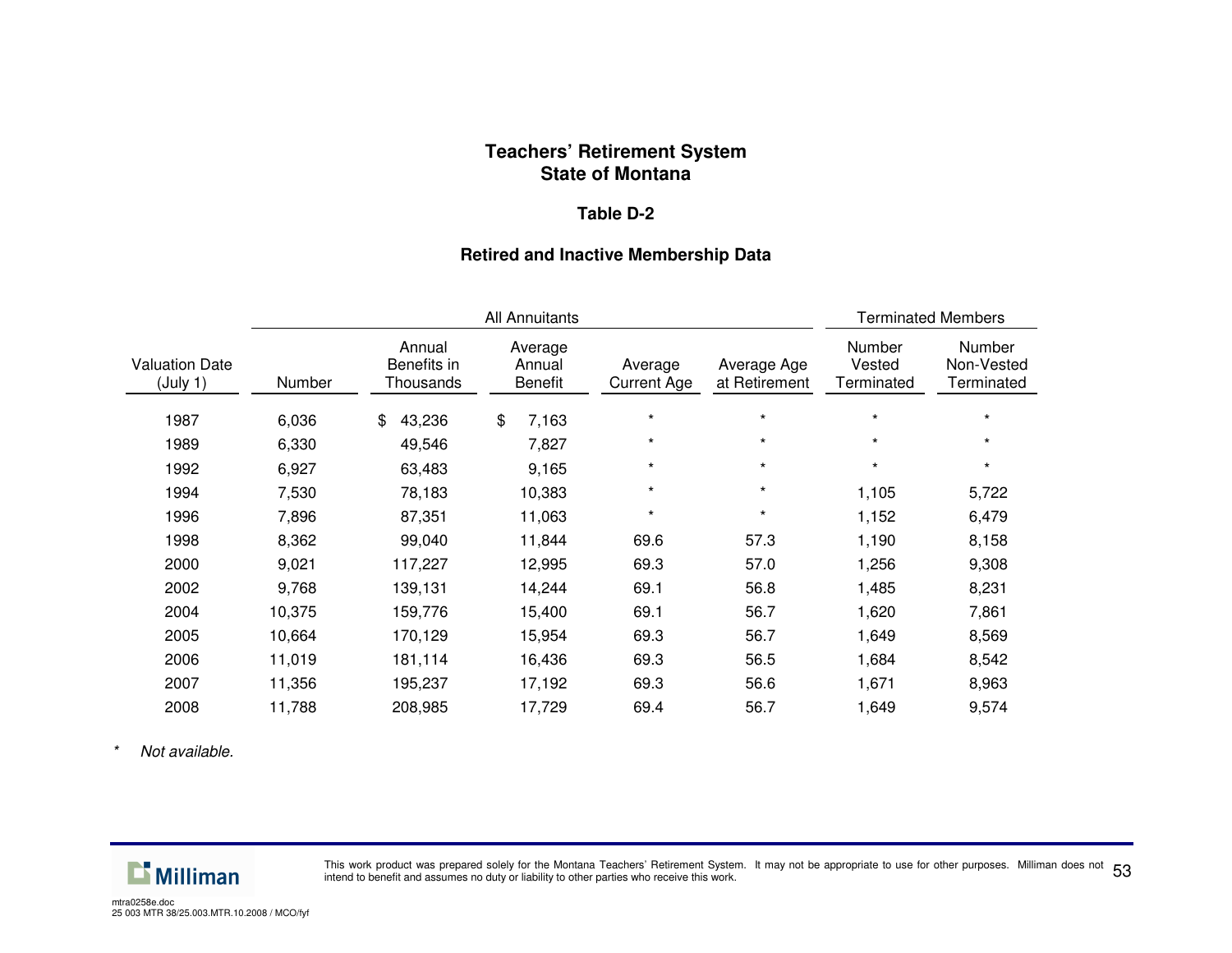#### **Table D-3**

## **Contribution Rates**

| <b>Valuation Date</b> |          | <b>Contribution Rates</b> | Normal  | <b>UAAL</b> |        |
|-----------------------|----------|---------------------------|---------|-------------|--------|
| (July 1)              | Employee | Employer                  | Total   | Cost Rate   | Rate*  |
| 1992                  | 7.044%   | 7.459%                    | 14.503% | 9.876%      | 4.627% |
| 1994                  | 7.044%   | 7.470%                    | 14.514% | 9.494%      | 5.020% |
| 1996                  | 7.044%   | 7.470%                    | 14.514% | 9.328%      | 5.186% |
| 1998                  | 7.044%   | 7.470%                    | 14.514% | 8.880%      | 5.634% |
| 2000                  | 7.15%    | 7.58%**                   | 14.73%  | 9.71%       | 5.02%  |
| 2002                  | 7.15%    | 7.58%                     | 14.73%  | 10.33%      | 4.40%  |
| 2004                  | 7.15%    | 7.58%                     | 14.73%  | 10.34%      | 4.39%  |
| 2005                  | 7.15%    | 7.58%                     | 14.73%  | 10.35%      | 4.38%  |
| 2006                  | 7.15%    | 7.58%                     | 14.73%  | 10.37%      | 4.36%  |
| 2007                  | 7.15%    | 9.58%                     | 16.73%  | 10.40%      | 6.33%  |
| 2008                  | 7.15%    | 9.58%***                  | 16.73%  | 10.87%      | 5.86%  |

*\**\* The UAAL rate is the amount available to amortize the UAAL. It is equal to the total contribution rate, minus the normal cost rate.

\*\* The 1999 Legislation which passed the 1.5% GABA, also added a 0.11% state general fund contribution.<br>\*\*\* This rate increases to 9.96% at July 1, 2009.



This work product was prepared solely for the Montana Teachers' Retirement System. It may not be appropriate to use for other purposes. Milliman does not This work product was prepared solery for the montana Teachers' Hetheritent System. It may not be approphate to use for other purposes. Milimitan does not 54 for the montana of the Montana of the Montana of the Montana of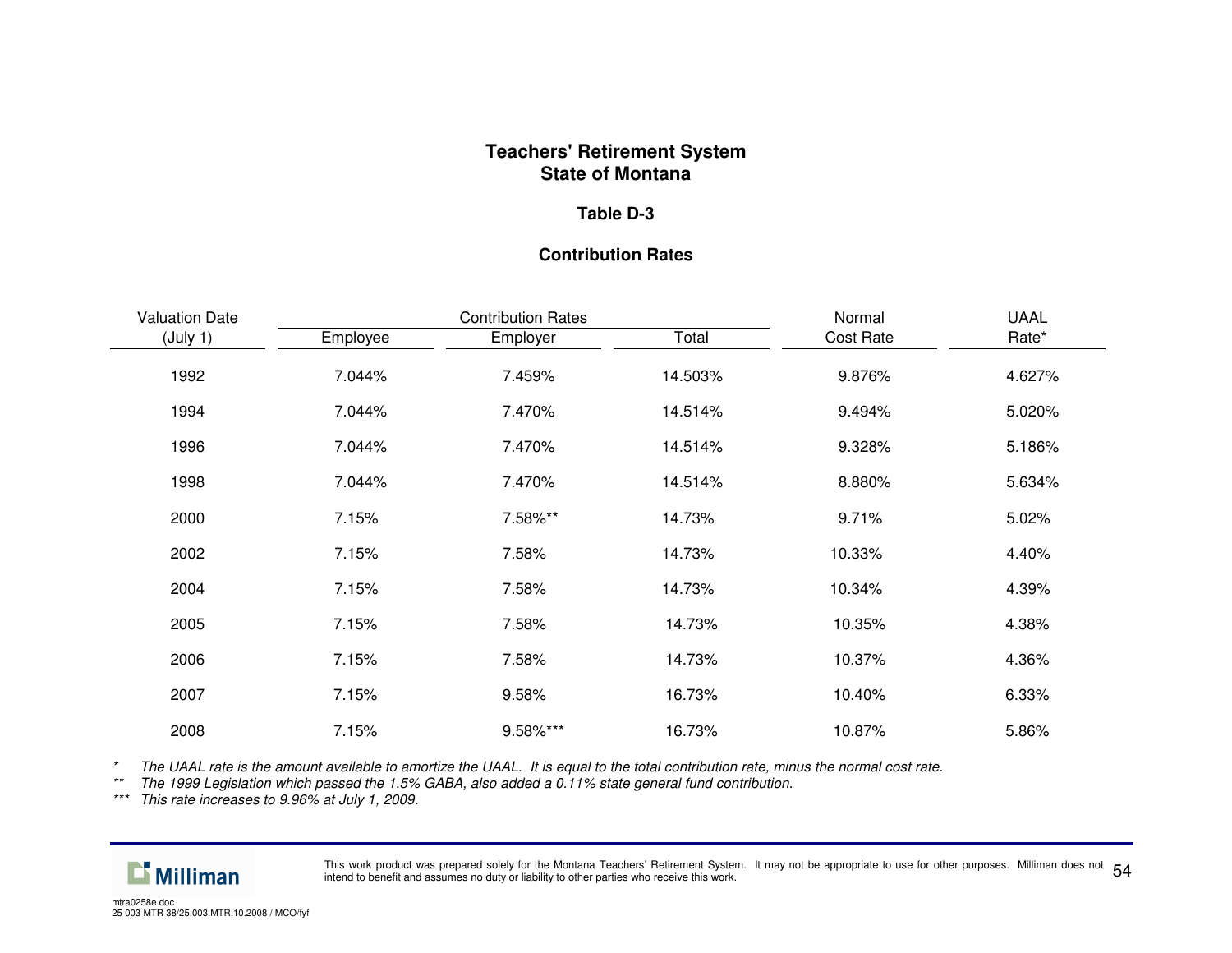## **Appendix E**

### **Glossary**

The following definitions are largely excerpts from a list adopted in 1981 by the major actuarial organizations in the United States. In some cases the definitions have been modified for specific applicability to the Teachers' Retirement System Retirement System. Defined terms are capitalized throughout this Appendix.

## **Accrued Benefit**

The amount of an individual's benefit (whether or not vested) as of a specific date, determined in accordance with the terms of a pension plan and based on compensation and service to that date.

## **Actuarial Accrued Liability**

That portion, as determined by a particular Actuarial Cost Method, of the Actuarial Present Value of pension plan benefits and expenses which is not provided for by future Normal Costs.

#### **Actuarial Assumptions**

Assumptions as to the occurrence of future events affecting pension costs, such as: mortality, withdrawal, disablement, and retirement; changes in compensation, rates of investment earnings, and asset appreciation or depreciation; procedures used to determine the Actuarial Value of Assets; and other relevant items.

## **Actuarial Cost Method**

A procedure for determining the Actuarial Present Value of pension plan benefits and expenses and for developing an actuarially equivalent allocation of such value to time periods, usually in the form of a Normal Cost and an Actuarial Accrued Liability.

## **Actuarial Gain (Loss)**

A measure of the difference between actual experience and that expected based upon a set of Actuarial Assumptions during the period between two Actuarial Valuation dates, as determined in accordance with a particular Actuarial Cost Method.

#### **Actuarial Present Value**

The value of an amount or series of amounts payable or receivable at various times, determined as of a given date by the application of a particular set of Actuarial Assumptions.

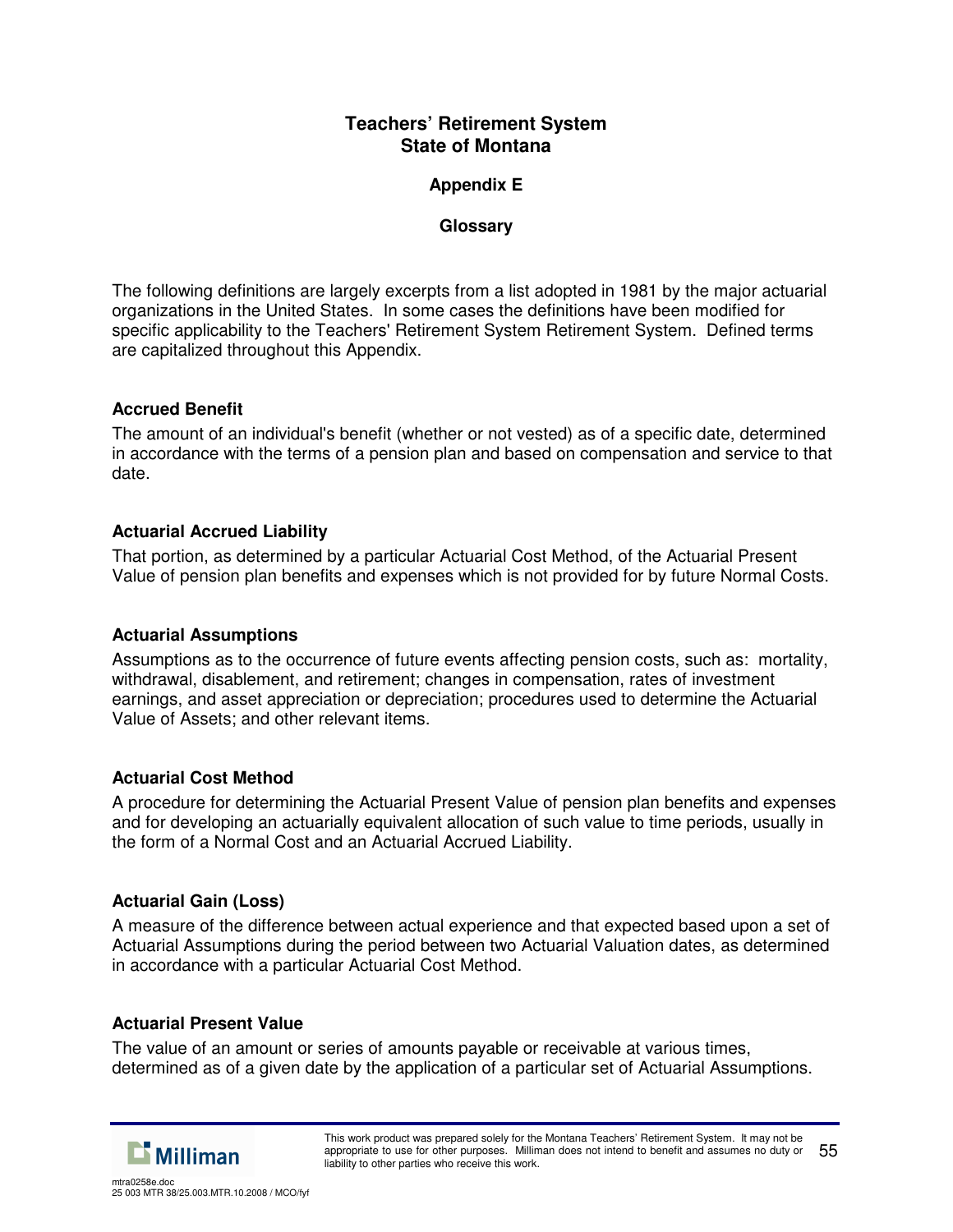#### **Actuarial Valuation**

The determination, as of a valuation date, of the Normal Cost, Actuarial Accrued Liability, Actuarial Value of Assets, and related Actuarial Present Values for a pension plan.

#### **Actuarial Value of Assets**

The value of cash, investments and other property belonging to a pension plan, as used by the actuary for the purpose of an Actuarial Valuation.

#### **Actuarially Equivalent**

Of equal Actuarial Present Value, determined as of a given date with each value based on the same set of Actuarial Assumptions.

#### **Amortization Payment**

That portion of the pension plan contribution which is designed to pay interest on and to amortize the Unfunded Actuarial Accrued Liability.

#### **Entry Age Actuarial Cost Method**

A method under which the Actuarial Present Value of the Projected Benefits of each individual included in an Actuarial Valuation is allocated on a level basis over the earnings of the individual between entry age and assumed exit ages. The portion of this Actuarial Present Value allocated to a valuation year is called the Normal Cost. The portion of this Actuarial Present Value not provided for at a valuation date by the Actuarial Present Value of future Normal Costs is called the Actuarial Accrued Liability.

#### **Market Value of Assets**

The fair value of cash, investments and other property belonging to a pension plan that could be acquired by exchanging them on the open market.

#### **Normal Cost**

That portion of the Actuarial Present Value of pension plan benefits and expenses which is allocated to a valuation year by the Actuarial Cost Method.

#### **Projected Benefits**

Those pension plan benefit amounts which are expected to be paid at various future times under a particular set of Actuarial Assumptions, taking into account such items as the effect of advancement in age and past and anticipated future compensation and service credits.



25 003 MTR 38/25.003.MTR.10.2008 / MCO/fyf

mtra0258e.doc

This work product was prepared solely for the Montana Teachers' Retirement System. It may not be